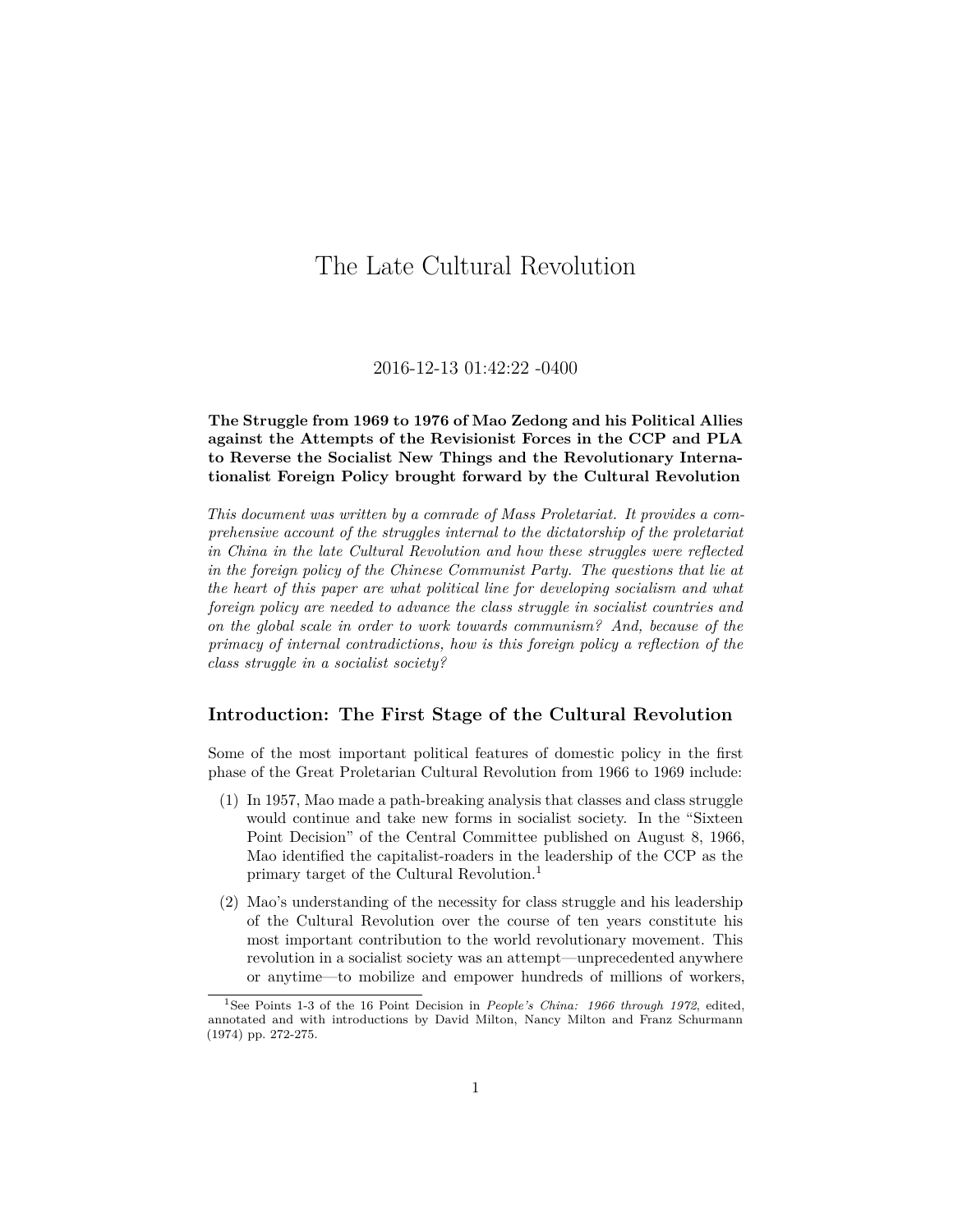peasants, women, youth, intellectuals and minority nationalities in order to stay on a long and difficult socialist road to communism.

- (3) After the first dazibaos appeared at Beijing universities and colleges criticizing conservative professors and their supporters in the Municipal CCP Committee in early 1966, Mao called on millions of middle school and college students to rebel against conservative academic authorities. Some of the first Red Guard organizers, whose parents were leading party cadres, asserted their right to lead the Red Guard movement due to their "red bloodline." Mao and his allies rejected this position and supported the formation of "Mao Tsetung Thought Red Guard" groups, whose members were judged on their political performance and class stand.
- (4) In the January 1967 Storm in Shanghai, the proletariat took the political stage in the GPCR. The seizure of power from the capitalist-roaders in Shanghai was led, under Mao's overall guidance, by Zhang Chunqiao (the new CCP secretary in Shanghai); by Yao Wenyuan (a young national pacesetter in the field of propaganda); by Wang Hongwen (the 39 year-old chair of the revolutionary alliance of the Shanghai proletariat that took the form of the Workers' General Headquarters in late 1966); and by Jiang Qing (the leader of revolutionary cultural work in the PLA and the CCP).
- (5) From 1966 into the 1970s, the masses and their Maoist leadership developed "socialist new things" in dozens of areas, from education and the liberation of women to factories and collective farms. (See 8-10 below for a discussion of these achievements of the GPCR and how they came under attack in the early 1970s.)
- (6) The development in the provinces of a "checkerboard" of leftist-led and rightist forces whose clashes led to the dominance of the PLA in the threein-one Revolutionary Committees. They were made up of worker-peasantstudent masses, party cadre and PLA officers. The revolutionary committees replaced people's communes—patterned after the Paris Commune in 1871—that had been formed in Shanghai and several provinces in February 1967.
- (7) After Mao called on the PLA to "support the Left" in January 1967, an important battle took place in July 1967 in Wuhan between central PLA forces and a revolutionary alliance of mass organizations (the General Workers Council Headquarters) on the one hand, and an uprising of rightist organizations (the One Million Warriors) supported by a mutiny of regional military forces. Mao, Defense Minister Lin Biao and Premier Zhou Enlai set up a secret headquarters outside Wuhan in order to di-rect the battle.<sup>[2](#page-1-0)</sup> Maoists and revisionists around the country followed the situation in Wuhan carefully.

<span id="page-1-0"></span> $^{2}$  The Wuhan Incident: Local Strife and Provincial Rebellion during the Cultural Revolution" by Thomas Robinson, The China Quarterly, No. 47, July-September 1971.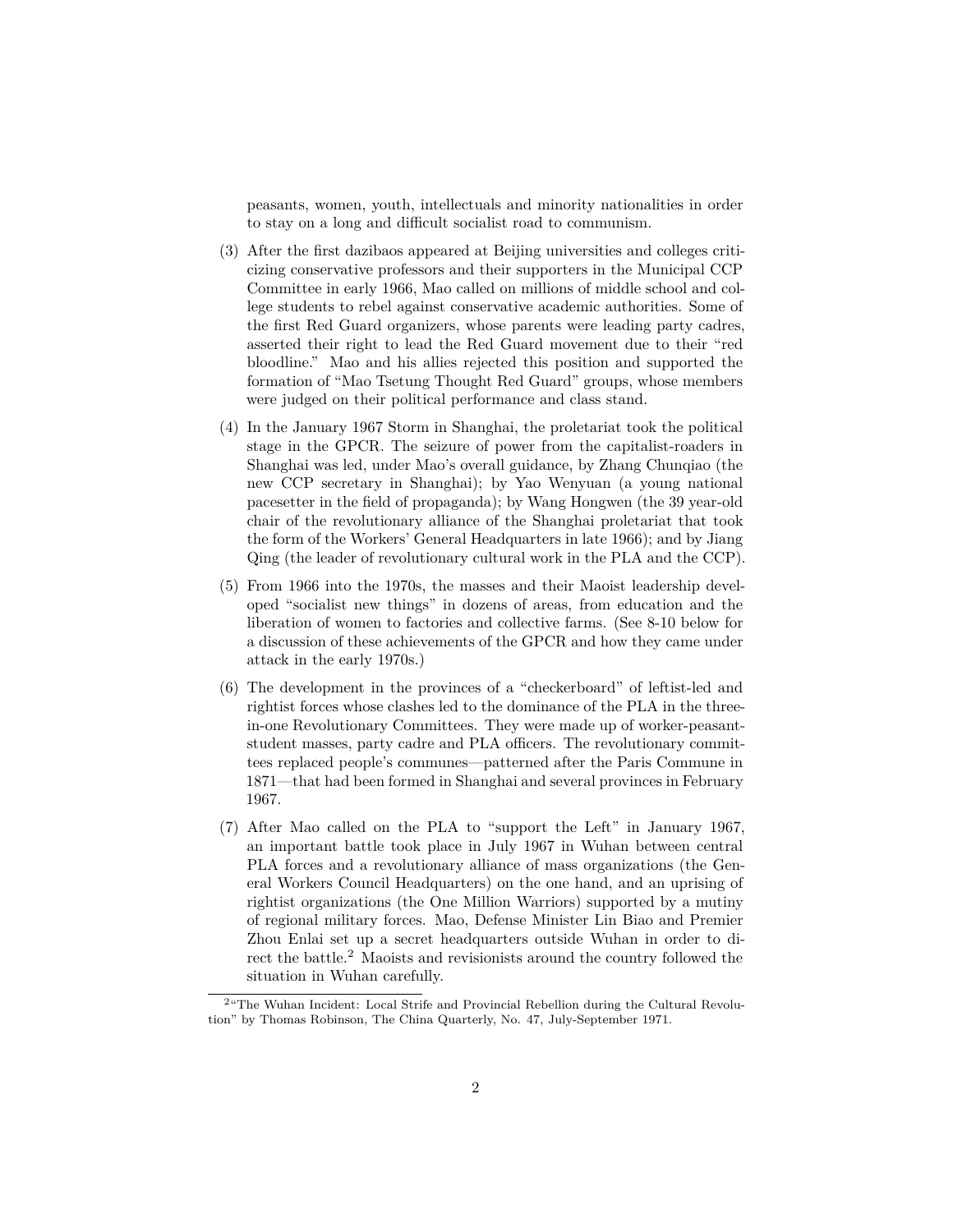At the other end of the political spectrum, PLA generals in Guongzhou (Canton) supported Red Guard groups who claimed that their "red class origin" as children of party cadre gave them the right to control their campuses. When armed conflict started between conservative Red Guards and Maoist students in 1968, the PLA intervened on the side of the rightists. The PLA also excluded leftist forces from the founding of the provincial Revolutionary Committee.<sup>[3](#page-2-0)</sup>

Shanghai was one of the few cities where PLA units intervened on the side of leftist forces. In 1967 and 1968, in a majority of the provinces PLA generals supported revisionist groups and alliances.

# **Part A: The Struggle for Power between the Maoists and the Capitalist-Roaders**

#### **The Ninth Party Congress in 1969 and its 1970 Plenum**

The rebuilding of the CCP at all levels in 1968 and 1969 brought many young revolutionary activists into the party. The number of CCP members grew from 17 million in 1962 to 28 million in 1973. This process culminated in the Ninth Congress of the CCP in the spring of 1969.

Just before the Congress convened, armored Soviet forces attacked Chinese defense units on the Amur and Ussuri Rivers in northern China. The growing Soviet imperialist threat to socialist China played a major role, spoken and unspoken, in all of the political battles within the CCP and the PLA in the early 1970s. (See Part B of this paper for a discussion of the opposed political lines on foreign policy of the Maoist and revisionist forces during those years.) At this Congress, Lin Biao gave a Political Report whose content had been shaped by Mao. Lin became the only Vice-Chairman and positioned himself to become Mao's successor. More than half of the Central Committee and the Politburo were PLA generals and high-ranking officers. Visitors to China at this time were struck by the number of uniformed members of the PLA on city streets, but the implications of this presence would not become publicly known until 1972.

Mao was concerned that China could become a military dictatorship if the party did not command the gun. Chen Boda (who had been a reliable supporter of Mao and propagandist for Maoism since the Seventh Congress in 1945, and was the secretary of the Central Cultural Revolution Group) lined up behind Lin's position that political conditions in China made it necessary for the PLA to command the party.

At a Central Committee Plenum in late 1970, Chen Boda supported Lin's plan that the People's Republic re-instate the post of State Chairman that had been

<span id="page-2-0"></span><sup>3</sup>"The Radical Students in Kwangtung during the Cultural Revolution" by Hong Yung Lee, The China Quarterly, No. 64, December 1975, see pp. 669-672.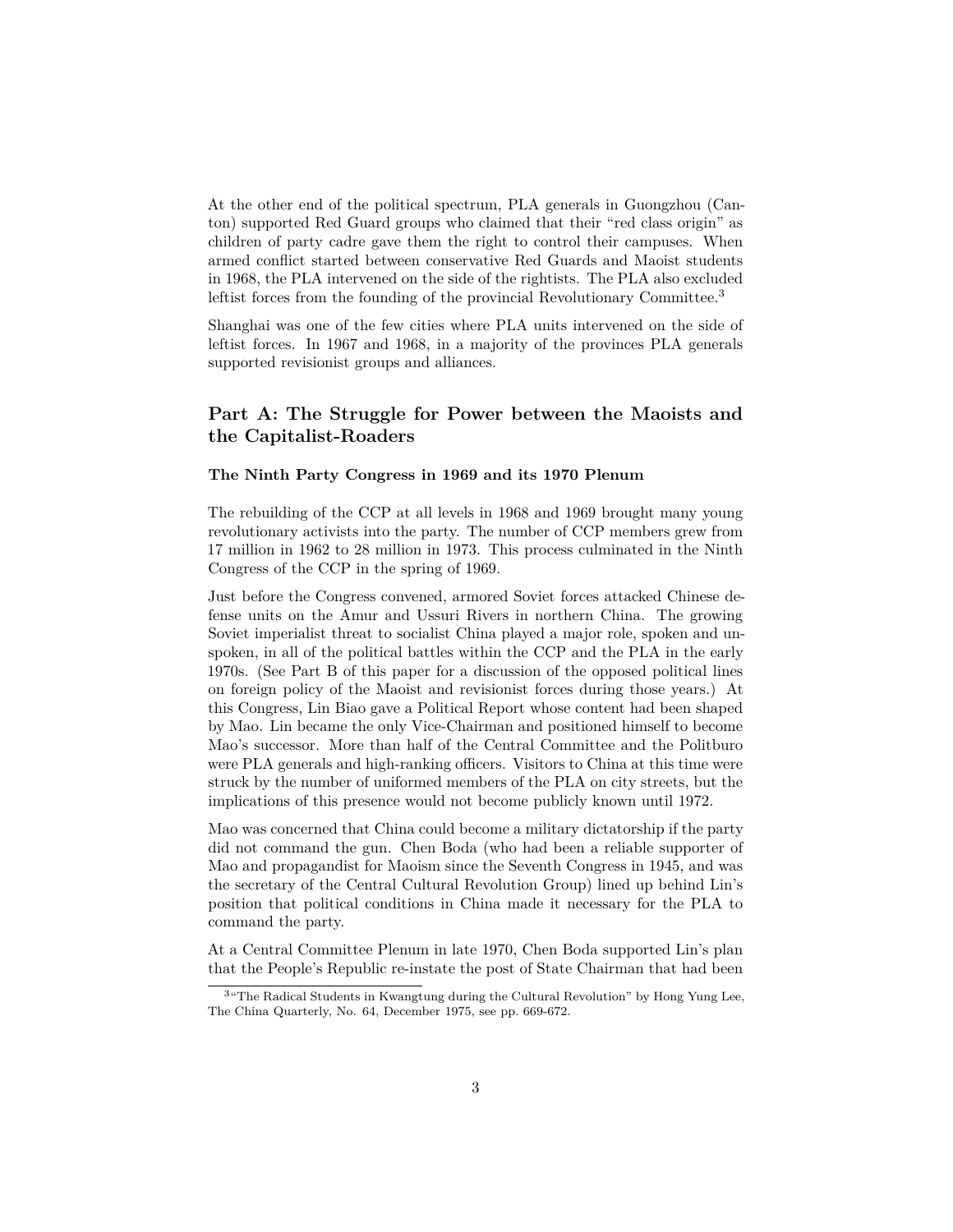vacant after the overthrow of the "Number One Capitalist-Roader," Liu Shaoqi, in 1967. Lin expected to take this position.

At this plenum, Zhang Chunqiao opposed Lin's attempt to insert a reference to "Mao's genius" into the CCP Constitution, which Zhang had drafted. Lin often squelched political and ideological struggle and study by stating that "We must firmly implement the Chairman's instructions, whether we understand them or not." Mao and his allies responded by forcing Chen out of the CCP leadership, deferring the settling of accounts with Lin to the fall of 1971.

#### **The Struggle between Mao Zedong and Lin Biao is Joined**

The next round of struggle between the Maoists and Lin's forces in the leadership of the CCP and the PLA (including PLA Chief of Staff Huang Yung-sheng) took place in 1971. Lin placed two other issues on the table: The view that only "geniuses" like Mao (and Lin) can liberate the masses, and Lin's opposition to the "opening to the West," which Mao, his closest political allies and the forces grouped around Zhou Enlai believed was necessary to avoid fighting against two imperialist superpowers at the same time. In July 1971, Peking Review stated that Mao's revolutionary line on foreign affairs was facing "interference from the Left."

The objective of Mao's "inspection trip" to the provinces in mid-1971[4](#page-3-0) was to check on the political reliability of the regional PLA commanders that Lin was courting. When Lin found out that his support was limited to the air force (where one of his sons was in control) and to some of the Beijing-based PLA generals, Lin scuttled his counter-revolutionary coup attempt, Project 571. His plane crashed in Mongolia, killing Lin and his family. Even though Lin's plane was headed towards the Soviet Union, I am not aware of evidence that Lin and his allies had ongoing political connections with the Soviet revisionists, as Liu and Deng did in the early 1960s.<sup>[5](#page-3-1)</sup>

After Lin's coup attempt, Mao issued the following directives: Practice Marxism and not Revisionism; Unite and Don't Split; Be Open and Aboveboard; and Don't Intrigue and Conspire. In 1973 these principles were incorporated into the CCP Constitution in the report given by CCP Vice-Chairman Wang Hongwen.

Lin's theory of "genius" was idealist, self-serving and negated Mao's longstanding view that the masses make history, not heroes. Lin's view of the primary role of the PLA in the GPCR also demonstrated a lack of faith in the masses and the party. Finally, Lin's opposition to the "opening to the West" was a form of ultra-leftism that would have weakened socialist China's defenses

<span id="page-3-0"></span><sup>4</sup>This trip is described in *Chairman Mao Talks to the People: Talks and Letters, 1956-1971*, edited by Stuart Schram, 1974. pp. 290-299.

<span id="page-3-1"></span><sup>&</sup>lt;sup>5"</sup>The Fall of Lin Biao" by Philip Bridgham, The China Quarterly, No. 55, July-Sept. 1973.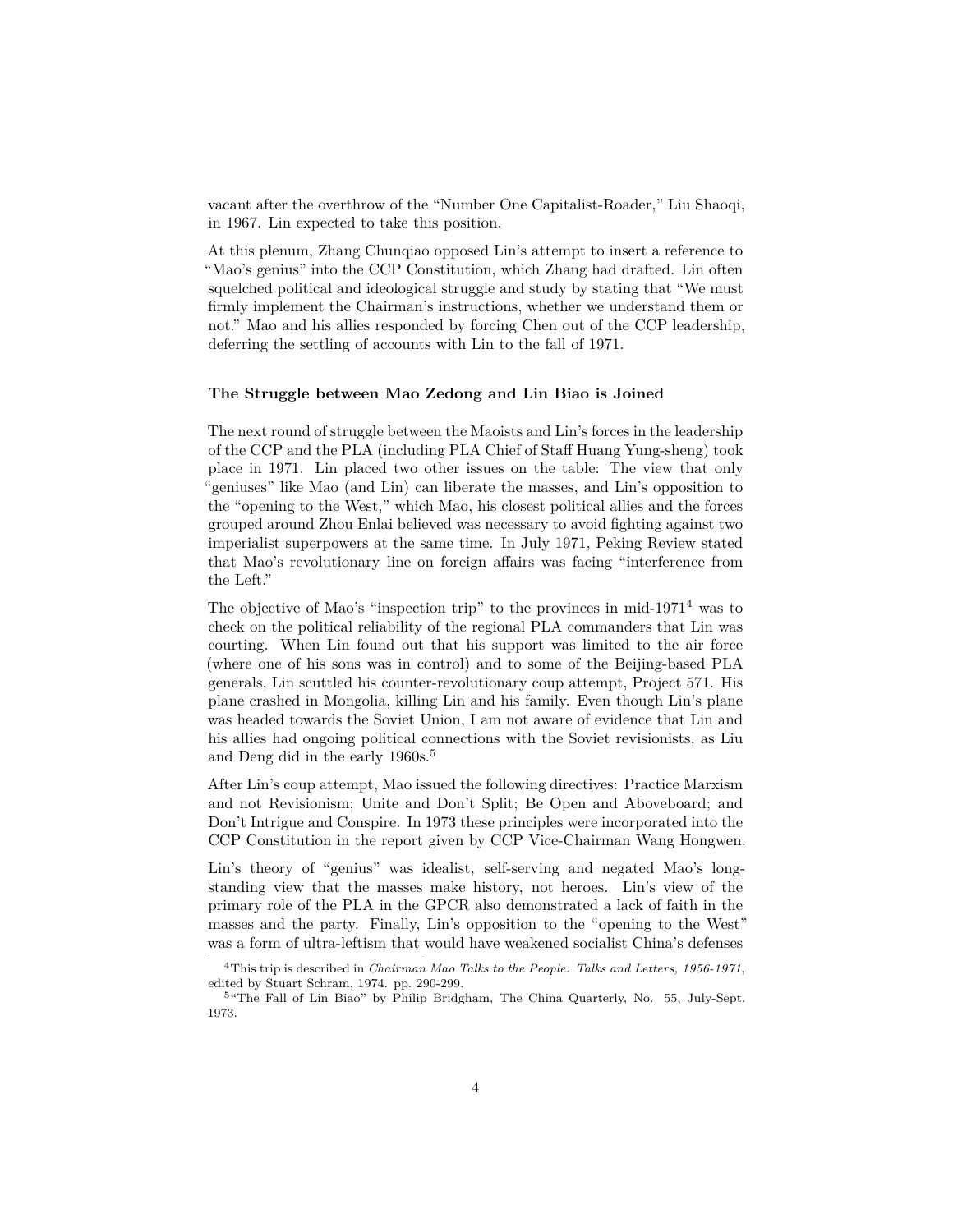against a very real military threat from the Soviet Union beginning in the late 1960s.

Lin's position was similar to that of Trotsky in opposing the Treaty of Brest-Litovsk with imperialist Germany in 1918 close to the end of inter-imperialist World War I. Lenin convinced the majority of the Bolshevik leadership to sign the treaty, which gave the new socialist Soviet state time to build a Red Army for the coming civil war, and to prepare for military interventions by more than a dozen imperialist states, including the U.S.A. After Germany's defeat later in 1918, the Red Army was able to take back most of the territory it had give up at Brest-Litovsk.

#### **Understanding Lin Biao's Coup Attempt**

Lin's treachery and coup attempt was difficult for Mao and his allies to explain to the Chinese people. Lin had played a positive role after he replaced the pro-Soviet Peng Dehuai as Defense Minister in 1959. Lin led Maoist campaigns to democratize the PLA during the early 1960s; the Quotations of Chairman Mao Tsetung (the 33 chapter Red Book) first appeared in the PLA in 1964; in 1965 Lin issued "Long Live the Victory of People's War"; and Lin's forces answered Mao's call for the PLA to "support the Left" in Shanghai, other cities and several provinces in 1967 and 1968.

Mao may have recognized some of Lin's weaknesses during the 1960s, but the PLA was a key instrument for defending China against U.S. imperialism and Soviet imperialism on its southern and northern borders, and for holding China together in conditions in many provinces that Mao called "all around civil war" in 1967 and 1968.

It is important to understand how Lin Biao, Chen Boda and their networks in the PLA and CCP could play a positive role at a certain stage in the Cultural Revolution, and make a counter-revolutionary grab for political and military power at another stage in this complicated revolutionary process.

In talks given during his inspection tour in August and September 1971, Mao said: "We have been singing The Internationale for 50 years, yet on 10 occasions certain people inside our Party have tried to split it. As I see it, this may happen another 10, 20 or 30 times. You don't believe it? You may not believe it. Anyhow I do. Will there be no struggle when we get to communism? I just don't believe it. There will be struggle even then, but only struggle between the new and the old, between what is correct and what is incorrect. Tens of thousands of years from now, what is wrong still won't get by, it won't stand  $up.^{96}$  $up.^{96}$  $up.^{96}$ 

<span id="page-4-0"></span><sup>6</sup> In "On the Social Base of the Lin Piao Anti-Party Clique" by Yao Wenyuan, Red Flag no. 3, 1975 and Peking Review no. 10, March 7, 1975.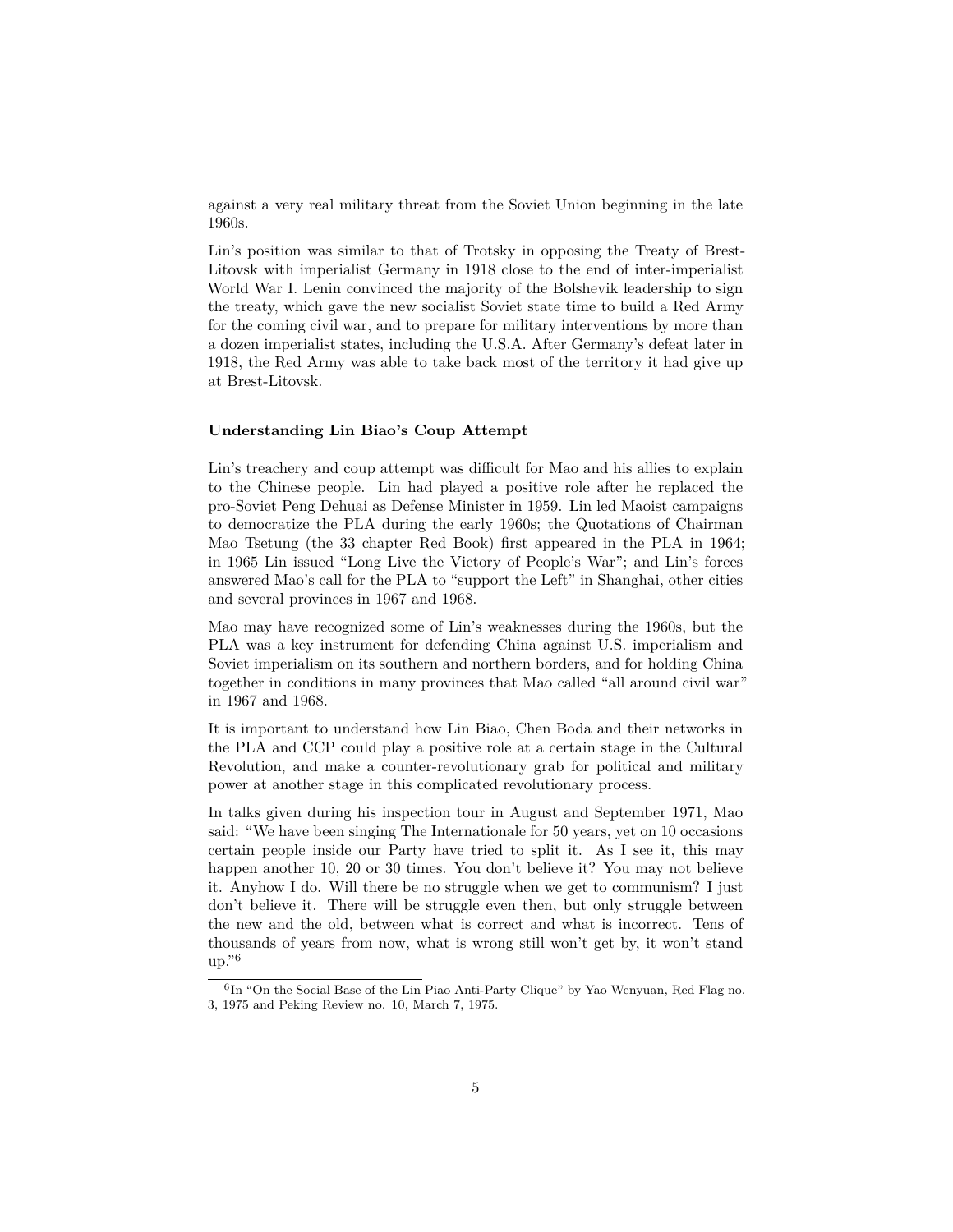#### **The Aftermath**

Lin's coup attempt had a deeply negative influence on the course of the Cultural Revolution. Mao's replacement of the leadership of Lin's Fourth Field Army and most of the PLA's central leaders in Beijing took place under the leadership of Marshal Ye Jianying, who had been the leader of the February Adverse Current. This factional movement of high-ranking rightists in the CCP and PLA sought to stop the Cultural Revolution in its tracks in February 1967. Many of Lin's allies in the CCP leadership were replaced by high-ranking cadre who had been overthrown or demoted during the early mass revolutionary upsurges of the GPCR.

Premier Zhou Enlai presided over this process of rehabilitating revisionists<sup>[7](#page-5-0)</sup> who made limited or no "self-criticism." While Mao's four close allies who rose to prominence in Shanghai (the Four) kept their positions in the party leadership, Zhou brought back Deng Xiaoping, the "Number Two Capitalist-Roader," from internal exile in March 1973 in order to serve as his Deputy Premier. Within a year, Deng also became a Vice-Chairman of the CCP and the head of the Military Affairs Commission of the CCP. In January 1976, Mao and the Four stripped Deng of power in the CCP leadership a second time. However, Deng was not expelled from the party, as Liu was in 1967, making it possible for Deng to make a second political comeback after a revisionist military coup took place in October 1976.

Even more negative consequences took place in China's foreign policy from 1971 to 1976. During those years Zhou and Deng discarded the Maoists' support for national liberation and revolutionary struggles during the 1960s and replaced it with the pro-U.S. imperialist Three Worlds Theory.

#### **Attempts to Reverse the Achievements of the GPCR in Education**

The first "socialist new thing" of the GPCR that Zhou, Deng and their allies sought to overturn was in the realm of higher education. The political stakes were high: China's universities and colleges would either bring forward revolutionary successors for socialist society or provide specialized training for revisionist leaders for state capitalism, and eventually imperialism, in China.

<span id="page-5-0"></span><sup>&</sup>lt;sup>7</sup>In a capitalist or imperialist society, a revisionist political line makes reforms ends in themselves; denies the ferocity with which the ruling class will try to retain state power; and denies that the state is an instrument of class rule. This leads to the view that a peaceful transition to socialism is possible, and that durable international peace is possible in this, the era of imperialism. In a socialist society, a revisionist political line asserts that the primary task of socialism is economic development, and denies the decisive role that political consciousness and revolutionary ideology play in empowering the working class; defends and widens inequalities in education, wealth and decision-making power that continue to exist in socialist society; and denies the necessity of class struggle in order to advance along the socialist road to classless society, communism. During the Maoist era, the revisionist forces in the leadership of the CCP and PLA also functioned as capitalist-roaders.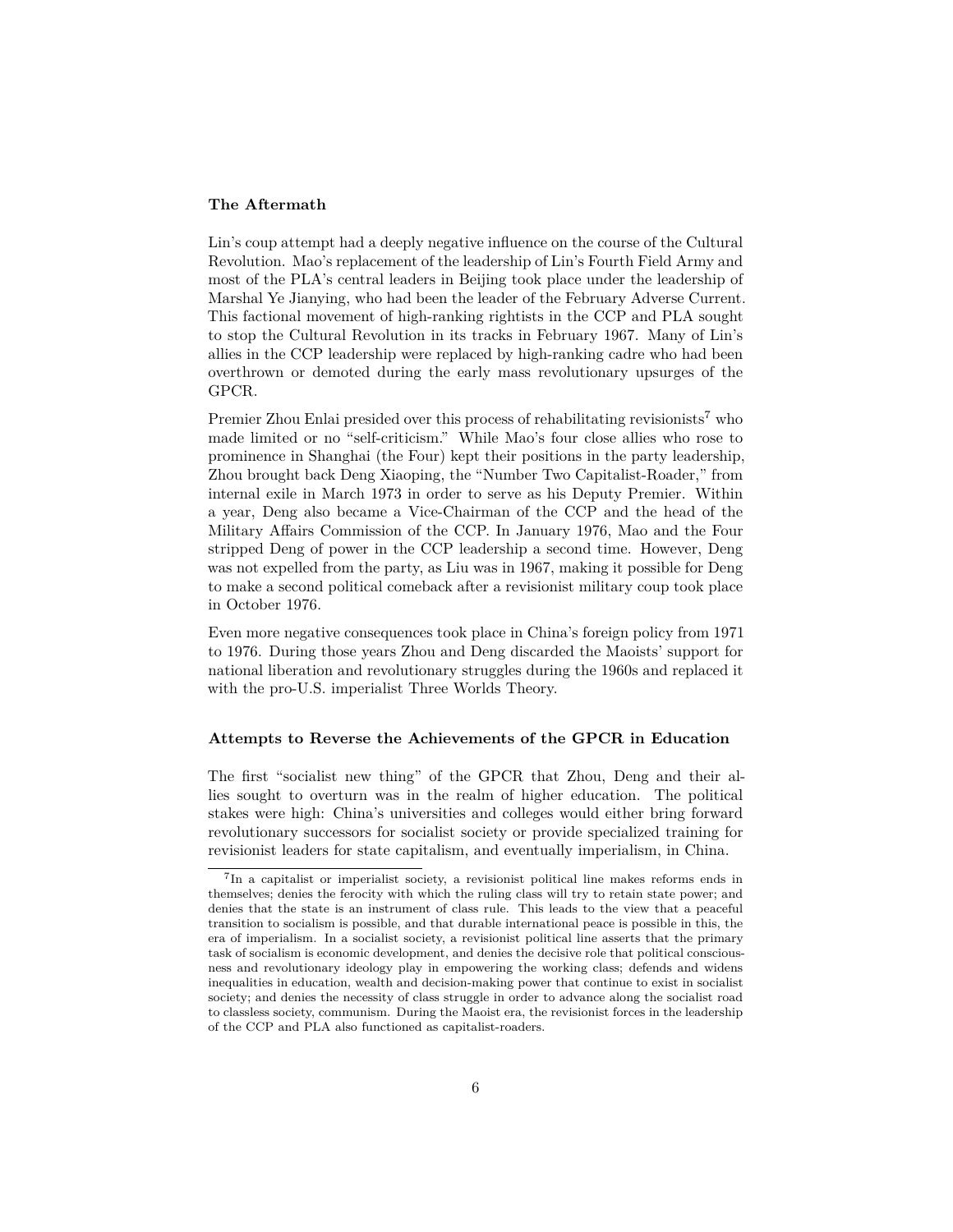At Tsinghua in Beijing, China's leading university of science and technology, revisionist educators attempted to unseat two young military officers, Chi Qun and Xie Jingyi, the leaders of the Workers' Propaganda Team that Mao and Zhang Chunquiao had sent in 1968 to provide proletarian leadership to the Tsinghua campus and to its affiliated factories and research institutions.

From one end of China to another, the Maoist-led Workers' Propaganda Teams brought large numbers of young workers and peasants into universities and colleges, with a first graduating class of 200,000 in 1974.[8](#page-6-0) At Tsinghua and other educational institutions, the Maoists advocated the principle of "red over expert."

Between 1971 and 1973, a veteran party cadre at Tsinghua, He Dongchang (who was supported by Premier Zhou Enlai), advocated the restoration of traditional teaching programs at Tsinghua. Along with the revisionist secretary of the Tsinghua CCP branch in the early 1960s, he advocated replacing the "recommendation" system from factory units and collective farms with formal national university examinations that favored children of high-ranking party members.[9](#page-6-1)

According to an active participant in the educational transformations at a university in Fujian province on the eastern coast of China, due to the renewed emphasis on admission exams, by 1975 at least half of the student body were the sons and daughters of urban party cadre and intellectuals.<sup>[10](#page-6-2)</sup> In late 1976, the Workers' Propaganda Team at Tsinghua was dismissed and its leaders and members were sent back to their factories and military units.

In the early 1970s, the political line guiding education in China's countryside, focusing on whether to rapidly expand it in order to achieve universal middle school education, was also hotly contested.<sup>[11](#page-6-3)</sup>

#### **The Socialist New Things of the Cultural Revolution**

"Socialist new things" in many areas were developed and expanded during the early 1970s. One of the most important revolutionary transformations was narrowing and overcoming class differences and inequalities in socialist society. Throughout the GPCR, Mao and the Four explained that there were significant differences in education, cultural level, technical expertise, wage inequalities,

<span id="page-6-0"></span><sup>8</sup>*Wind in the Tower: Mao Tsetung and the Chinese Revolution, 1949-1975* by Han Suyin, page 332. Han Suyin was a liberal friend of the Chinese revolution but became an apologist for Deng's regime and an uncritical biographer of Zhou Enlai.

<span id="page-6-1"></span><sup>9</sup>For a detailed description of this campaign to reverse the achievements of the GPCR at Tsinghua, a "radical Maoist bastion," see *Rise of the Red Engineers: The Cultural Revolution and the Origins of China's New Class* by Joel Andreas, 2009.

<span id="page-6-2"></span><sup>10</sup>*Mao's People: Sixteen Portraits of Life in Revolutionary China* by B. Michael Frolic, 1980, page 85.

<span id="page-6-3"></span><sup>11</sup>See *The Unknown Cultural Revolution: Life and Change in a Chinese Village* (Shandong province) by Dongping Han, 2008, and *Gao Village: Rural Life in Modern China* (Jiangxi province) by Mobo Gao, 1999.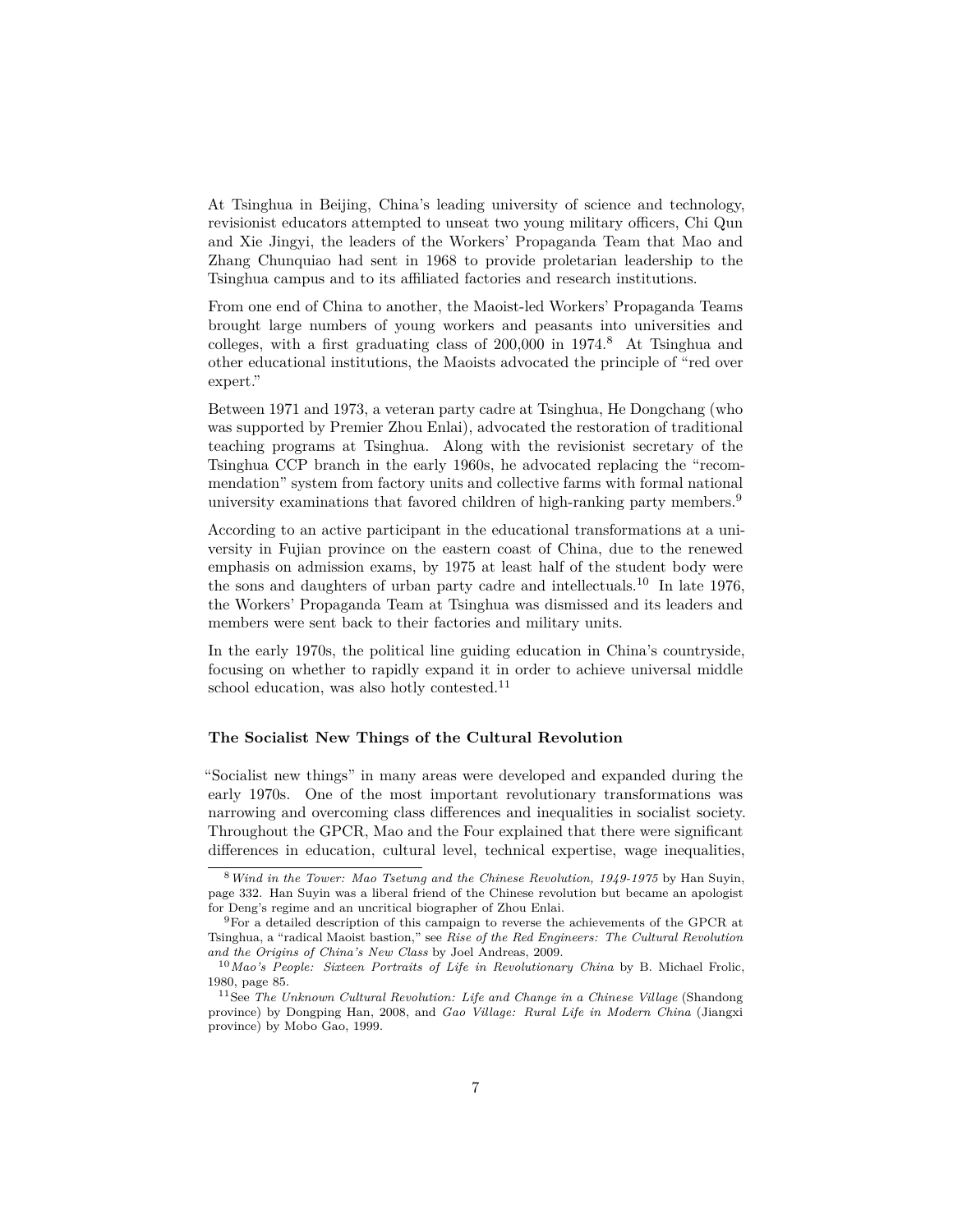differences between and rural areas and the cities, and in access to political decision-making power.

The Maoists stated that addressing these "great differences" required continuing the revolution under the dictatorship of the proletariat. In this revolution under socialism, the working class and its party exercises dictatorship over the bourgeoisie. In socialist China, the bourgeoisie was the capitalist-roaders in the CCP leadership. From 1966 to 1976, proletarian dictatorship—working class rule—enabled hundreds of millions of people in China to employ democratic and empowering methods to transform and revolutionize society.

Important revolutionary transformations were made in the late 1960s and continued into the early 1970s in forming teams of workers, technicians and managers in China's factories; making challenges to feudal/Confucian ideology; form-ing Iron Girls Brigades to break into traditional-male employment enclaves<sup>[12](#page-7-0)</sup>; spreading collective values and internationalism broadly; extending health care throughout the countryside; and revolutionizing culture by means of model works that featured heroic women, workers, soldiers and peasants.<sup>[13](#page-7-1)</sup>

The central political issue of the early 1970s was whether to uphold and extend, or to block and reverse, the socialist new things of the GPCR. At the Tenth Party Congress, Mao issued a statement that "reversing correct verdicts goes against the will of the people."

While the revolutionary transformations of the Cultural Revolution were not universal, and met stubborn resistance from revisionist forces in the CCP and the PLA, it is the politically advanced experiences of the GPCR that are most important to understand and uphold.

#### **The Tenth Party Congress and Afterwards**

As this struggle between the Maoists and the capitalist-roaders intensified in 1972 and early 1973, the Tenth Party Congress was held in October 1973. Mao was able to bring the Four into the top echelons of the CCP leadership: Wang Hongwen became a CCP Vice-Chairman (just behind No. 2 Premier Zhou); Zhang Chunqiao joined the five-person Standing Committee of the Politburo and became Director of the General Political Department of the PLA; and Yao Wenyuan and Jiang Qing joined the CCP Politburo.

It was not until after Mao's death and their arrest in October 1976 that these four Maoist leaders could be publicly referred to and attacked as a "gang of four" jointly by Hua's and Deng's forces.

<span id="page-7-0"></span><sup>12</sup>See *Some of Us: Chinese Women Growing Up in the Mao Era* edited by Xueping Zhong, Wang Zheng and Bai Di, 2001.

<span id="page-7-1"></span><sup>13</sup>For a summary of these revolutionary transformations, see pp. 24-52 of *Evaluating the Cultural Revolution in China and its Legacy for the Future* by the MLM Revolutionary Study Group in the U.S., March 2007, at www.mlmrsg.com.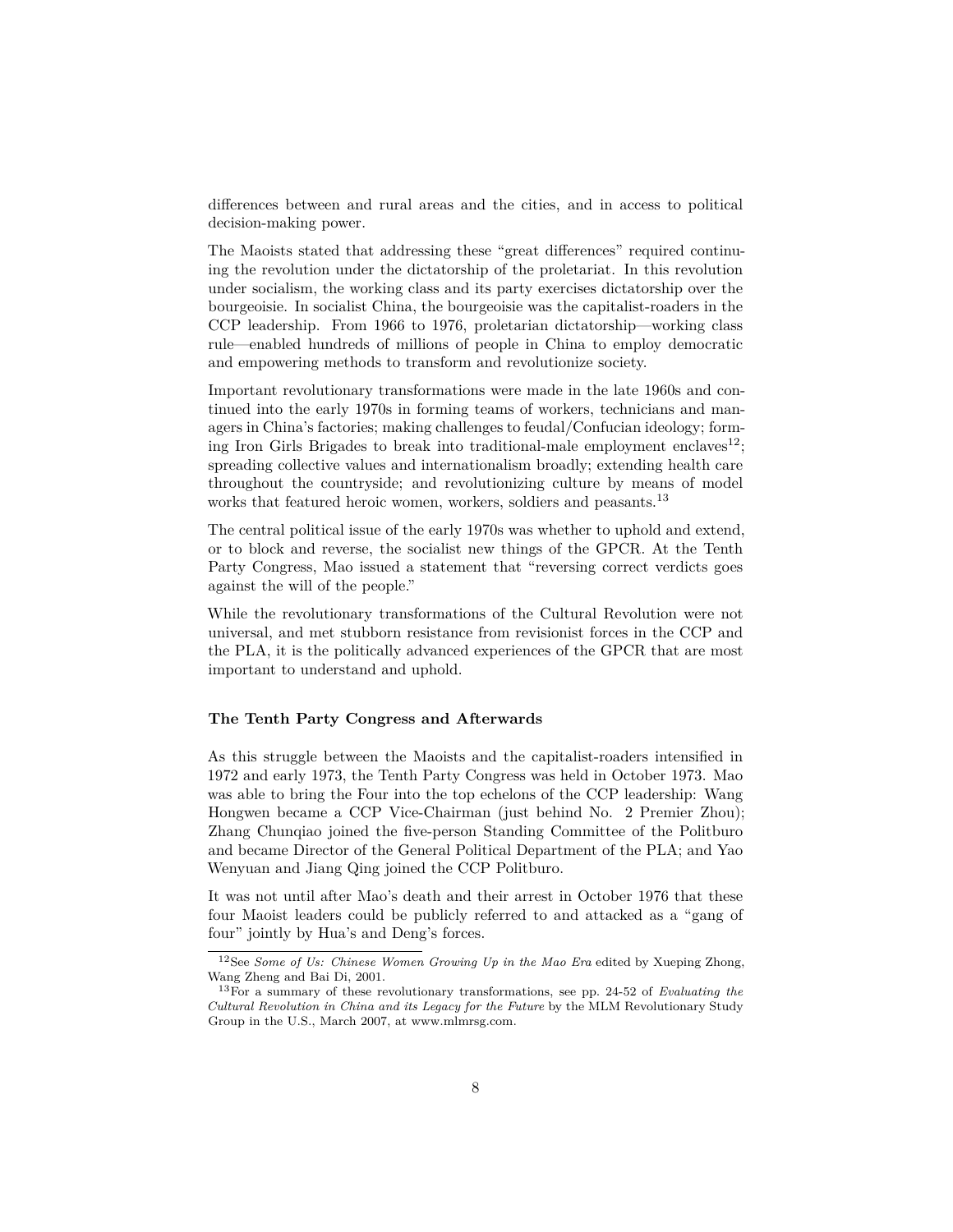In his Report on the Revision of the Constitution at the Tenth Congress, Wang Hongwen stated that "We must train millions of successors for the cause of the proletarian revolution in the course of mass struggles." Wang continued with Mao's statement that "In order to guarantee that our party and country do not change their colour, we must not only have a correct line and correct policies but must train and bring up millions of successors who will carry on the cause of proletarian revolution."

Wang's also stated that 'We must have the revolutionary spirit of daring to go against the tide [which has been] most important in the two-line struggle within the Party." Wang was referring not only to line struggles in the CCP dating back to 1927, but to the high-stakes political battle between revolutionary and revisionist lines in the CCP that had erupted in the early  $1970s$ <sup>[14](#page-8-0)</sup> Wang emphasized Mao's statement that "In our international relations, we Chinese people should get rid of great-power chauvinism resolutely, thoroughly, wholly and completely." Wang stated, with prescience, that while "our country has a large population, vast territory and abundant resources…we must 'never seek hegemony' and must never be a superpower under any circumstances."<sup>[15](#page-8-1)</sup>

At the Tenth CCP Congress, the revisionist forces grouped around Zhou Enlai, Deng Xiaoping and Marshal Ye Jianying were not removed from power. There was a political stalemate between the Maoists and the revisionists at that time.

By 1973, Mao had become more critical of Zhou, whose authority and prestige in the party and the government was second to that of Mao. Zhou's espousal of the "four modernizations" along with Deng—which made economic development the primary task for the country—was in opposition to Mao's view that socialist economic growth required bringing forward the political initiative of the masses of people to consciously direct production in their interests, overcome social and economic inequalities, strengthen working class rule, and continue to wage class struggle against revisionist party leaders and their policies.

Following the Tenth Congress, the Maoists initiated a Campaign to Criticize Lin Biao and Confucius. This campaign all but explicitly targeted Zhou Enlai, who maintained a network of supporters in the CCP as a modern-day, "benevolent" Confucian.[16](#page-8-2)

<span id="page-8-0"></span><sup>14</sup>Point 6 of the "16 Point Decision" from August 1966 stated that "The method to be used in debates is to present the facts, reason things out, and persuade through reasoning. Any method of forcing a minority holding different views to submit is impermissible. The minority should be protected, because sometimes the truth is with the minority. Even if the minority is wrong, they should still be allowed to argue their case and reserve their views." While this was not followed on many occasions by different forces during the GPCR decade, Mao and his political allies were consistent proponents of this principle.

<span id="page-8-1"></span><sup>15</sup>"Report on the Revision of the Party Constitution," delivered by Wang Hongwen on August 24 and adopted on August 28, 1973.

<span id="page-8-2"></span><sup>16</sup>As noted earlier, Premier Zhou Enlai had shifted to the right in the early 1970s. He was protecting and promoting Deng, and was himself attempting to reverse some of the most important gains of the Cultural Revolution in education. Since Zhou had a considerable base of support in the party, the military and among the masses, different tactics may have been required to expose his political line, his behind-the-scenes role in the revisionist offensive of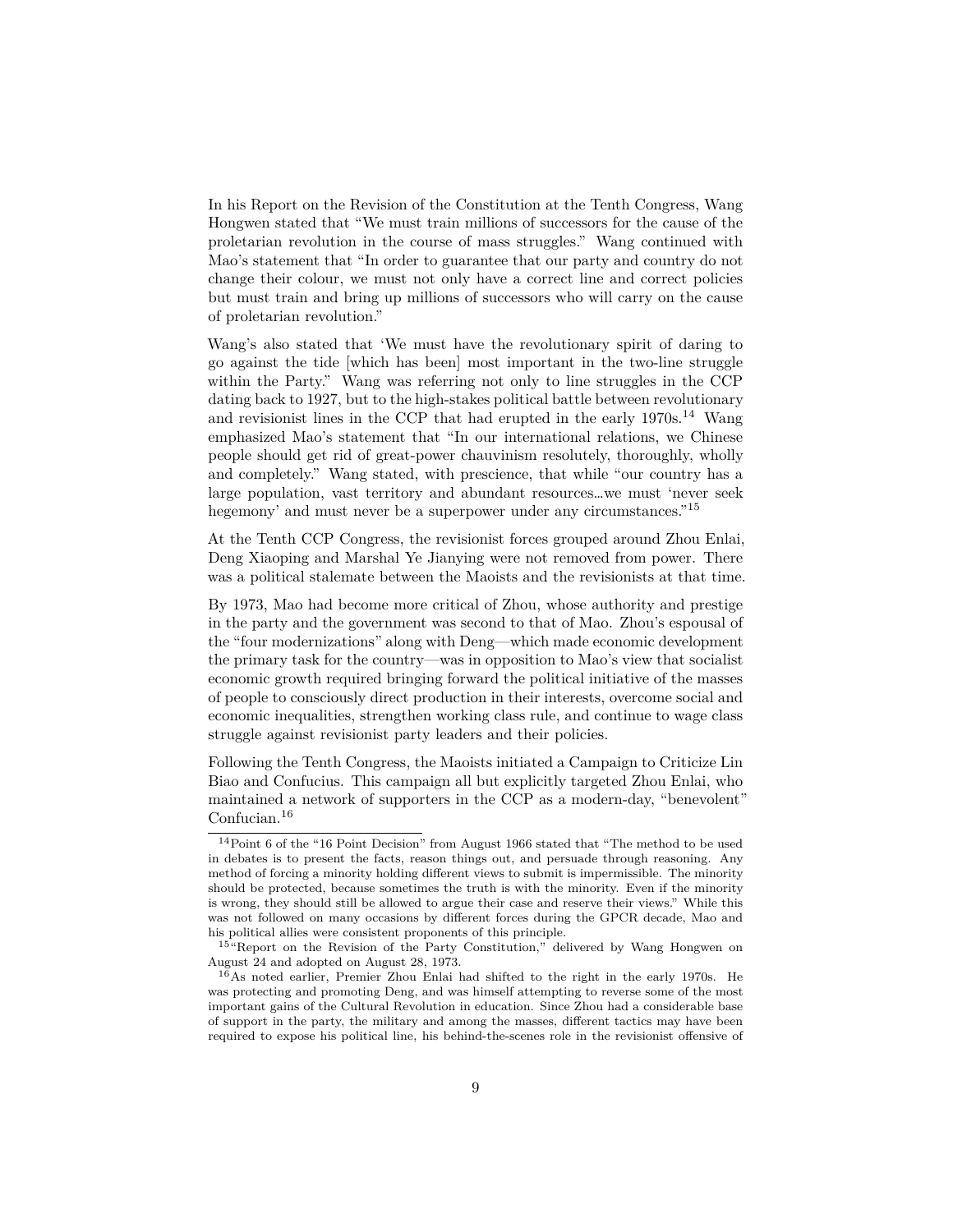Much like Lin Biao, Zhou Enlai played a mainly positive role in the first stage of the Cultural Revolution. However, Zhou's political weaknesses and Confucianbourgeois tendencies came to the fore in the early 1970s when he was confronted with the questions of whether to support, or oppose, the socialist new things of the GPCR and its revolutionary internationalist foreign policy.

#### **The Political Struggle Heats Up in 1974 and 1975**

In 1974, Mao issued three directives concerning class struggle, unity and stability, and economic growth. When Deng tried to twist them so economic development became the main task, Mao insisted that class struggle was of primary importance and should be taken as the "key link." Deng is reported to have replied, "How can we talk about class struggle every day?" Deng knew all too well against whom, and against whose political program, class struggle was being waged by the Maoists. Around this time, Mao publicized a statement from Deng in 1962 that "it does not matter if a cat is red or white, as long as it catches mice."

In 1974 and 1975, three additional political campaigns were launched by the Maoists: To Study Mao Tsetung Thought, Study the Dictatorship of the Proletariat, and Criticize Water Margin, a classic novel that the Maoists used to raise the danger of capitulation of the people's forces to imperialists and reactionaries.

In these campaigns, Mao, the Four and their political allies in Beijing, Shanghai and the provinces were trying to find the means to bring forward the political initiative of the masses of people to advance on the socialist road, to foster widespread debate in order to sort out incorrect from correct ideas, and to enable hundreds of millions of people to criticize revisionist and bourgeois ideas and practices in the CCP.

In 1974 and 1975, there was considerable resistance to Deng's forces by the Four and their allies. At a machine tools plant in Guangzhou, workers attacked their managers for relying solely on technical solutions without "mobilizing the spirit of the workers." Dazibaos appeared in Beijing in 1974 defending the revolutionary committees as a vital achievement of the Cultural Revolution. In one dazibao, six mass representatives exposed the fact that of the original 24 workers on the Beijing Municipal Revolutionary Committee, only one remained.[17](#page-9-0)

#### **Maoists and Revisionists Face Off in Zhejiang: A Case Study**

The province of Zhejiang and its capital, the heavy industrial city of Hangzhou, is located just south of Shanghai in East China. Based on research conducted

the capitalist-roaders in the CCP and PLA, and to win over some of the middle forces in Chinese society.

<span id="page-9-0"></span><sup>17</sup>*Going Against the Tide: On Dissent and Big Character Posters in China* by Goran Leijonhufvud, 1990, pp. 116, 123.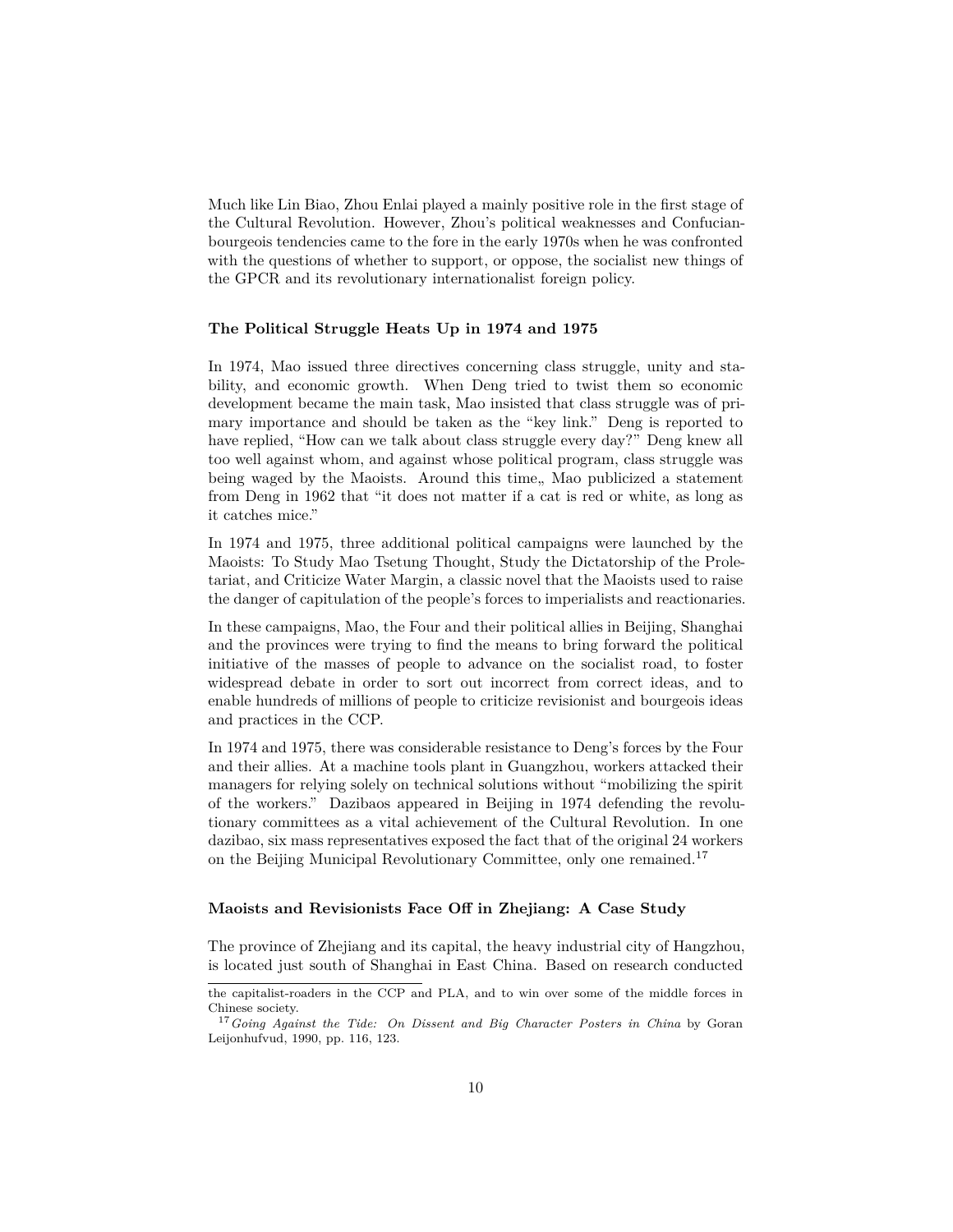by an Australian academic in the late 1970s, it is possible to piece together the main features of a back-and-forth political and military struggle in Zhejiang from 1969 to 1976 between local Maoist forces with the support of Vice-Chairman Wang Hongwen in Beijing, and revisionist party leaders who had the ears of and political backing from Zhou and Deng.[18](#page-10-0)

Forster reports that in the aftermath of the Ninth Party Congress, 10,000 study classes with 200,000 participants commenced in Hangzhou. In late 1969, provincial May 7th schools opened, in which party leaders and members combined agricultural work and study of Mao Tsetung Thought. Zhang Youngshen, the principal leader of United Headquarters, an alliance of revolutionary mass organizations in Zhejiang, attended one of these cadre schools. (101-103)

In the wake of Lin Biao's attempted coup, the leaders of the pre-Cultural Revolution CCP committee in Zhejiang were rehabilitated. Under the editorial direction of Yao Wenyuan, People's Daily stated that Premier Zhou's attacks on "ultra-leftism" and "anarchism" were in fact a "rightist counter-current." In order to stem the attacks on the Cultural Revolution as ultra-leftist, Mao decided in 1972 that Lin should be criticized as a revisionist, an intriguist and a splitter. Jiang Qing, stated that Lin had been "splitting the center." (114-115)

In 1972 and early 1973, Zhou's focus was making an "economic adjustment." In February 1973 the Premier directed that bonuses and piece-rates, abandoned from 1966 to 1969, be re-introduced for jobs involving heavy labor. Zhou also proposed a more sweeping "rectification" of the national economy. This became one of Deng's buzzwords after his rehabilitation in the spring of 1973. (116)

At the same time that Zhou chipped away at the achievements of the Cultural Revolution, the CCP Center decided to send Wang Hongwen on a provincial inspection tour to Zhejiang. In January 1973 Wang visited Hangzhou, where he met with the leaders of the United Headquarters alliance, the Zhejiang Workers Congress, the Women's Federation and the Communist Youth League. All of them were engaged in political struggle with revisionist forces led by the pre-CR CCP committees in Zhejiang and Hangzhou. (118-126)

The Maoists took the offensive immediately after the end of the Tenth Party Congress in late August 1973. People's Daily and Liberation Army Daily called for a buildup of urban militia forces, based on the experience in Shanghai of forming revolutionary workers' militias. The militias in Zhejiang were placed under the leadership of municipal trade union congresses and local CCP committees, instead of the PLA, which had previously organized and trained these forces. One of the principal tasks of the militias in Zhejiang was the political education of the working class. (152-153)

At a meeting in February 1974, Zhang Chunqiao and Wang Hongwen called the

<span id="page-10-0"></span><sup>18</sup>See *Rebellion and Factionalism in a Chinese Province: Zhejiang, 1966-1976* by Keith Forster, 1990. While Forster is not a friend of the Cultural Revolution and the Four, much of his account of the political struggle in Zhejiang is detailed and useful. Page references in Forster's book are included for the reader's use.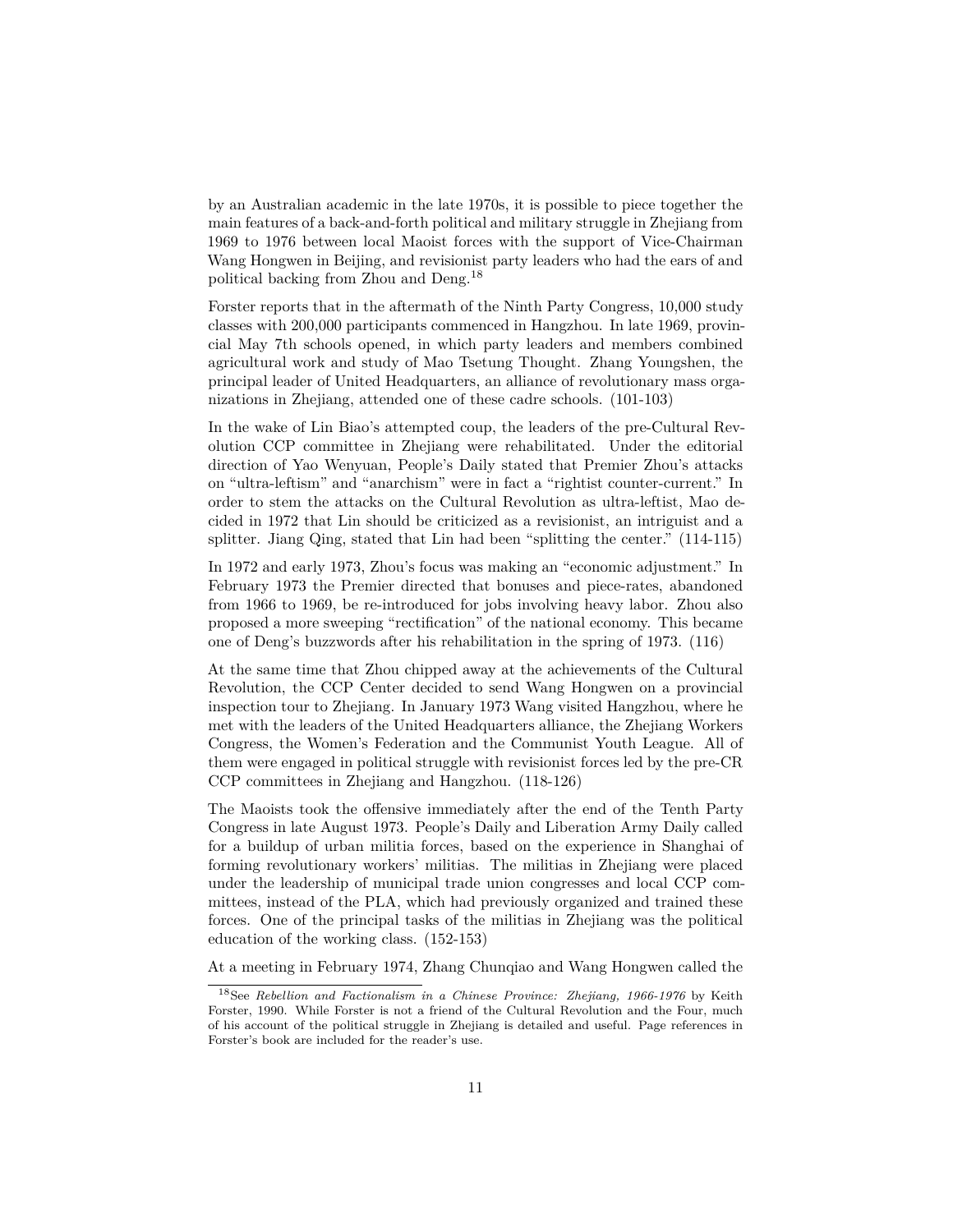general staff of the PLA "as far right as you could go," and that power should be seized by the revolutionary forces in the PLA General Political Department, where Zhang was the Director. (159-160)

Also in February, Mao Tsetung Thought Propaganda Teams were formed in Zhejiang in education, cultural and propaganda departments of the CCP. According to Forster, young "helicopter cadres" from revolutionary mass organizations replaced rehabilitated pre-CR party leaders. Zhejiang's leftists cited Mao's directive on "combining the old, middle-aged and the young" in rebuilding CCP committees in the province. (144-151)

In June 1974, a school to train cadres and theorists from the working class in Zhejiang opened in Hangzhou, modeled after a similar school in Shanghai. The criteria for selection to enter the school included being "activists in revolutionary mass criticism" and to have the courage to "go against the tide." (152-153)

According to Forster, the allies of the Four in the United Headquarters alliance, the MTT Propaganda Teams, the militia and other leftist mass organizations believed that a "second Cultural Revolution" was underway in Zhejiang. In June 1974, Zhejiang Daily wrote that "The broad revolutionary masses have risen up in rebellion against a handful of capitalist-roaders within the Party and have dared to go against the tide. Why have some comrades regarded this as 'offending one's superiors and creating havoc?'" (166-168)

In 1975, an ally of Zhang Chunqiao announced that this was the year to "take class struggle as the key link" in Zhejiang. After Wang Hongwen and other central leaders persuaded workers in Huangzhou to put aside their factional differences and resume work on the basis of "grasp revolution, promote production," industrial production in Huangzhou rose by 30% in the fourth quarter of 1975. (230-234)

Forster states that due to "concerns by the Party Center [about the] disruption of production and factionalism in the provinces," in the summer of 1974 the PLA took control of the urban militias in the country, with the exception of Shanghai. (169-170)

Under the direction of Marshals Ye Jianying and Li Hsien-nien, with Deng Xiaoping playing an important supporting role, in July 1975 the CCP Military Affairs Commission ordered army and air force units into 15 factories in and around Huangzhou, the most industrialized city in China at that time. (199- 248)

The only other time that the PLA was sent into factories during the Cultural Revolution was in response to a counter-revolutionary mutiny by regional PLA units in Wuhan in the summer of 1967. This alleged suppression of "industrial anarchy" in Huangzhou may have been a dress rehearsal for the military coup in October 1976.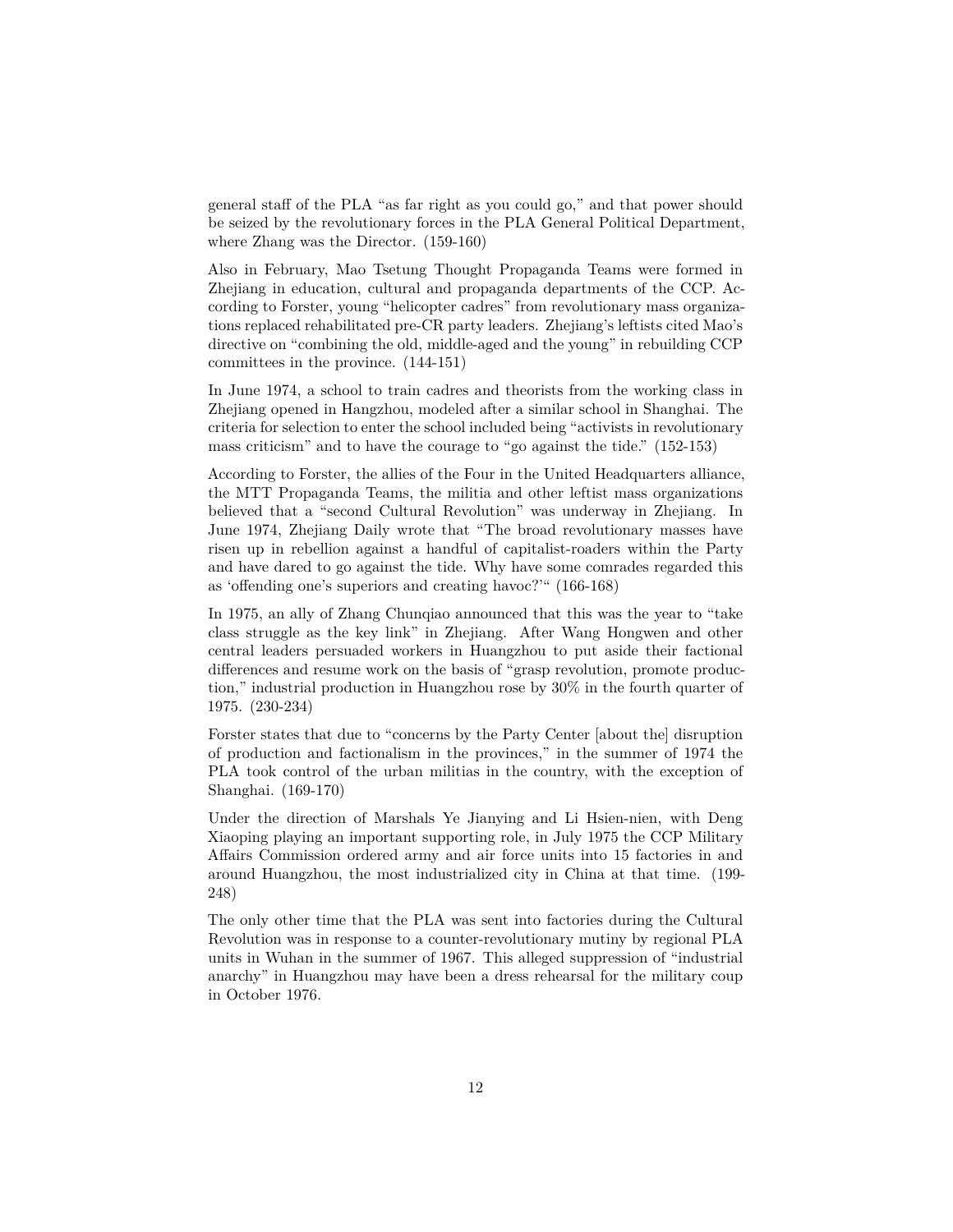#### **The Three Poisonous Weeds**

For the two years after his rehabilitation in 1973, Deng worked on a 10,000 word "General Program of Work for the Whole Party and the Whole Nation" that included restoring top-down management of enterprises, factory rules to push workers harder, re-orienting teaching in the universities to train a new elite of specialists, and importing Western technology. This was a program to overturn the social transformations of the Cultural Revolution, and to suppress the political activism of hundreds of millions of workers, peasants, soldiers and women.

The second and third weeds were "Some Problems in Accelerating Industrial Development" and "On Some Problems in the Fields of Science and Technology." Issued in the fall of 1975, these reports were the product of writing groups under the leadership of Hua Guofeng (a CCP leader from Hunan who was briefly demoted during the Cultural Revolution) and Hu Yaobang, who served under Deng as CCP Chairman and General Secretary from 1981-1987.[19](#page-12-0) The Maoists called these reports "the three poisonous weeds," a name that Deng and his allies had difficulty shedding from 1975 to 1976.

In 1974 and 1975, Deputy Premier Deng's response to continuing political struggle in the main industrial centers was to label as "bourgeois factionalists" any group associated with the Four and their provincial allies who called for the removal of revisionist cadres and factory managers.

#### **The Maoists Raise the Level of Theoretical Understanding on the Role of Capitalist-Roaders in Socialist Society**

An article that appeared in the Shanghai-based theoretical journal *Study and Criticism* discussed the nature of "capitalist roaders in power" such as Deng and Liu. "As individuals they may not necessarily own capital, run factories and operate banks like the former capitalists, but their political line which nergetically upholds the capitalist relations of production [including inequalities that continue to exist in socialist society, ed.] reflects in a concentrated way the economic interests and political aspirations of the bourgeoisie as a whole."

In a prescient statement, the author points out that "Once they usurp the Party and state power, [the new bourgeoisie] will completely overthrow the dictatorship of the proletariat and the socialist system, change the nature of the socialist system of public ownership, and openly restore the capitalist system. By then, capitalist roaders, big and small, will re-divide among themselves and in proportion to their capital and power, all the wealth created by the laboring

<span id="page-12-0"></span><sup>19</sup>These three reports were translated into English and published in *The Case of the Gang of Four* by Chi Hsin, Cosmos Books, Hong Kong, 1977.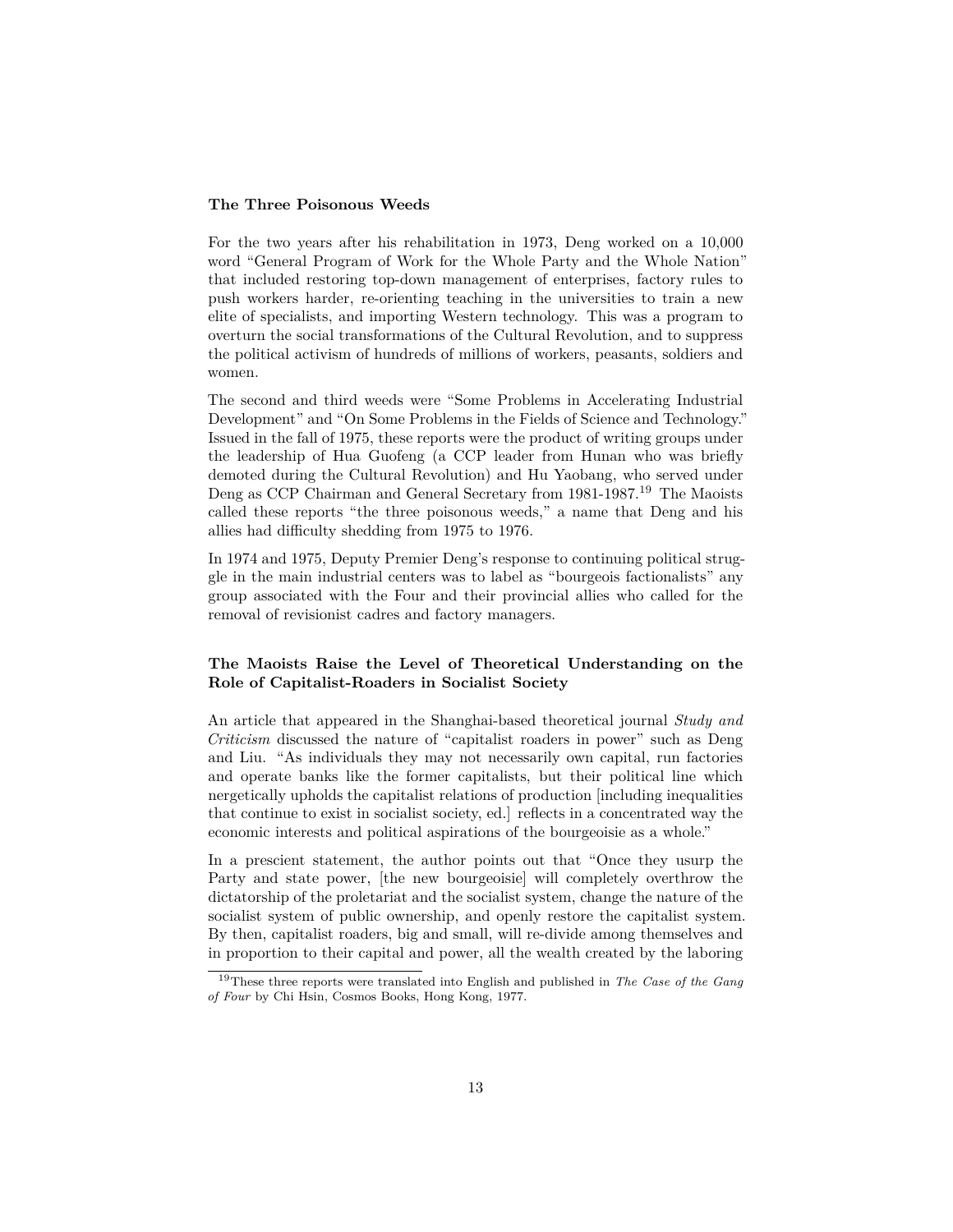# people."[20](#page-13-0)

In early 1976, Zhang Chunqiao recognized the need to step up this revolutionary theoretical work: "There are still no works with depth that describe the struggle against the capitalist roaders inside the party in the era of the socialist revolution…If we don't properly investigate what constitutes the distinctive characteristic and essence of capitalist roaders inside the party, we will have great difficulty writing good works of quality devoted to this topic. Such works would not only be able to teach the people of today something, but also have an educational value for future generations."[21](#page-13-1)

In 1975, Mao and his allies launched a political campaign to Study the Dictatorship of the Proletariat. They also called for the restriction of the "bourgeois rights" (inequalities in socialist society) that were being expanded by the capitalist-roaders in the CCP leadership. Zhang Chunqiao and Yao Wenyuan pressed the issue in Honqi (Red Flag), calling for the elimination of material incentives in China's factories and collective farms. According to a Canadian student in Beijing, changes in the wage system in some areas raised the lowest grades and lowered the highest.[22](#page-13-2)

In 1972, Mao's health was failing; he suffered from heart disease and from partial paralysis due to amyotrophic lateral sclerosis (ALS). Still Mao recognized the danger posed by Deng's program for capitalist restoration. Beginning in November 1975, a series of Politburo meetings criticized Deng, leading to his removal from all of his posts in the CCP, the state (government) and the PLA. In the spring of 1976 Mao issued a statement that "You are making the socialist revolution, and yet don't know where the bourgeoisie is. It is right in the Communist Party—those in power taking the capitalist road. The capitalistroaders are still on the capitalist road."[23](#page-13-3)

In early 1976, Mao launched a campaign to Criticize Deng and Beat Back the Right Deviationist Wind. Deng was removed from power a second time, but it was a case of too little, too late. Deng's forces, including the acting Premier Hua  $Guofeng<sup>24</sup>$  $Guofeng<sup>24</sup>$  $Guofeng<sup>24</sup>$ , and PLA generals Ye Jianying, Li Hsien-nien and Chen Hsi-lien (the commander of the PLA's Peking Region) were positioned to launch a military

<span id="page-13-0"></span><sup>20</sup>"Capitalist Roaders are Representatives of the Capitalist Relations of Production" by Chuang Lan, Study and Criticism no. 6, 1976.

<span id="page-13-1"></span><sup>21</sup>*Mao's Last Revolution* by Roderick MacFarquhar and Michael Schoenhals, 2006, page 433. This book is a prominent political assault on the Cultural Revolution, but it contains some useful factual detail.

<span id="page-13-3"></span><span id="page-13-2"></span><sup>22</sup>Forster, pp. 179-182.

<sup>&</sup>lt;sup>23</sup>In "Reversing Correct Verdicts Goes Against the Will of the People" in People's Daily on March 10, 1976, and translated in Peking Review, no. 11, March 12, 1976.

<span id="page-13-4"></span><sup>24</sup>The post-October 1976 regime claimed that Mao chose Hua to take the place of Premier Zhou Enlai after his death in January 1976. There is no evidence outside the claims of the Hua-Deng forces that Mao told Hua that "with you in charge, my mind is at ease." Lai Keke, the head of the Zhejiang Provincial CCP Committee since 1975, told a meeting of provincial leaders shortly after the arrest of the Four that "I have seen the Chairman's handwriting many times. That slip, "with you in charge, I'm at ease," simply does not look like his handwriting. Furthermore, why were we shown only a photocopy and not the original?" Forster pp. 303-306.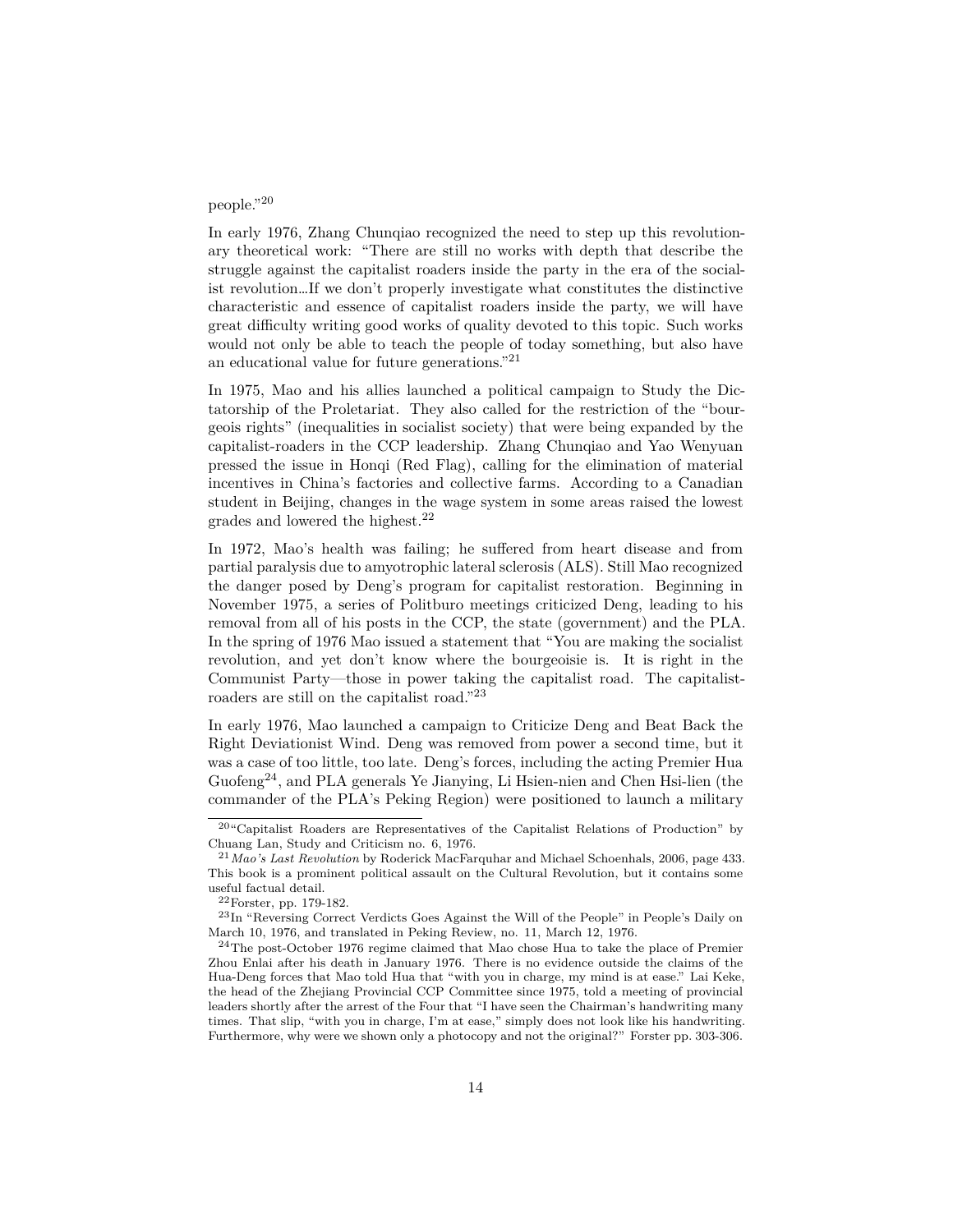coup after Mao's death in September 1976.

As long as socialist states face imperialist and hostile powers, they will need standing militaries for defensive purposes. But if ongoing political education, revolutionary transformations and mass campaigns against revisionism are not carried out in the armed forces of socialist states, the generals can accomplish from within what imperialist armies have not been able to do from without overthrow working class rule.

# **The Role of an Unfavorable Balance of Forces in the Defeat of the Maoists**

The "16 Point Decision" in August 1966 made the important point that the revolutionary forces can sometimes be defeated due to an "unfavorable balance of forces."[25](#page-14-0) This was true of the political situation, in both the class struggle in China and the international situation, in the fall of 1976.

While Zhang, Wang, Yao and Jiang and their allies took correct positions on major dividing-line political questions of domestic policy during the GPCR, their political and military support was not as strong as that of the revisionists in the CCP and especially in the PLA. According to some researchers, the strongest and most reliable support for the Four and their Maoist allies was in Shanghai, Beijing and other industrial cities, in Zhejiang and Shandong provinces,<sup>[26](#page-14-1)</sup> and in the fields of education, propaganda and culture. The greatest weakness of the Maoists lay in the military; the lightly-armed leftist militias in Shanghai and other cities were not in a position to stand up to the revisionist-led PLA in 1975 and 1976.

The Maoists were waging an uphill battle to re-launch the revolutionary upsurges of the Cultural Revolution. Because they made that attempt, but an unsuccessful one,the Four were arrested at a pretextual meeting of the Central Committee. A few years later they were placed in public show trials with pre-determined prison sentences of 20 years to life. Following a counterrevolutionary plan, the majority of the PLA and CCP leaderships purged members of the party, leaders of urban militias and PLA officers who continued to uphold the political objectives and achievements of the Cultural Revolution in the political confrontations that took place from 1971 to 1976.

<span id="page-14-0"></span><sup>25</sup>The Sixteen Point Decision," Point 10. In Where Do Correct Ideas Come From? in May 1963, Mao wrote: "In social struggle, the forces representing the advanced class sometimes suffer defeat not because their ideas are incorrect but because, in the balance of forces engaged in struggle, they are not as powerful for the time being as the forces of reaction; they are therefore temporarily defeated, but they are bound to triumph sooner or later." "Methods of Thinking and Methods of Work" in *The Red Book*, page 208.

<span id="page-14-1"></span><sup>26</sup>In October 1976, the PLA arrested five Maoist leaders. This included Mao Yuanxin, a PLA commander from Shandong province in Manchuria who became Mao's secretary after his health deteriorated in 1972.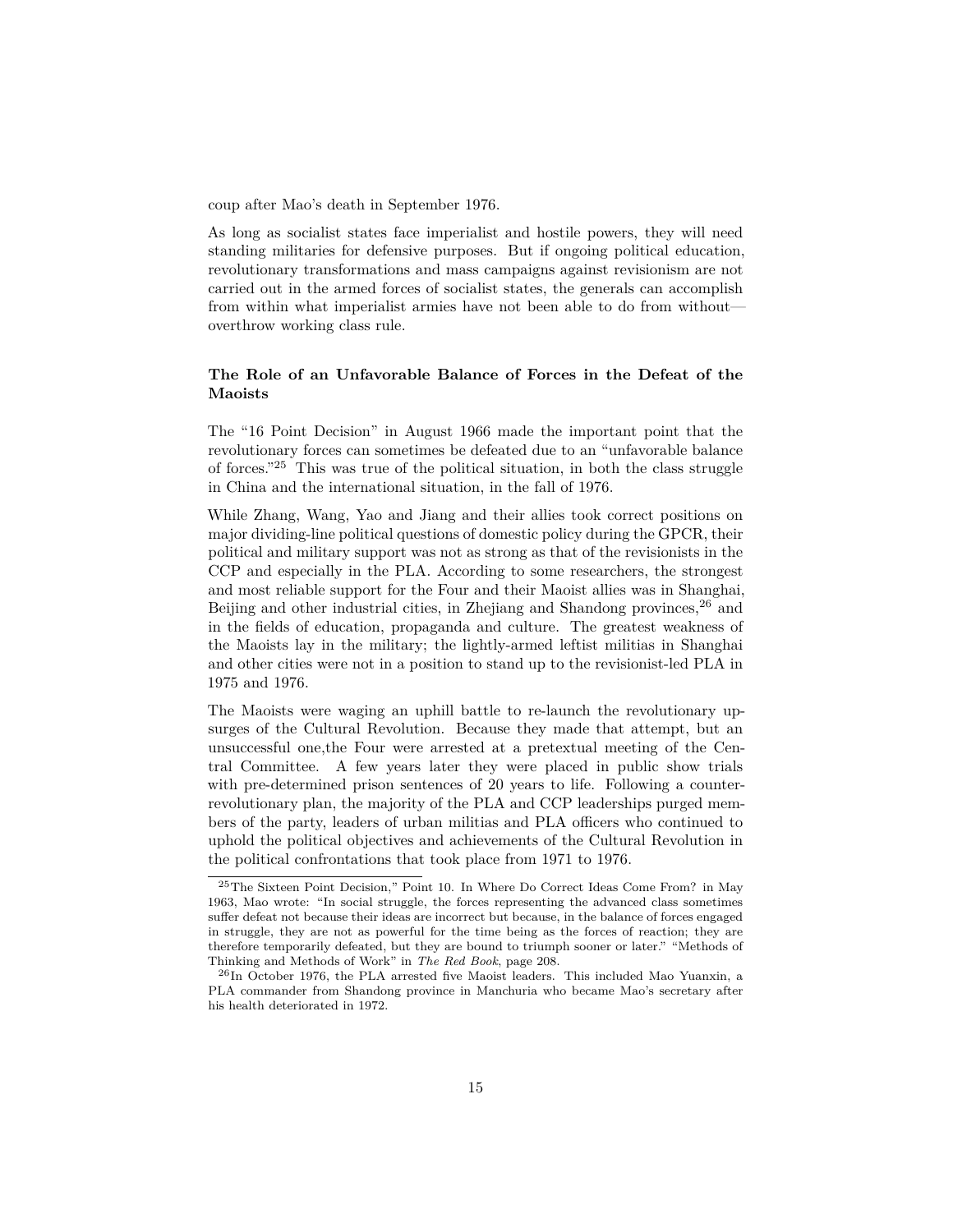Edoarda Massi, an Italian teacher at the Foreign Languages Institute in Shanghai during 1976 and 1977, reported on resistance to the coup by workers' groups and city and factory militia members. In 1977, Massi visited a machine tools factory in Shanghai where the Revolutionary Committee (composed of alliances of mass organizations, revolutionary cadre and PLA officers) had been purged, and the workers' productivity scores were kept on a large scorecard.<sup>[27](#page-15-0)</sup>

Immediately after the coup, hundreds of revolutionary leaders who had come forward during the Cultural Revolution in Luoyang, an industrial city in Henan province, were arrested, paraded in public, and then disappeared. In the early 1980s, the new regime launched an even more extensive campaign of retaliation against former rebels. Government departments, factories and schools set up special offices to investigate charges of "crimes" committed during the Cultural Revolution. Tens of thousands of people lost their jobs and housing, and many were imprisoned.[28](#page-15-1)

In the spring of 1975, Mao stated that "If the Rightists stage an anti-Communist coup d'etat in China, I am sure they will know no peace either and their rule will most probably be short-lived because it will not be tolerated by the revolutionaries, who represent the interests of the people making up more than 90 per cent of the population[…]The conclusion is still the two familiar comments: The future is bright; the road is tortuous."[29](#page-15-2)

# **Some Understandings on the Nature of Socialism and the Dictatorship of the Proletariat**

A fundamental part of departure is the understanding that it is working class rule—the dictatorship of the proletariat over the bourgeoisie—that makes it possible for the vast majority of people to have and exercise real political rights, especially the power to continue to transform socialist society in their collective interest.

As indicated by statements such as "Hitler and Chiang Kai-shek were dictators," in everyday language the word dictator is often used to refer to a person who has an absolute power to rule over society.. For Marxists, however, the main characteristics of any society are shaped by relations among classes, not among individuals. All societies are dictatorships insofar as one class rules in its own interests.

Within the ruling class there is democracy because there can be considerable debate among its members. They have meaningful opportunities to influence what the state does. But the capitalist state exercises dictatorship over members

<span id="page-15-1"></span><span id="page-15-0"></span><sup>27</sup>*China Winter: Workers, Mandarins and the Purge of the Gang of Four*, 1981, pp. 291-292. <sup>28</sup>*The Unknown Cultural Revolution* by Dongping Han, pp. 158-159.

<span id="page-15-2"></span> $^{29}\rm{See}$  the last paragraph of "On the Social Basis of the Lin Piao Anti-Party Clique" by Yao Wenyuan. Honqi (Red Flag) no. 3 1975, translated in Peking Review no. 10, March 7, 1975.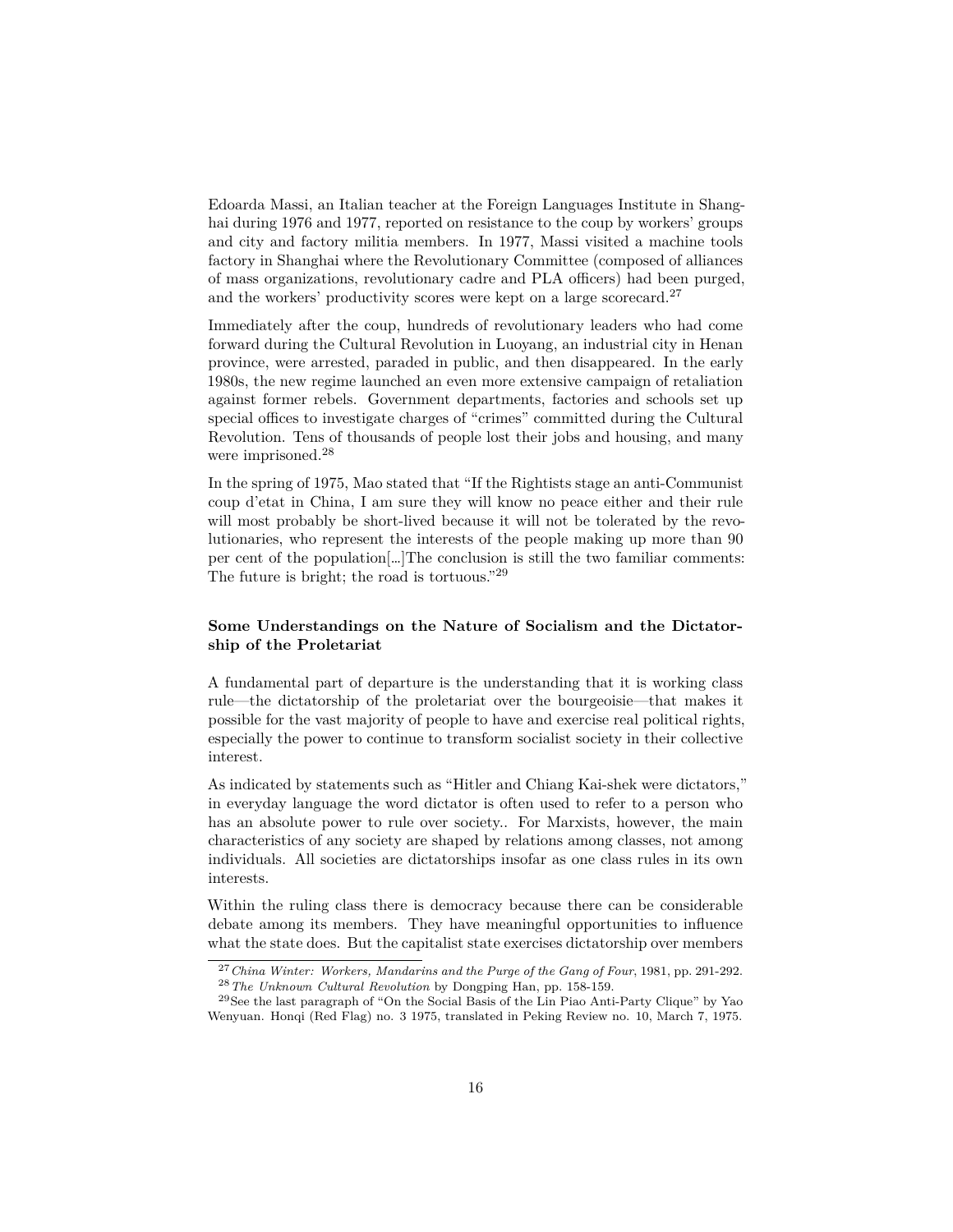of other classes, who lack comparable opportunities to influence what the state does.

As Lenin once put it, bourgeois democracy, the people have the right to choose which pre-selected candidates of the ruling class will oppress them for the following years. Under this system, the capitalist state protects existing property relations and suppresses, frequently violently, serious challenges to these relations and to its rule.

Among many political activists, there is a common misunderstanding that the dictatorship of the proletariat over the bourgeoisie is in reality not an unleashing of the heretofore pent-up capacity of the working masses, but is instead a dictatorship of a communist party over the masses of people, and that any form of dictatorship is incompatible with democratic forms of organization under socialism.

In fact, the history of the modern state has shown that all states have a class character, and that it promotes the interests of a particular class against (in open or disguised form) other classes. The prolonged struggle against bourgeois or capitalist dictatorship, in its more repressive or less repressive forms, has brought forth many political movements which aim to reform the bourgeois state.

In this view, the state becomes, without revolution, a truly democratic-for-all state which no longer expresses the interests of any particular class. This is an illusory pursuit, developed by privileged strata, who deny the necessity for revolutionary opposition to bourgeois rule.

Socialist states must have armed forces—and use them when necessary–in order to defend themselves against external enemies and prevent the overthrown bourgeoisie and new-born bourgeois forces from making a comeback or from seizing power.

However, the dictatorship of the proletariat is not simply the operation of the state apparatus. It is a dynamic process that continues throughout the socialist transition period, in which millions of working people develop higher levels of political consciousness, knowledge and organization that enable them to exercise ever-increasing and effective power over state affairs, the economy, education, culture and foreign policy.

In this process all classes, from the peasantry to the privileged, will increasingly be drawn into the productive daily work of society and proletarianized. Through this long period of socialism, mental and manual work will be increasingly shouldered by all. In looking at how socialist society will be organized in the future, several related questions should be posed.

• Do these proposals strengthen the ability of the leading communist party to constantly renew its revolutionary character?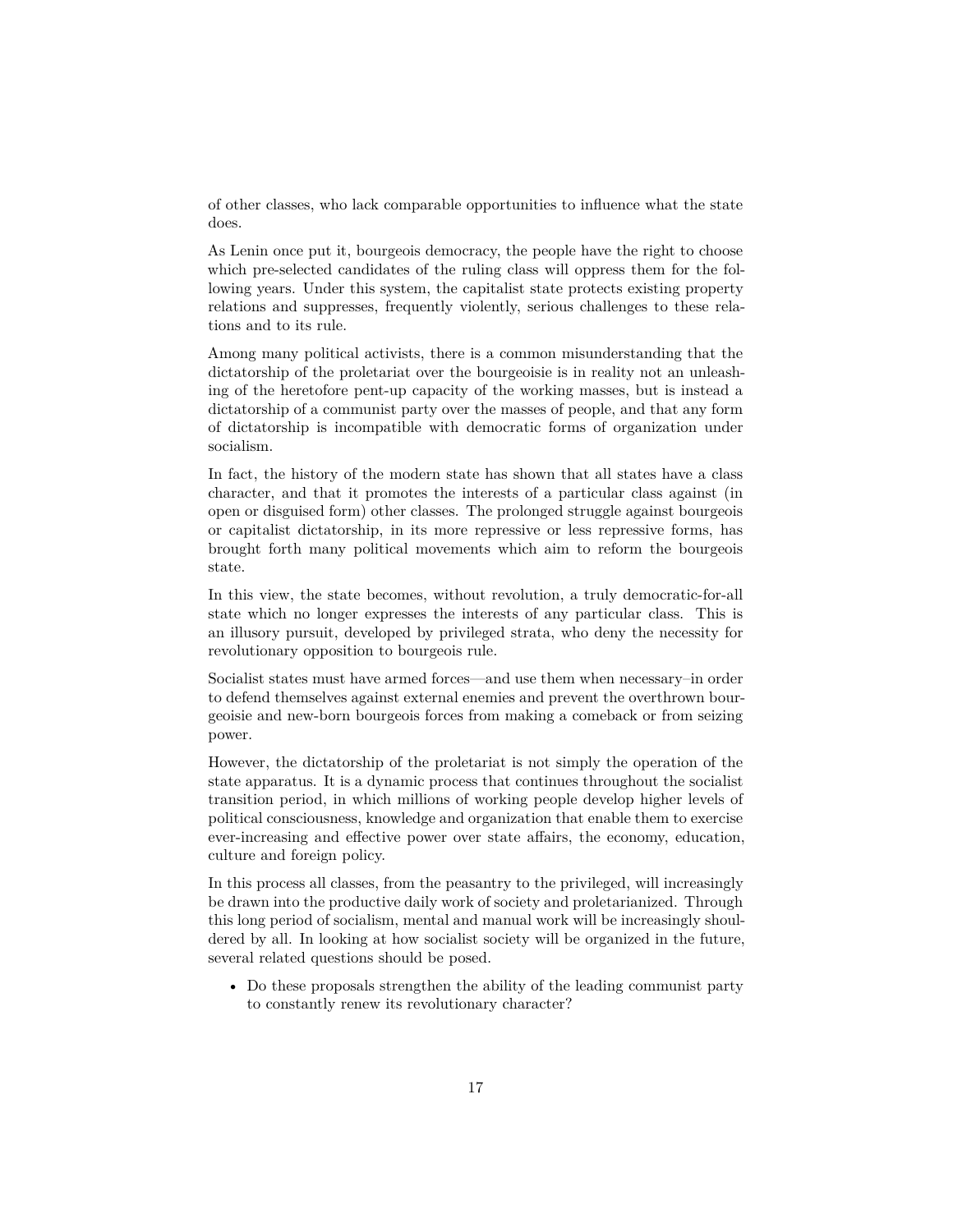- Do they raise the political consciousness of the masses and strengthen their ability to distinguish between the socialist and capitalist roads?
- Will they restrict to the maximum extent possible the class differences and inequalities in socialist society?
- Do they promote the ability of the masses to supervise and point out defects in the party's work?
- Do they promote the understanding that socialism cannot advance in one or more countries without actively supporting the development of struggles to overthrow all of the imperialist powers and reactionary regime all over the world?

One aspect of the role of dissent, which is usually the sole focus of critics of socialism, is the relationship of privileged classes and intellectuals to the new society. Here the question is very contradictory. On the one hand, socialism needs to bring the skills and knowledge of traditionally privileged forces into the process of developing the new society. It needs to enlist them and urge them to step forward as part of the new world being created.

The revolutionary communists also need to struggle with the privileged forces, so they join this process rather than keeping, as many do, to personal gain and power as their motives. In time, many of the privileged intelligentsia will join the working class, in both the productive labor of socialist economics, and in shaping the health, education, culture and media of socialism. Through this process new class relations are brought into being. In this way, the centuriesold division between mental work and manual work is repeatedly challenged and finally put to rest.

Engaging different class forces in socialist society means encouraging debate and dissent, but also checking efforts to sabotage the socialist system. Experience has shown that, in the main, such checks are best made by the masses of working people, who must learn to lead society. While that process is led by a Marxist-Leninist-Maoist party, history also shows that bureaucratic attempts to suppress dissent not only prove futile in defending socialism in the long run. Such measures also prevent the masses from coming forward in the revolutionary struggle and advancing on the socialist road to communism.

#### **The Growing Military Threat to Socialist China from the Soviet Imperialists**

Just three years into the Cultural Revolution, the military intervention of the Soviet imperialists in Czechoslovakia in April 1968 and the growing threat of a Soviet nuclear attack on China in 1969 led to a radically different international playing field for the Maoists and for the People's Republic. On its northern border, the PLA faced a million Soviet troops and nuclear-armed bombers and missiles.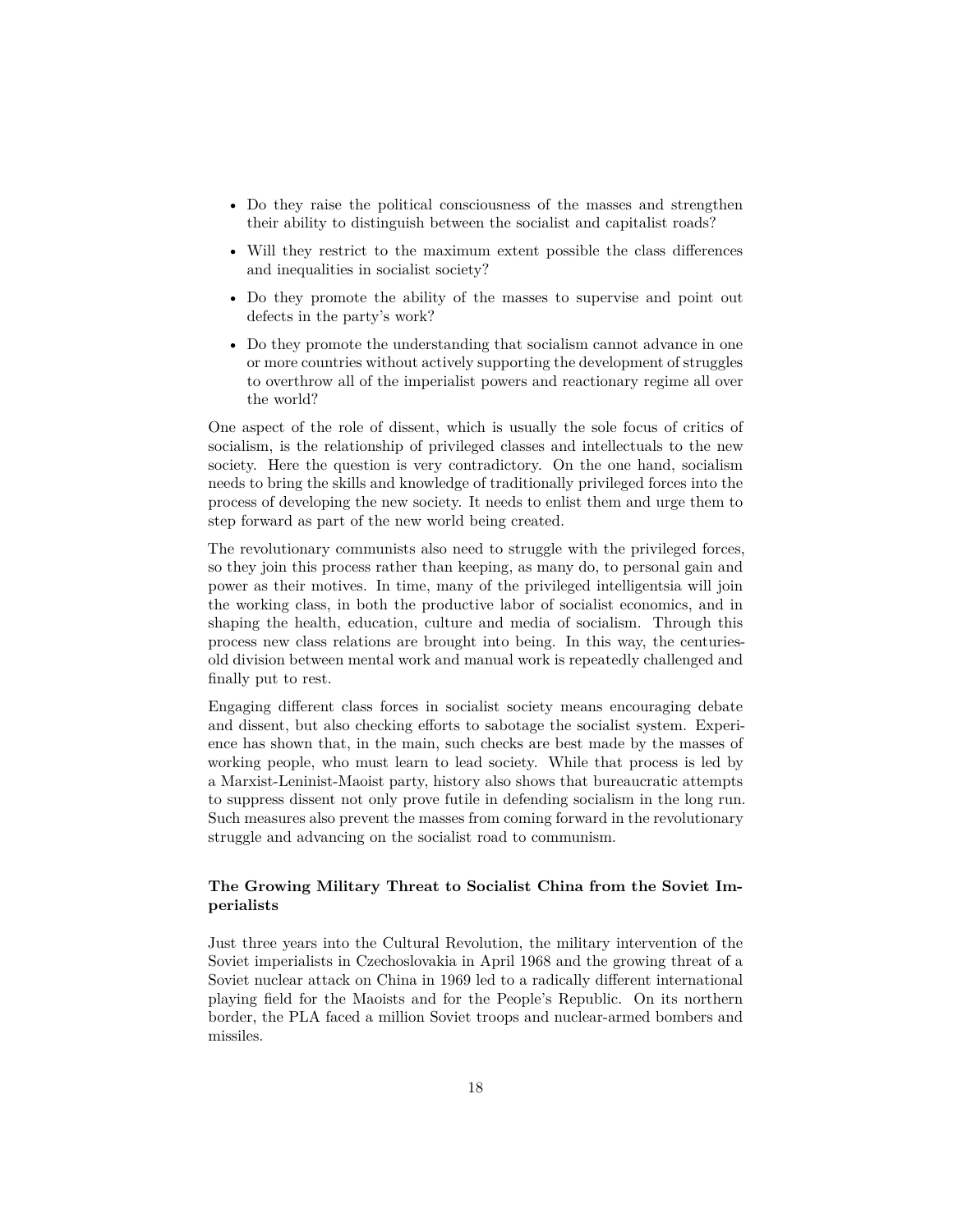This threat from the Soviet imperialists forced Mao, the Maoists in the CCP leadership and Zhou (up to 1971) to reassess their position of seeing U.S. imperialism and Soviet social-imperialism as equally dangerous to socialism in China. They agreed that an "opening to the West" was necessary in order to avoid fighting two imperialist superpowers at the same time.

This new military and political situation also favored PLA commanders such as Ye Jianying and supporters of Premier Zhou, who argued that the Cultural Revolution should come to an end in order to focus on modernizing the armed forces and obtaining advanced weapons and technology from the U.S. and other Western imperialist powers.

#### **The Political and Military Obstacles the Cultural Revolution Faced**

In order to reach a deeper understanding of why the Cultural Revolution was ultimately defeated, the objective conditions that it faced—both internal and external—must be understood.

To begin with, the Cultural Revolution was an uphill battle. The Chinese revolution had gone through an extended period of new democratic revolution beginning in the 1920s. Even taking into consideration the revolutionary social transformations in the liberated areas in north China and after nationwide victory in 1949, it was not possible to completely eradicate feudal and bourgeois ideology in a few years, or even in one or two generations.

The deep roots of Confucianism, especially its reverence for established authority, were a major target of the Maoist forces in both the opening and later stages of the GPCR. "It is right to rebel against reactionaries!" was a call to break the stranglehold of thousands of years of ideological indoctrination and to prevent a new class of Confucian sages—dressed up as Marxist-Leninists or Maoists—from usurping power.

There was a relatively short 10-year period of socialist construction before the outbreak of the Cultural Revolution in 1966. Much of that followed the model of building socialism in the Soviet Union, which had many weaknesses even prior to the rise of Khrushchev and Soviet state capitalism in 1956 and 1957. Much of the CCP leadership was implementing a pro-Soviet revisionist line with "Chinese characteristics," and their network of party, state and military officials was firmly entrenched at all levels.

The GPCR was also an uphill political battle because of a lack of historical experience. Just as Lenin had no experience to draw on in building a socialist society on the ashes of the former Tsarist empire the early 1920s, Mao had to develop new understandings of the persistence of class struggle in socialist society, of how capitalism can be restored relatively peacefully, and to develop a revolutionary political line and mechanisms for keeping China on the socialist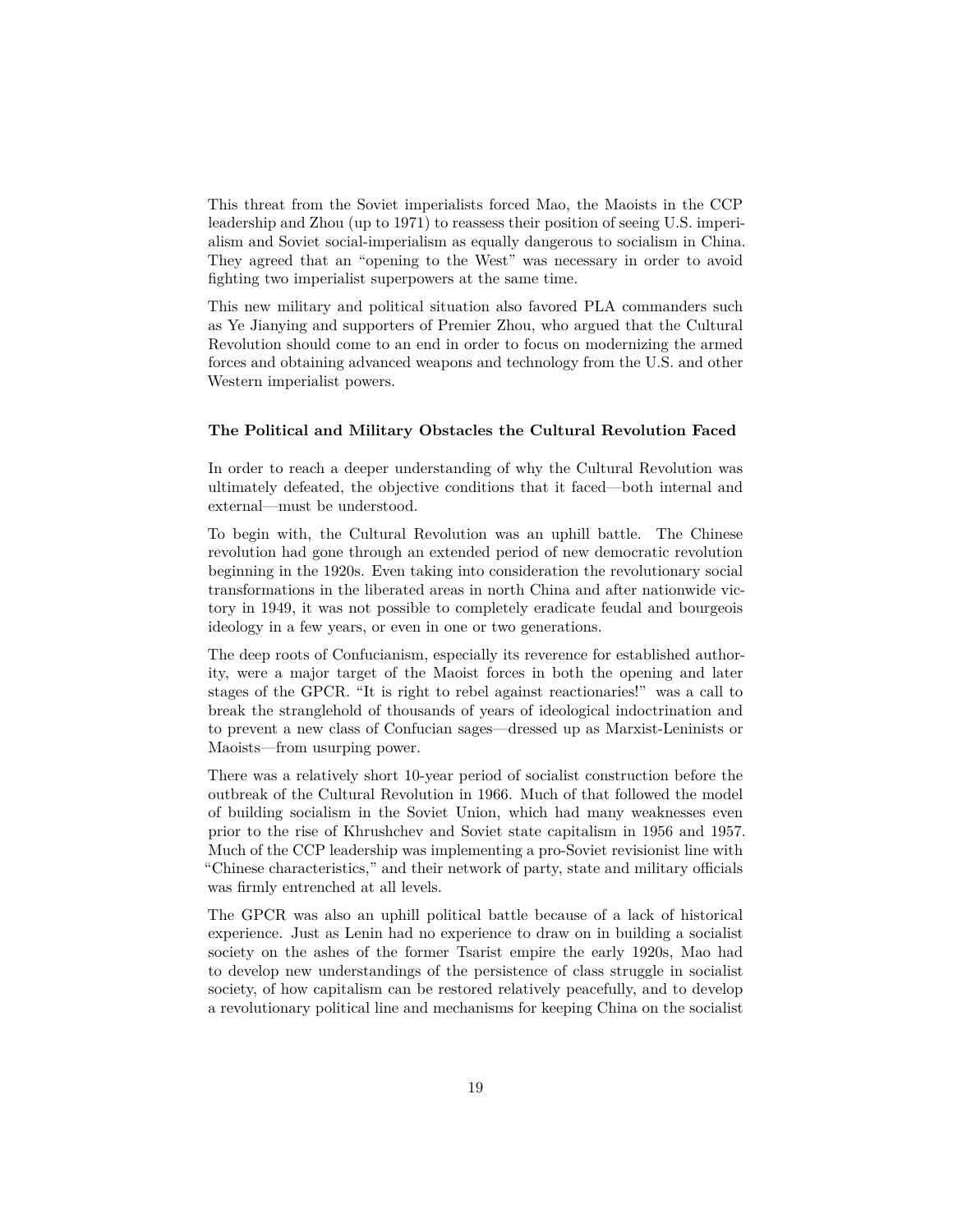road. In launching the Cultural Revolution, Mao and the other revolutionaries in the CCP were moving into uncharted political territory.

There is a pragmatic view that because the Four and their Maoist allies were defeated, they must have made serious political errors. This position was taken by William Hinton in his writings from the early 1970s until the 1990s. Hinton believed that the Cultural Revolution could not consolidate its gains and advance because of opposition by both rightist and "ultra-leftist" forces.

Hinton did not distinguish between Mao's closest allies and actual ultra-leftist forces that appeared in late 1967 among five members of the Central Cultural Revolution Group in Beijing (the unofficial May 16 grouping) and in Hunan (the Shengwulian) which believed that a "Red capitalist class" had emerged in the leaderships of the CCP and PLA, and had to be overthrown by force.<sup>[30](#page-19-0)</sup>

# **The Political Legacy of the Great Proletarian Cultural Revolution for Future Generations**

Given the uphill nature of the battle, the lack of historical experience and the development of an unfavorable international and domestic situation in the early 1970s, it was not possible to defend working class rule in China and keep it on the socialist road. More important, what is remarkable about the Cultural Revolution is that it accomplished so much in a few short years.<sup>[31](#page-19-1)</sup>

We should ask what the world would be like without the experience of 1966 to 1976 in China. We would not have the experience of a revolutionary socialist society, of tens of millions of people awakening to political struggle and the achievement of many socialist new things. Today's revolutionaries around the world would not have the necessary tools to explain the reversals of socialism, first in the Soviet Union, and then in China. Without the divergent roads of revisionism and revolution having been clearly marked, the difficulties of charting the course forward from here would be daunting, and the pull toward discarding the socialist project would be massive.

Instead, the Cultural Revolution has passed down a precious legacy of theoretical understanding and revolutionary practice for future generations. Future socialist societies will reach for a higher level of revolutionary consciousness and efforts by the working class to exercise more direct control over all of society.

<span id="page-19-0"></span><sup>30</sup>In *The Cultural Revolution at the Margins: Chinese Socialism in Crisis*, 2014, Yiching Wu describes and supports these ultra-left forces.

<span id="page-19-1"></span><sup>&</sup>lt;sup>31</sup>This is the same attitude that Marx, Engels and Lenin took to the Paris Commune of 1871, the world's first proletarian revolution. Even though it was crushed by the French bourgeoisie with the backing of the German army after only two months, Marx wrote that it was correct for the Communards to "storm the heavens"; Lenin observed that the success of the October Revolution was due in part to correctly summing up the strengths and weaknesses of the policies of the Paris Commune.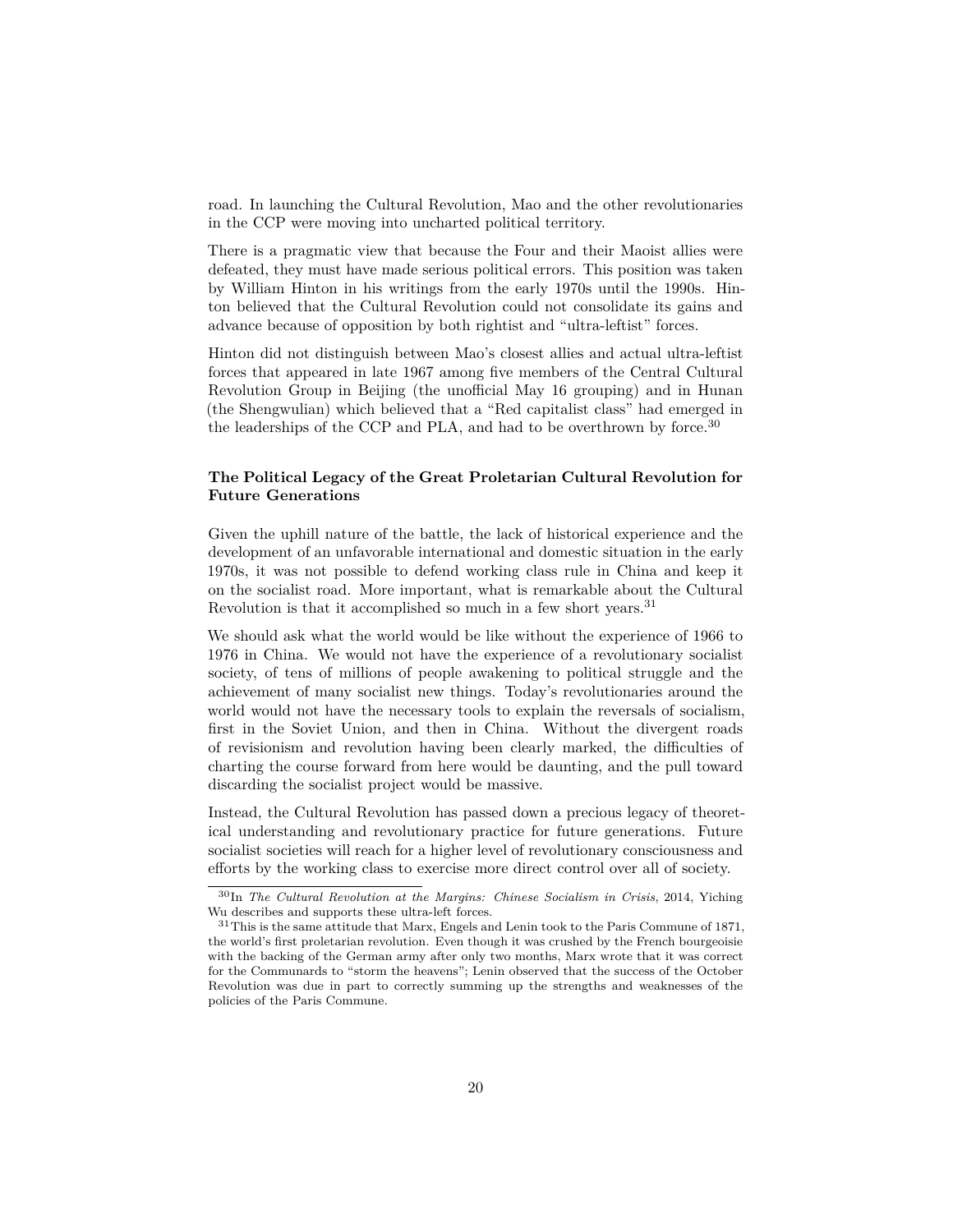Just as successful revolutions never repeat themselves, future cultural revolu-tions in socialist societies, even in today's imperialist China,<sup>[32](#page-20-0)</sup> will not simply replicate the Chinese experience from 1966-1976. In the future, informed by the historic lessons of the GPCR, genuine communists will be more aware of the threat of a revisionist seizure of power and will exert every effort to mobilize the masses to expose and remove bourgeois elements in the party before they become strong enough to challenge proletarian rule.

Through the rich experience of the Cultural Revolution, we know that in every socialist society there will be intense class struggle, and there will be repeated tests of strength between those who seek to stay on the socialist road and revisionists who advocate policies that will restore capitalism. The forms that these periodic tests of strength will take will be varied and complex, but they will undoubtedly include mass upheavals such as the Cultural Revolution.

Fundamental principles of the Cultural Revolution remain relevant in today's revolutionary movements, such as continuously revolutionizing the party and mass organizations, encouraging the masses to criticize mistakes made by party leaders and members, and the importance of society-wide struggle over culture and ideas, including the study of revolutionary theory to guide practice. The polemics of the Chinese Communist Party against the Soviet revisionists before and during the Cultural Revolution, especially refuting the notion of a peaceful transition to socialism, also hold critical lessons for revolutionaries today.

Revolutionary parties and groups that are battling against imperialist powers and reactionary regimes around the world are studying and debating these questions. It is a real advance for the oppressed worldwide that Marxism-Leninism-Maoism, including the legacy of the Cultural Revolution, has been upheld and creatively applied today by Maoist parties and organizations in India, Turkey, Brasil and many other countries.

The struggle for proletarian revolution, socialism and communism cannot inspire billions of people without answering difficult questions about the reversals suffered by the first wave of socialist revolutions, and what will be done differently in the future. One of the bourgeoisie's most potent ideological weapons against revolutionary movements is the ubiquitous and suffocating claim that socialism is a "failed system." This must be answered with a materialist and dialectical analysis of the roots and process of capitalist restoration in the Soviet Union and China, and how the masses of people in socialist countries can use the lessons of the Cultural Revolution to stay on the socialist road. With a deeper understanding of the positive and negative lessons of socialist revolutions in the 20th century, communist ideology will emerge as a stronger and more vibrant force in the 21st century.

<span id="page-20-0"></span><sup>32</sup>See *Is China an Imperialist Country?—Considerations and Evidence* by N.B. Turner et. al., March 2014, www.red-path.net.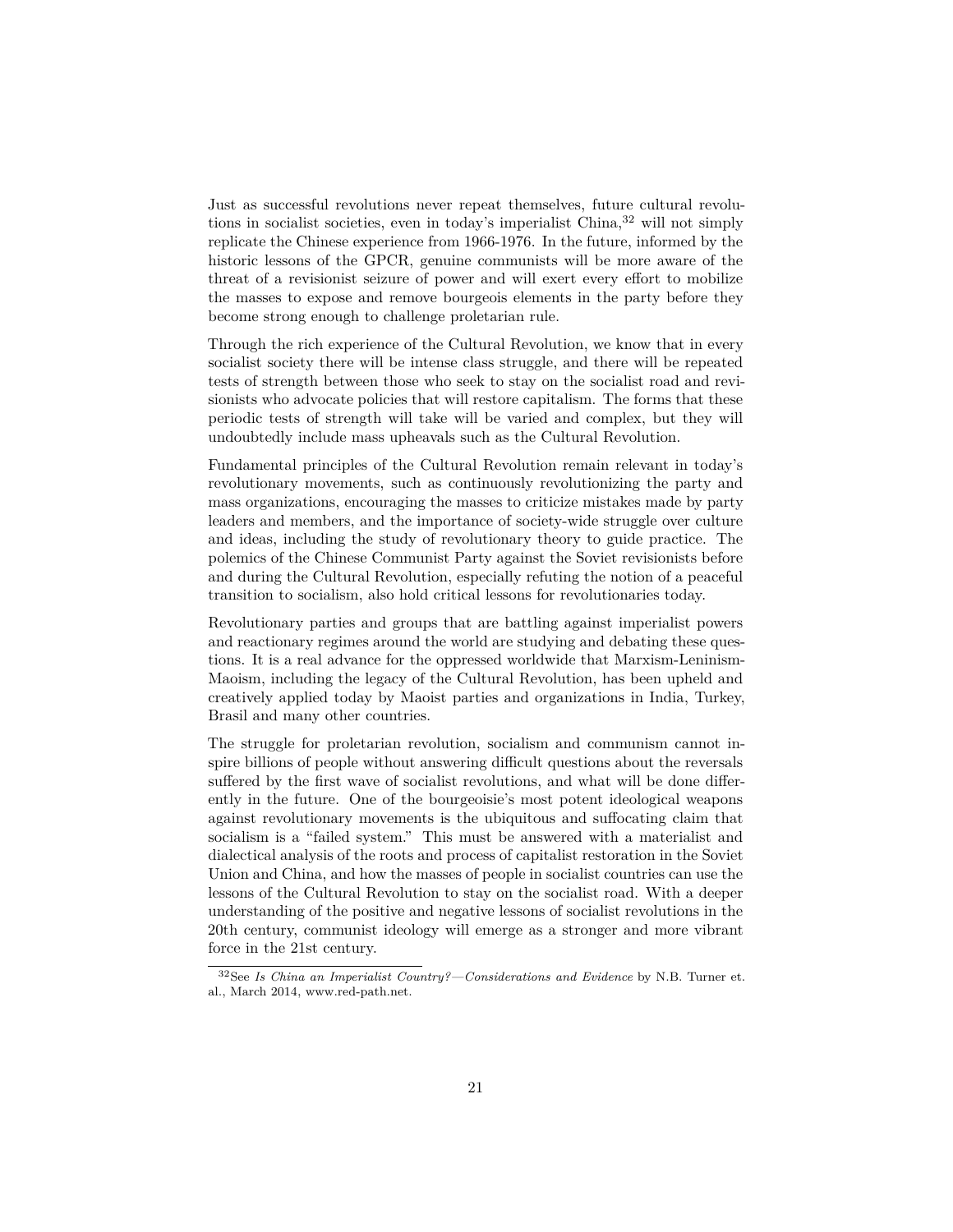# **Part B: China's Foreign Policy and International Line from 1969 to 1976**

# **The International Situation Faced by Socialist China in the late 1960s**

In 1966, the situation in the world was favorable for an unprecedented revolution in a socialist society. It was no exaggeration to say that "revolution is the main trend in the world, and that the imperialist powers were on the defensive.

U.S. imperialism was bogged down in South Vietnam, and national liberation and revolutionary struggles were on the rise in Asia, Africa, Latin America, the Middle East, as well as in the U.S. , France and other imperialist countries. The CCP had launched a bold challenge to the revisionist Communist Party of the Soviet Union (CPSU) and to its undisputed leadership over the international communist movement.

From 1966 to 1973, China sent billions of dollars in economic and military aid to North Vietnam. The PRC sent 320,000 troops to North Vietnam to operate anti-aircraft batteries, build roads and perform logistical work that freed up North Vietnamese divisions to engage and defeat the U.S. imperialists in the South, along with the military forces of the National Liberation Front.

In April 1967 and in the years that followed, the Chinese leadership publicized and supported the armed Naxalbari peasant rebellion in a northern area of West Bengal, India. The Naxalbari leadership broke away from two revisionist pro-Soviet parties that had attempted to suffocate the revolutionary struggle. The Maoists in India identified the enemies of the Indian masses as "four mountains"—feudalism, the comprador bureaucratic bourgeoisie, U.S.-British imperialism, and Soviet revisionism. Socialist China quickly recognized the significance of the Naxalbari peasant uprising for the 500 milllion people of India and for the international proletariat.[33](#page-21-0)

In the late 1960s, the People's Republic and the PLA provided military aid and training to guerilllas fighting against apartheid South Africa (Azania), Rhodesia (Zimbabwe), the Portuguese colonies in Africa, neo-colonialist regimes in former French West Africa, and against the Zionist settler state of Israel.

# **The People's Republic Meets a Growing Soviet Military Threat and the North Vietnamese Leadership Aligns Itself with the Soviet Imperialists**

After Nikita Khrushchev was ousted by Leonid Brezhnev as Secretary of the CPSU in October 1964, the Soviet Union adopted a new policy of "armed revisionism" that replaced collaboration with the U.S. with armed contention

<span id="page-21-0"></span><sup>33</sup>See the People's Daily article "Spring Thunder Over India" on July 5, 1967 and on July 14 in Peking Review, www.massline.org/PekingReview.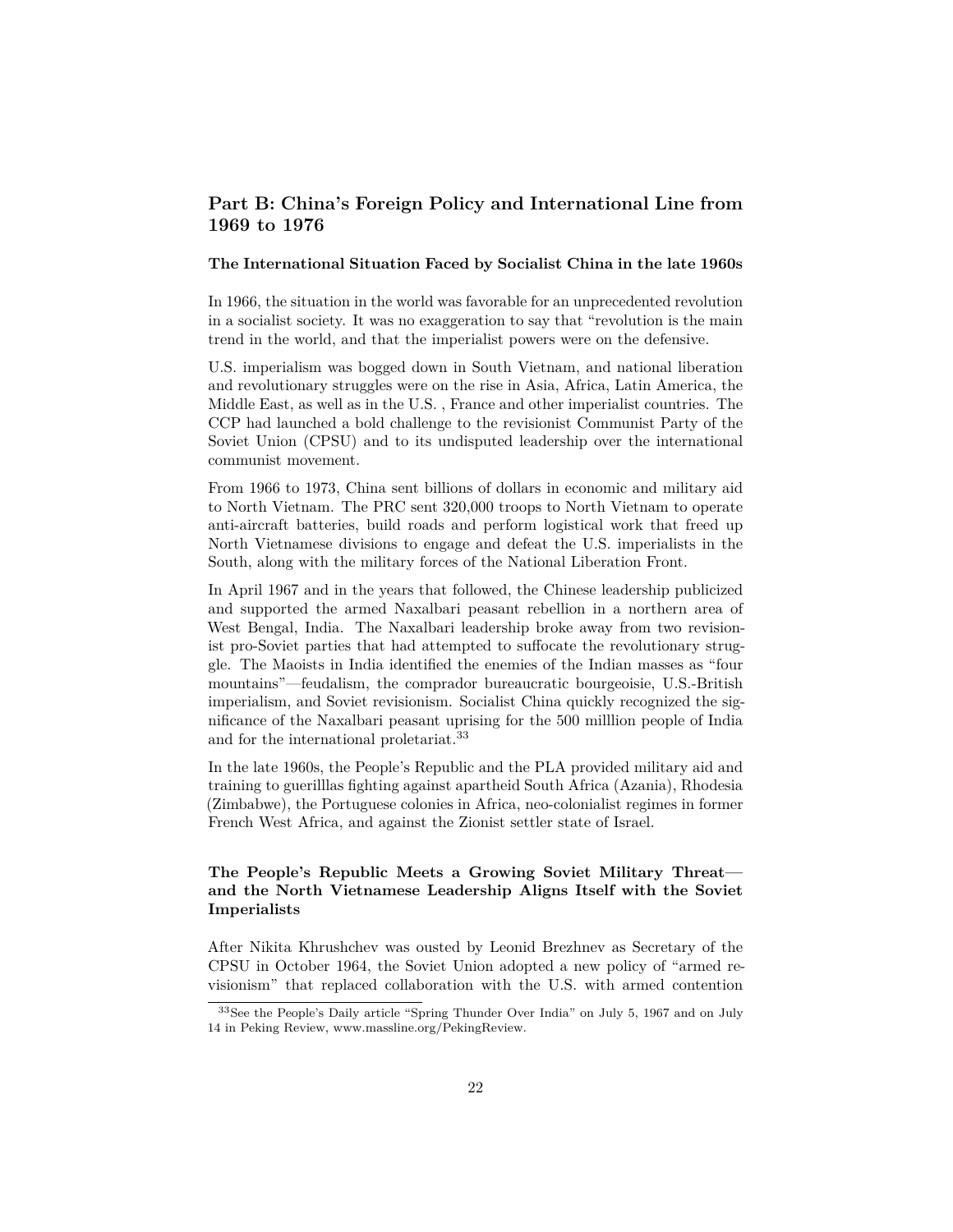against U.S. imperialism. This led to a major realignment in the "Vietnam Triangle"—the strategic relationships among North Vietnam, China and the Soviet Union.

In February 1965, Soviet Premier Kosygin, accompanied by a group of missile experts, travelled to Hanoi where he reached the first in a series of agreements with the DRV (Democratic Republic of Vietnam) to supply it with SAM-7 surfaceto-air missiles, MiG-17 jet fighters and other advanced weapons that required large numbers of Soviet and Eastern European technicians and operators.<sup>[34](#page-22-0)</sup>

The Soviet Union was now the main military danger to socialist China, but the DRV adopted a bourgeois nationalist line that replaced proletarian internationalist solidarity with socialist China with a pragmatic dependence on military aid from the imperialist Soviet Union. This provision of Soviet weapons led the North Vietnamese leadership to side with the CPSU in the ongoing polemics between socialist China and the Soviet Union, where capitalism had been restored for nearly a decade. In the face of this growing military threat to the People's Republic, the leaders of North Vietnam were silent.

The leaders of the Vietnam Workers Party took a negative view of Mao and the Cultural Revolution that was in line with the Soviet revisionists. According to VWP secretary Le Duan; "After 1967-1968 and the Cultural Revolution, we no longer looked on the Chinese leaders who succeeded one another in the long power struggle as socialists. …Non-socialists have eliminated the outstanding militants. Those who fought against Mao after 1966 were in general the best of the lot."[35](#page-22-1) "Those who fought against Mao" could only mean the leading pro-Soviet capitalist roaders in the CCP at that time, Liu Shaoqi and Deng Xiaoping.

While the leaders of the VWP hailed Brezhnev and the Soviet Union as the leading force in an anti-U.S. "socialist camp" even after the Soviet invasion of Czechoslovakia in 1968, China identified the USSR as a country that had developed into a social-imperialist superpower. In an article in April 1970 titled "Leninism or Social Imperialism?" the editors of People's Daily quoted Mao:

"Representatives of the bourgeoisie who have sneaked into the Party, the army and various spheres of culture […]once conditions are ripe will seize political power. From this stratum, there has emerged a bureaucrat monopoly class, namely, a new type of big bourgeoisie which dominates the whole state machine and controls all the social wealth[…]In order to extract maximum profits and maintain its reactionary rule, this new type of bureaucrat monopoly class not only exploits and oppresses the people of its own country, but it necessarily engages in rabid expansion and aggression, joins the company

<span id="page-22-1"></span><span id="page-22-0"></span><sup>34</sup>*The Communist Road to Power in Vietnam* by William Duiker (1981) pp. 240-241.

<sup>35</sup>Le Duan quoted in The Manchester Guardian, October 29, 1978; "Vietnam: Miscarriage of a Revolution," July-August 1979, 4. See the Vietnam page atwww.bannedthought.net.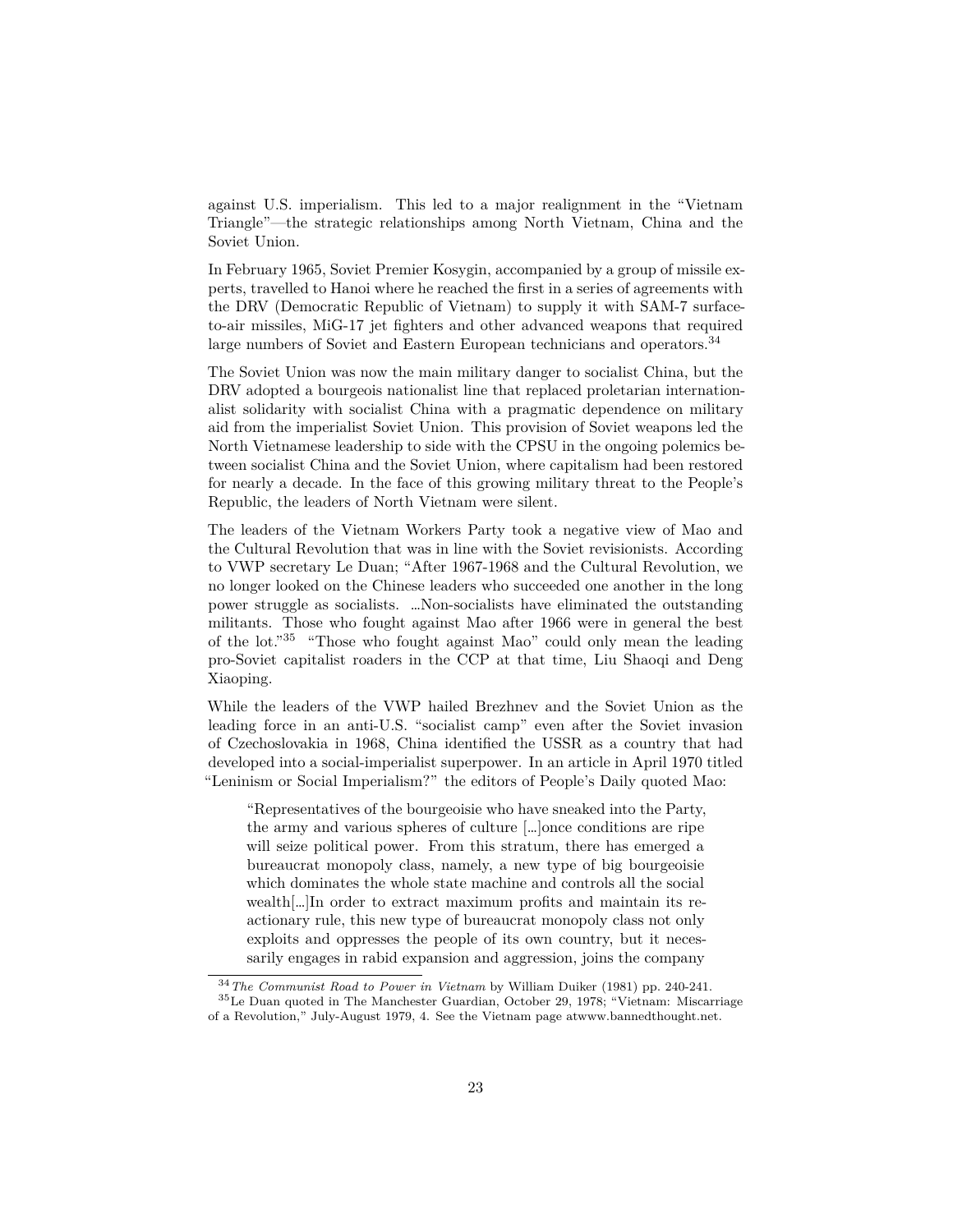of world imperialism in re-dividing the world, and pursues the most vicious social-imperialist policies."[36](#page-23-0)

# **Mao's Continuing Support for the Vietnamese People's Struggle in the early 1970s—and the Withdrawal of Support by Deng and Zhou**

For 30 years, Vietnam was a storm center of revolutionary struggle against French and U.S. imperialism and their dependent neo-colonial regimes. The Vietnamese people and their military forces inflicted repeated defeats on the overconfident French and American armies, and attracted political support and sympathy from millions all over the world. Yet from the late 1960s to the final defeat of the U.S. backed regime in Saigon in 1975, the anti-imperialist revolution of the Vietnamese people and its goals of national independence and socialism were betrayed from within, and Vietnam was delivered into the hands of the Soviet imperialists.

In early 1975, the NVA (North Vietnamese Army) launched a final offensive that crossed the 17th parallel with mechanized armored forces provided by the Soviet military. The combined forces of the NVA and the National Liberation Front in the South crushed the decaying Thieu regime. Large-scale military aid from the Soviet Union after 1968 enabled the North Vietnamese leadership to discard the strategy of people's war, to adopt conventional and positional warfare that was aimed at a quick victory, and to align their international positions with those of the Soviet imperialists.

While the advanced Soviet weapons that were employed by NVA units brought their victory closer, Vietnam's revolutionary forces could have fought with captured U.S., Chinese and indigenous weapons; they could have defeated both the U.S. and its puppet South Vietnamese forces under revolutionary leadership. Such a strategy might have taken longer to implement. However, it would have supported the ability of revolutionary forces in South and North Vietnam to maintain their independence from the Soviet imperialists both before and after they liberated the South.

Even while the revisionist leaders of the DRV tied themselves more closely to the Soviet imperialists, Mao and his allies maintained a principled internationalist position of political and military support for both the DRV and the NLF.

On the eve of U.S. Secretary of State Kissinger's secret visit to Beijing in 1971, the CCP Politburo met and agreed that in addition to relieving the Soviet military pressure on their northern border, talks with the U.S. government would facilitate the final withdrawal of U.S. military forces from Vietnam and promote

<span id="page-23-0"></span><sup>36</sup>*People's China: Social Experimentation, Politics, Entry Onto the World Scene, 1966 through 1972* edited, annotated and with introductions by David Milton, Nancy Dall Milton and Franz Schurmann pp. 455-456. Also see *Mao's China and the Cold War* by Chen Jian (2001) page 232.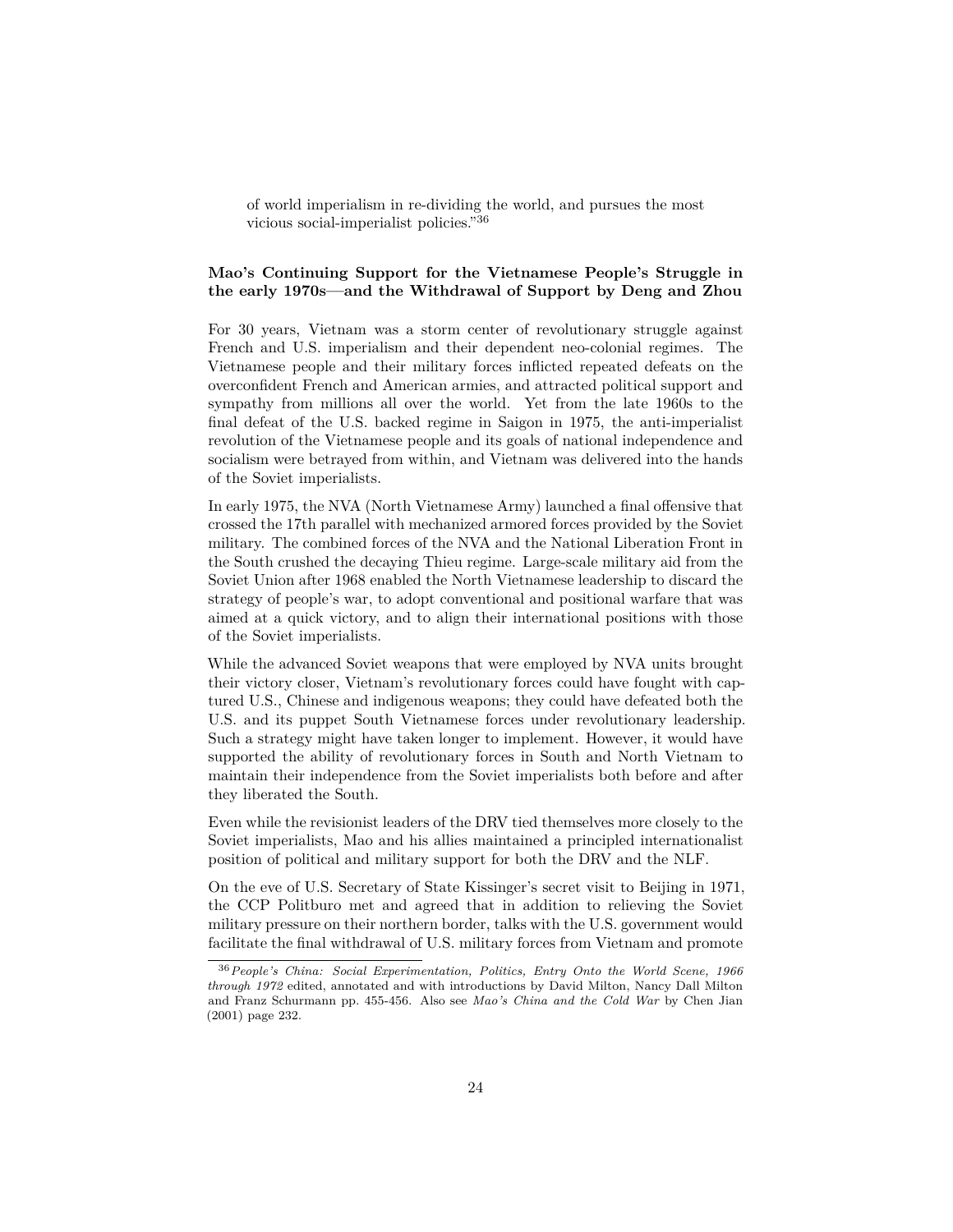the ongoing peace negotiations in Paris between the North Vietnamese and U.S. governments.[37](#page-24-0)

In his talks with Kissinger in Beijing in October 1971, Mao made U.S. withdrawal from Vietnam a priority. After a meeting between Zhou and Kissinger, Mao said that "We are not in a hurry on the Taiwan issue because there is no fighting there. But there is a war in Vietnam and people are being killed there. We should not invite Nixon to come just for our own interests." After decades of pressing China's claim for Taiwan, Mao told Kissinger that he would be satisfied if the Shanghai Communique acknowledged that Taiwan was part of the People's Republic.[38](#page-24-1)

After listening to Zhou's report on his meeting with Kissinger on October 23, 1971, Mao told Zhou that "it is desirable to let each side speak out for itself. If the American side wanted to talk about "peace, security and no pursuit of hegemony," Mao continued, then the Chinese side should emphasize "revolution, the liberation of the oppressed peoples and nations in the world, and no rights for big powers to bully and humiliate small countries.[39](#page-24-2)

At the U.S.-China summit in Beijing in February 1972, Mao told Zhou to tell Nixon and Kissinger that normalization of relations between China and the U.S. required that the U.S. military withdraw from Vietnam. Mao rejected Nixon's request that China put pressure on the Vietnamese to make concessions in the ongoing Paris Peace Talks between the U.S. and North Vietnam.

In the 1972 Shanghai Communique, the Chinese position, shaped by Mao, stated that: "[China] firmly supports the struggles of all the oppressed peoples and nations for freedom and liberation … and opposes foreign aggression, interference, control and subversion. All foreign troops should be withdrawn to their own countries [and gives] its firm support to the seven-point proposal of the Provisional Revolutionary Government of the Republic of South Vietnam."[40](#page-24-3) In order to convince the North Vietnamese leaders that China's strategic opening to the U.S. imperialists would not undermine their war effort, the Chinese leadership raised its military assistance to the DRV from 1971 to 1973, which had declined between 1969 and 1970 in order to meet the threat from the Soviet imperialists.[41](#page-24-4)

In 1972, Nixon sent hundreds of B-52s to bomb more extensive targets in North Vietnam. The U.S. also mined the port of Haiphong and other harbors. Between July 1972 and August 1973, the PLA Navy sent twelve minesweepers to North Vietnam. China also built five oil pipelines from southern China to the DRV. Chinese military aid to North Vietnam reached  $1968$  levels.<sup>[42](#page-24-5)</sup> This was a sign

<span id="page-24-0"></span><sup>37</sup>People's China page 195.

<span id="page-24-1"></span><sup>38</sup>*China & the Vietnam Wars, 1950-1975* by Qiang Zhai (2000) page 267.

<span id="page-24-2"></span> $39$ Ibid. page 271.

<span id="page-24-3"></span><sup>40</sup>People's China page 599.

<span id="page-24-4"></span> $^{41}\rm{Zhai}$  page 195.

<span id="page-24-5"></span><sup>42</sup>Ibid. page 203. See Table I on "China's Military Aid to the DRV, 1964-1975," page 136.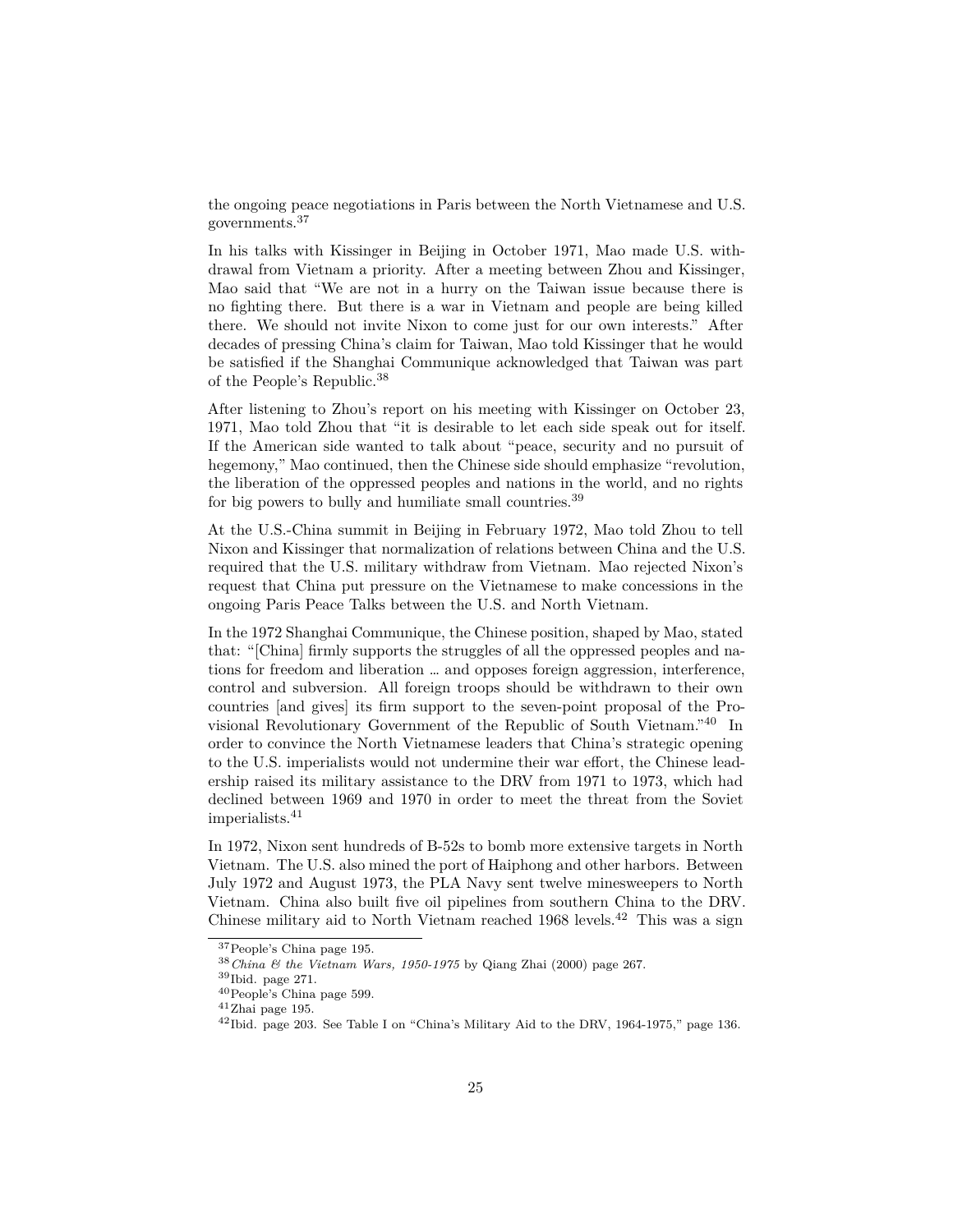that the Maoist forces in the leadership of the CCP still had substantial political influence over the level of military aid to the Vietnamese people'a struggle.

The position of Mao and his allies on the level of Chinese military aid to Vietnam and its objectives was opposed in the top leadership of the CCP. In 1972, Congressman and future U.S. President Gerald Ford returned from China after holding talks with Premier Zhou Enlai and Foreign Minister Qiao Kuanhua. In his report to President Nixon, Ford stated that China encouraged a U.S. presence in the Pacific to counter the Soviet military threat.[43](#page-25-0)

Thus, at least by 1972 there were sharp differences in the leadership of the Chinese Communist Party around its approach to the Vietnam War. The former Vietnamese ambassador to Beijing describes a meeting held after the signing of the Paris Peace Accords in 1973 between Mao, Zhou, Premier Pham Van Dong and party secretary Le Duan: "At this meeting, Zhou stated that "Vietnam should win a spell of time to get prepared … After a period of armistice, it would be difficult for the United States to barge in."[44](#page-25-1)

A DRV delegation to Beijing in 1975 was "politely advised" (undoubtedly by the Zhou-Deng forces who were in command of Chinese foreign policy at that time) that it should not renew the fighting.[45](#page-25-2) At the same meeting, Mao stated that "The problem of [Thieu's] troops can only be solved by war … to liberate the South."[46](#page-25-3) Differing with Zhou, Mao rejected any "preparation" period for the Vietnamese people to pursue their revolutionary struggle to victory.

Zhou's cautionary statements around the revolutionary struggle in Vietnam were a product of his position that the Soviet Union was not just the main danger to China, but to the whole world. In September 1975, Deng Xiaoping described this theory to VWP Secretary Le Duan. Based on his support for the Soviet imperialists, Le Duan rejected Deng's lecture out of hand. The revisionist Chinese leadership grouped around Zhou and Deng sharply reduced China's aid to the DRV in 1974 and 1975. This undermined socialist China's political standing in Vietnam, throughout the Third World and in the imperialist countries, including in the U.S.A., the chief enemy of the Vietnamese people.

Both the increasing influence of the pro-U.S. Three Worlds Theory in the leadership of the Chinese Communist Party and the enlistment of North Vietnam in the Soviet bloc were counter-revolutionary actions whose main difference was that they supported rival imperialist superpowers.

<span id="page-25-0"></span><sup>43</sup>*The Sino-Vietnamese Conflict* by Eugene Lawson (1984) page 250.

<span id="page-25-1"></span><sup>44</sup>Ibid. page 235-236; Zhai page 207.

<span id="page-25-2"></span> $^{45}\rm{Lawson}$  page 239.

<span id="page-25-3"></span><sup>46</sup>Ibid. 235, citing the Far Eastern Economic Review, June 15, 1979.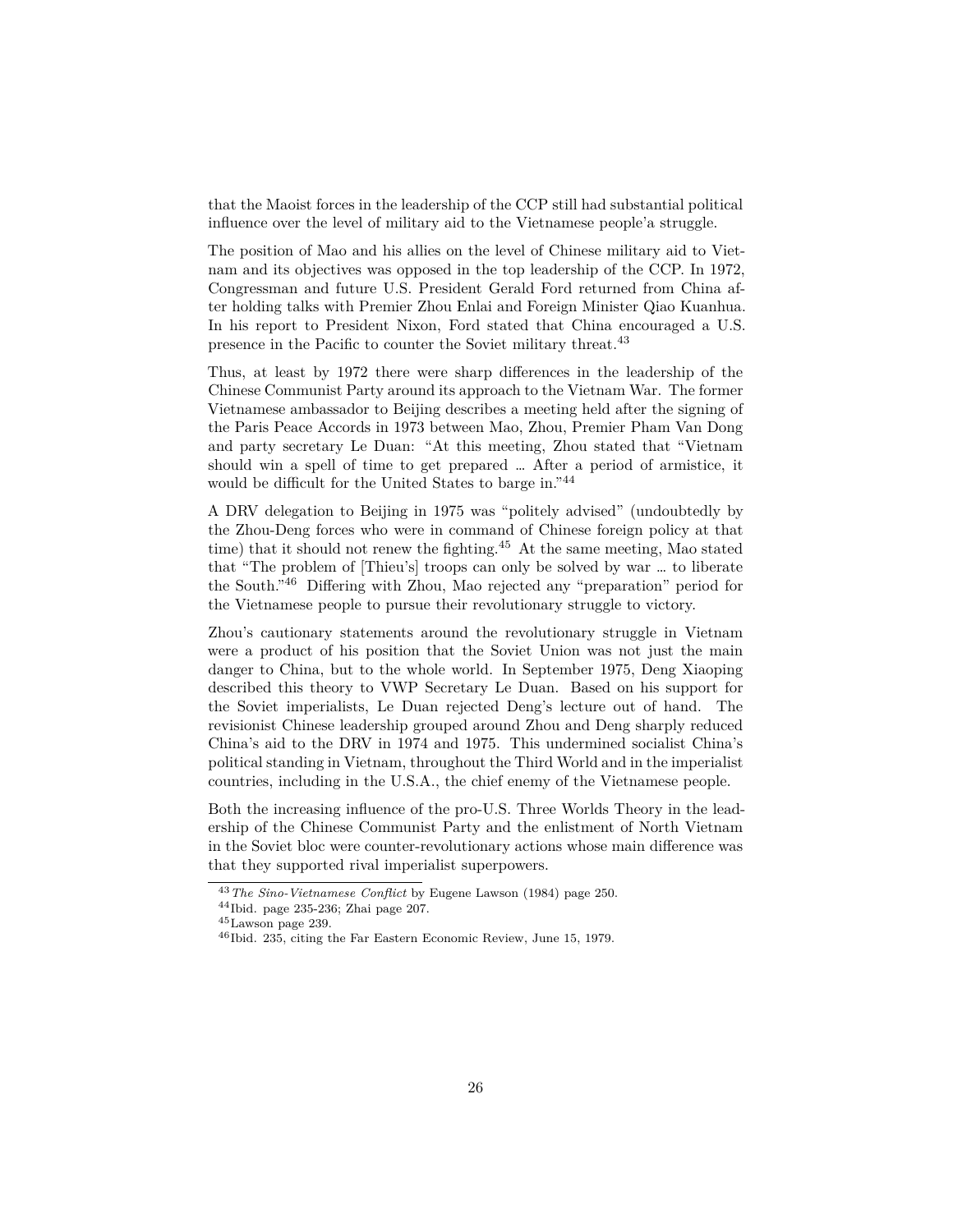# **The Political and Military Terrain for Chinese Foreign Policy Shifts from 1969 to 1971**

In the late 1960s, China's foreign policy drew strength from the revolutionary upsurge of the Cultural Revolution. The Ninth National Congress of the CCP, held in April 1969, proclaimed support for the revolutionary struggles of the people of all countries, supported the five principles for peaceful coexistence with countries with different social systems, and called for the formation of a broad united front of peoples and countries against U.S. imperialism and Soviet revisionism.

In 1963, the CCP proposed that a new Sino-Soviet treaty be negotiated that would return to China an area in the Soviet Far East and northern Manchuria that had been seized by the Tsarist empire in the 19th century through unequal treaties. The Soviet leadership, which the CCP later called "New Tsars," rejected the Chinese position. Instead, Leonid Brezhnev concluded a "defense" pact with Mongolia in 1966 and stationed several divisions there. The number of Soviet divisions on the border with China rose from 15 in 1968 to 40 in 1969.<sup>[47](#page-26-0)</sup> This rapid military buildup took place at a time when the PLA's forces were concentrated in southern China to deter a U.S. invasion of North Vietnam and of China itself.

By early 1969, the Soviet Union had massed a million troops (one-quarter of its total of 160 divisions), including SS-4 and SS-5 medium range missiles, along the border with China demarcated by the Amur and Ussuri Rivers. In March 1969, on Zhenbao Island in the Ussuri River, two pitched battles were fought between Soviet and Chinese forces, leaving hundreds of casualties. According to U.S. satellite photos, "the Chinese side of the river was so pockmarked by Soviet artillery that it looked like a moonscape."[48](#page-26-1)

Due to their rapid military buildup, Soviet conventional forces had the capability of striking deeply into China along many sections of their 4,000 mile border. In addition, according to U.S. National Security Adviser Henry Kissinger, in August 1969 Soviet diplomats were sounding out their European communist allies on the possibility of a Soviet pre-emptive attack on China's nuclear facilities.[49](#page-26-2) The most likely targets were the Lop Nor test site in Sinjiang and seven large nuclear diffusion plants in central China. Ominously, the Soviet military flew bomber units to bases in Mongolia and Siberia, where it carried out attacks on simulated nuclear facilities.<sup>[50](#page-26-3)</sup>

The CCP and the PLA were placed on a war footing. Plans to relocate key military industries to a"third line" of defense in the interior of the country were

<span id="page-26-0"></span><sup>47</sup>*China Under Threat* by Melvin Gurtov and Byong-Moo Hwang (1980) pp. 212-214.

<span id="page-26-1"></span><sup>48</sup>*Mao's Last Revolution* by MacFarquhar and Schoenhals page 309.

<span id="page-26-3"></span><span id="page-26-2"></span><sup>49</sup>*White House Years* by Henry Kissinger (1979) page 184.

Soviet-Chinese Conflict of 1969," Igor Sutyagin, http://www.nato.int/acad/fellow/94-96/sutyagin/02-03.htm China detonated its first nuclear bomb in northwest China in 1964.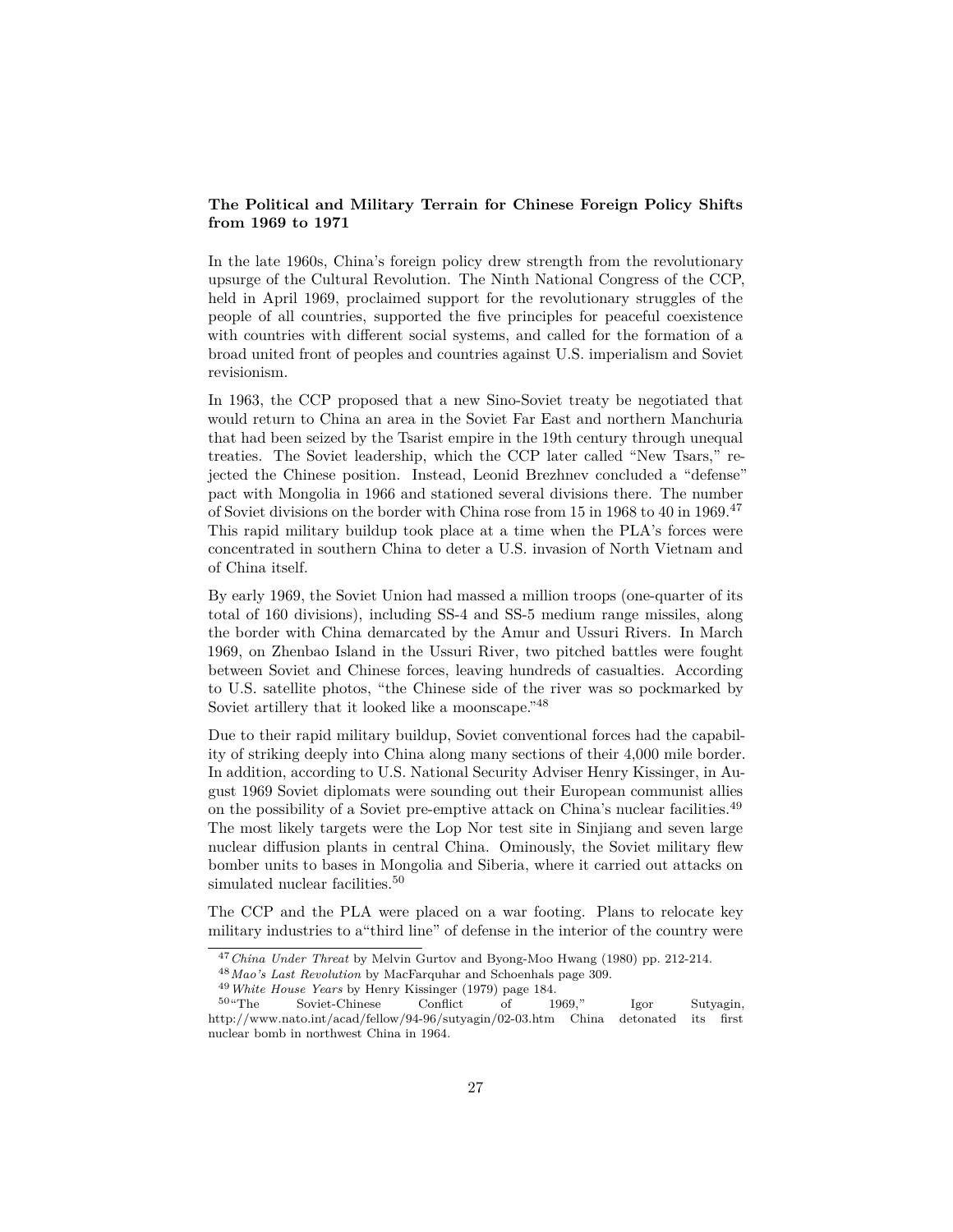accelerated, and networks of underground tunnels and shelters were built in major cities. After a top-secret study commissioned by Mao, four marshals of the PLA stated that even though the Soviets' main forces were still concentrated in Europe, they were preparing for an attack on China. This study concluded that the key element holding the Soviet imperialists back was the attitude of the U.S. government.

This assessment buttressed the decision of the Chinese leadership to initiate an "opening to the West." This strategy enabled China to avoid fighting on two fronts by exploiting the imperialist rivalry between the U.S. and Soviet Union. This policy had the best chance of heading off a Soviet attack. Another part of the CCP's calculations was that the U.S. imperialists were headed to defeat in Vietnam and no longer posed as serious a military threat to China.

During these years Mao and Zhou, the two chief architects of Chinese foreign policy, were in basic agreement on this shift of Chinese foreign policy. One element of the shift was that China would pursue a strategy of normalization of relations with over 100 countries. This resulted in the People's Republic's admission to the UN as the sole representative of China in October 1971.

At the same time, Mao continued to stress that China's support for revolutionary struggles in other countries should not be cut back. In August 1970, Mao told the American journalist Edgar Snow that "he would place his hopes on the American people" and that "he would be happy to see a party emerge there to lead a revolution, although he was not expecting that in the near future.<sup>"[51](#page-27-0)</sup>

As the danger of a Soviet military attack on China became acute in 1969, the PRC established secret diplomatic contacts with the U.S. in Warsaw. In order to keep the Soviet Union off balance, Kissinger's trips to China in 1971 were followed by President Nixon's summit meeting with Mao in Beijing in February 1972.

In Mao's view, fundamental revolutionary principles could not be compromised in the course of playing the "American card." In 1971-72, Mao told Kissinger and Nixon that normalization of relations between the PRC and the U.S. could not take place unless the U.S. withdrew all of its military forces from Vietnam and stopped bombing Cambodia.

In the Shanghai Communique issued on February 28, 1972, the Chinese position, shaped by Mao, affirmed its support for wars of national liberation and opposition to foreign aggression, while the U.S. stated its support for "peace."[52](#page-27-1)

<span id="page-27-0"></span><sup>51</sup>"A Conversation with Mao Tse-tung" in *The Long Revolution* by Edgar Snow (1973) page 171.

<span id="page-27-1"></span><sup>52</sup>*The Kissinger Transcripts: The Top-Secret Talks with Beijing and Moscow*, edited and annotated by William Burr (National Security Archive, 1999) 28-29. These declassified transcripts ("U.S.-China Transcripts") are based on the verbatim notes taken by Chinese and American translators of secret talks between Chinese and U.S. leaders, including Mao, Zhou, Kissinger, Nixon and Ford, from 1971 to 1976. They contain material that National Security Advisor and later Secretary of State Kissinger omitted in his voluminous memoirs.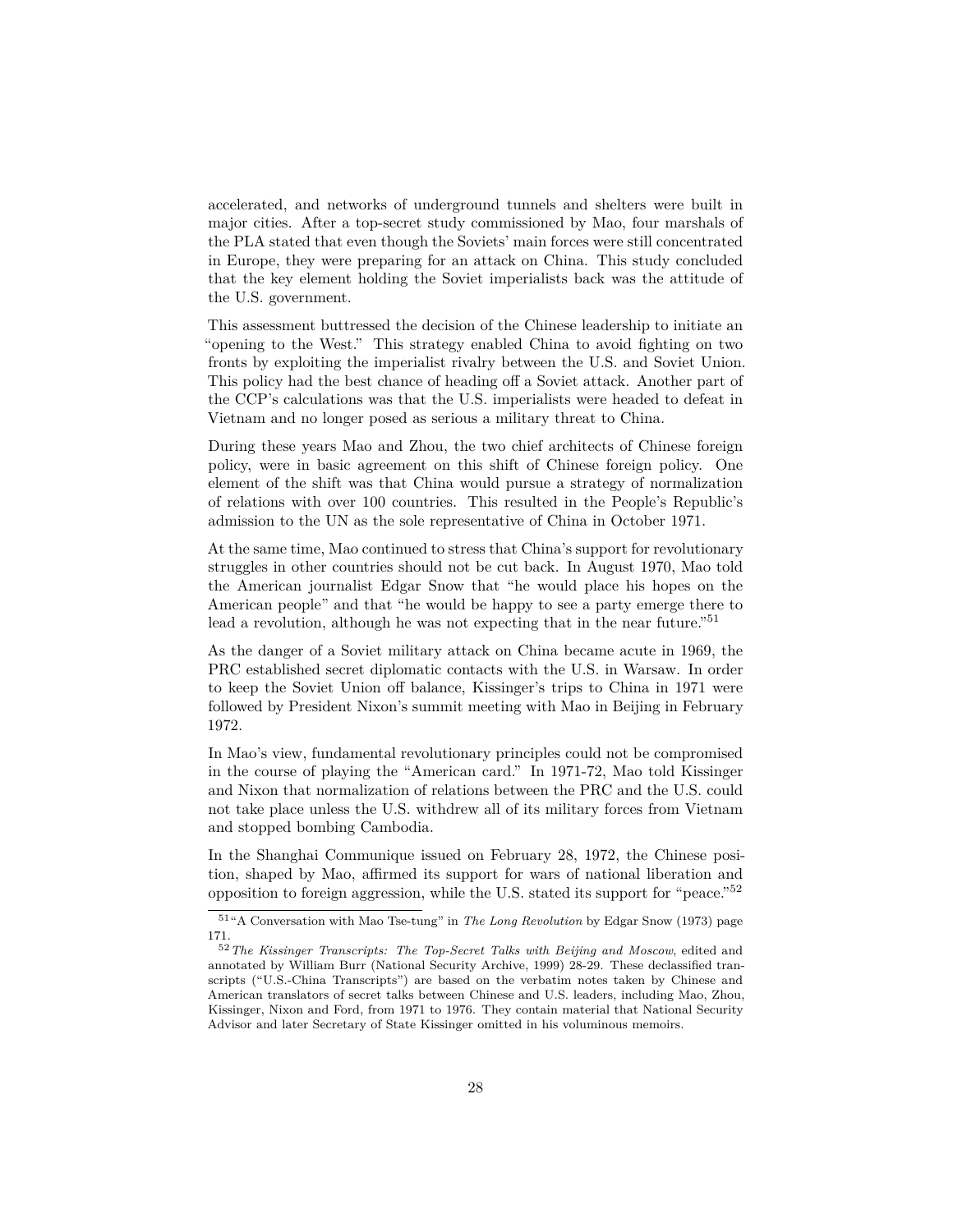The conditions that Mao set for the question of Taiwan included breaking all U.S. diplomatic ties with Taipei, ending U.S. military aid to Taiwan, and abrogating the 1954 U.S.-GMD Mutual Defense Treaty. The Shanghai Communique did not state how the unification of Taiwan with the PRC would be accomplished. Up to his death in 1976, Mao insisted that it was an internal matter for China, and could not be accomplished peacefully.

Kissinger repeatedly offered to "share" intelligence from U.S. military satellites on the status of Soviet missile sites and bombers aimed at Chinese targets in return for allowing the U.S. access to Chinese military bases in north China. Under Mao's direction, China's lead negotiators rejected these proposals as a violation of Chinese sovereignty.<sup>[53](#page-28-0)</sup> In 1979, when full diplomatic relations between the U.S. and the People's Republic took place, Deng accepted these terms, bringing China under the U.S. imperialist military umbrella in Asia.

In December 1971, the basic orientation of the CCP leadership was summarized in an internal report on the international situation: "The general strategy of our nation for the present is to push forward preparations against war and promote revolution." In a world divided into "three parts"—the U.S., Soviet Union and the Third World—China was "resolutely on the side of the Third World" in opposing the two main enemies. The report called for exploiting contradictions between the U.S. and the Soviet Union, and between the U.S. and the "second intermediate zone"—Western Europe, Japan, Canada and Oceania.[54](#page-28-1)

The report also called for continued military support for the revolutionary struggle in Vietnam, and for backing national liberation movements elsewhere in Asia, Africa and Latin America, mainly with political and moral support. It also stated, "As the people's revolution in the U.S. gradually gains momentum, we have to do more work," and noted that normalization of relations with the U.S. would make it easier to carry out this work.

Mao's support for revolutionary struggles around the world was powerfully expressed in his statement on the U.S. invasion of Cambodia in May 1970:

"U.S. imperialism, which looks like a huge monster, is in essence a paper tiger, now in the throes of its death-bed struggle. In the world of today, who actually fears whom? It is not the Vietnamese people, the Laotian people, the Cambodian people, the Palestinian people, the Arab people or the people of other countries who fear U.S. imperialism; it is U.S. imperialism which fears the people of the world. It becomes panic-stricken at the mere rustle of leaves in the wind. Innumerable facts prove that a just cause enjoys abundant support while an unjust cause finds little support. A weak nation

<span id="page-28-0"></span><sup>53</sup>Ibid. pp. 84, 89, 112, 169, 203-204, 305. The Chinese described the SALT agreements reached by the U.S. and the Soviet as "phony détente," in which the superpowers claimed that they were engaged in disarmament, but in reality were expanding their nuclear arsenals.

<span id="page-28-1"></span><sup>54</sup>*Chinese Foreign Policy During the Cultural Revolution* by Barnouin and Yu (1998) pp. 188- 196.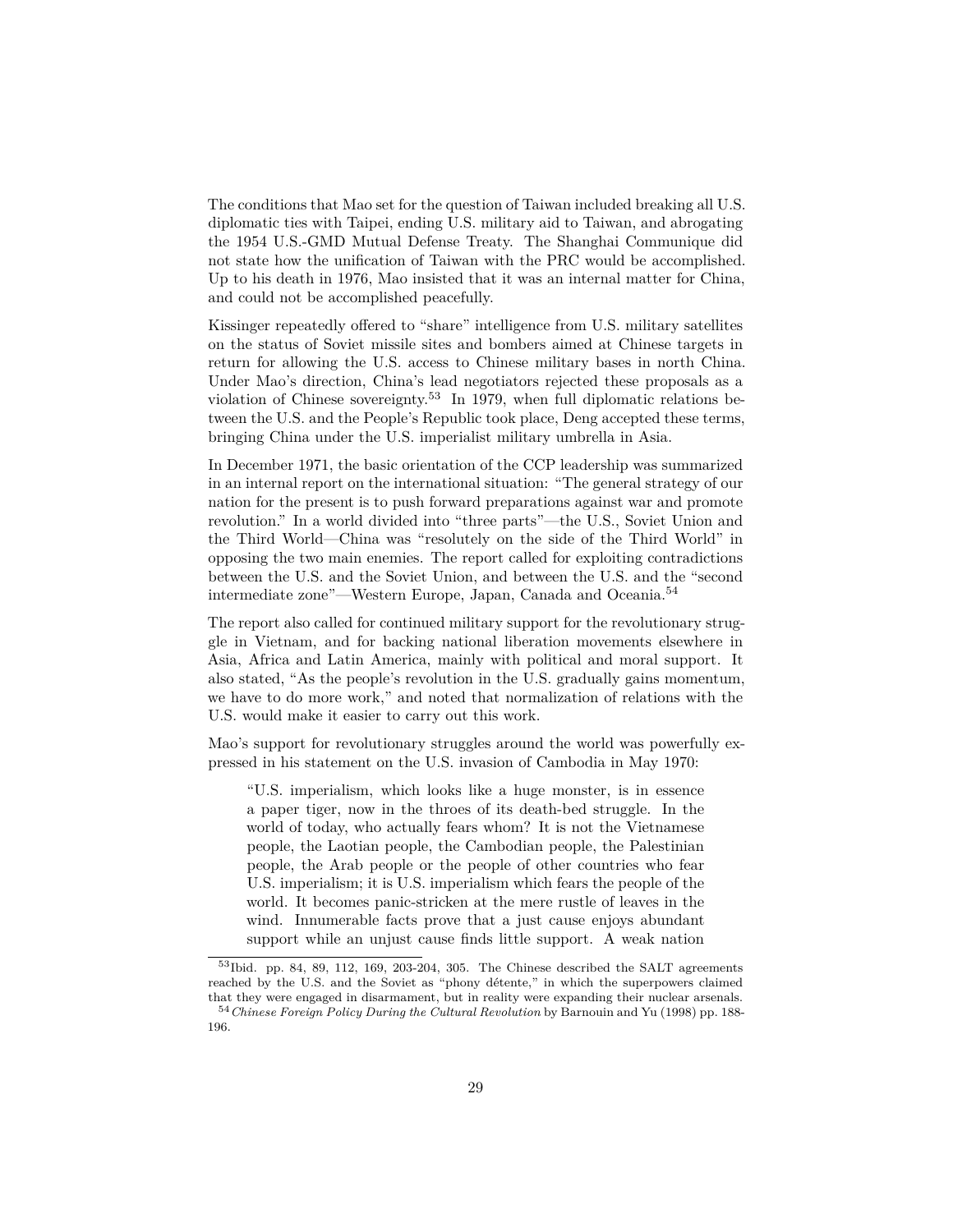can defeat a strong, a small nation can defeat a big. The people of a small country can certainly defeat aggression by a big country, if only they dare to rise in struggle, take up arms and grasp in their own hands the destiny of their country. This is a law of history. People of the world, unite and defeat the U.S. aggressors and all their running dogs!"[55](#page-29-0)

## **Zhou and Deng's Pro-U.S. and Counter-Revolutionary Three Worlds Theory**

The Three Worlds Theory was developed in the early 1970s by Premier Zhou Enlai, by Deputy Premier Deng Xiaoping after his rehabilitation in 1973 and by PLA Marshal Ye Jianying. They asserted that the neo-colonial countries of the Third World and the West European and Japanese imperialists played a progressive role in the world by defending their "national independence" against the Soviet Union, the "most dangerous" imperialist superpower.<sup>[56](#page-29-1)</sup> In January 1976, People's Daily claimed that the Soviet Union was not only the "main source of war," but was "the biggest international exploiter and oppressor."<sup>[57](#page-29-2)</sup>

This position was justified by historical parallels to World War II, when the Soviet Union allied itself with the Western imperialist countries against German imperialism. This was not simply a necessary tactic to defend socialism in the USSR, but was a general political and military strategy imposed on the international communist movement by Stalin and the Soviet leadership through the Comintern.

This line of identifying one bloc of imperialists as more dangerous than an opposing imperialist war bloc demanded class collaboration on the part of communist parties in Britain, France and the U.S.A. This line was also imposed on the parties in their colonies such as India, Palestine, Nigeria, Indochina, Algeria, the Philippines, Puerto Rico and Guam. This strategy was rejected by Chairman Mao Zedong and the majority of the CCP leadership from 1935 to 1945.

According to Zhou, Deng and Ye, the Soviet Union had become the main danger not only to China, but to the countries and people of the world. With the U.S. imperialists still the dominant power in most of the world, this had a deeply disorienting effect on many Maoist parties and organizations around the world.

<span id="page-29-1"></span><span id="page-29-0"></span><sup>55</sup>Peking Review May 23, 1970. Also found in *People's China* page 421.

<sup>56</sup>On a "friendship military delegation" to Albania in 1972, Ye stated that social-imperialism is "more deceptive than old-line imperialism, and therefore more dangerous." *People's Daily*, November 7, 1972, reprinted in People's China 532-535. Ye was the leader of the February Adverse Current in 1967 that sought to bring the Cultural Revolution to a halt. In October 1976, he led the military forces that arrested the Four and their allies in Shanghai and other cities that were Maoist strongholds.

<span id="page-29-2"></span><sup>57</sup>*Chinese Foreign Policy after the Cultural Revolution*, 1966-1977, by Robert Sutter (1978) pp. 41, 68.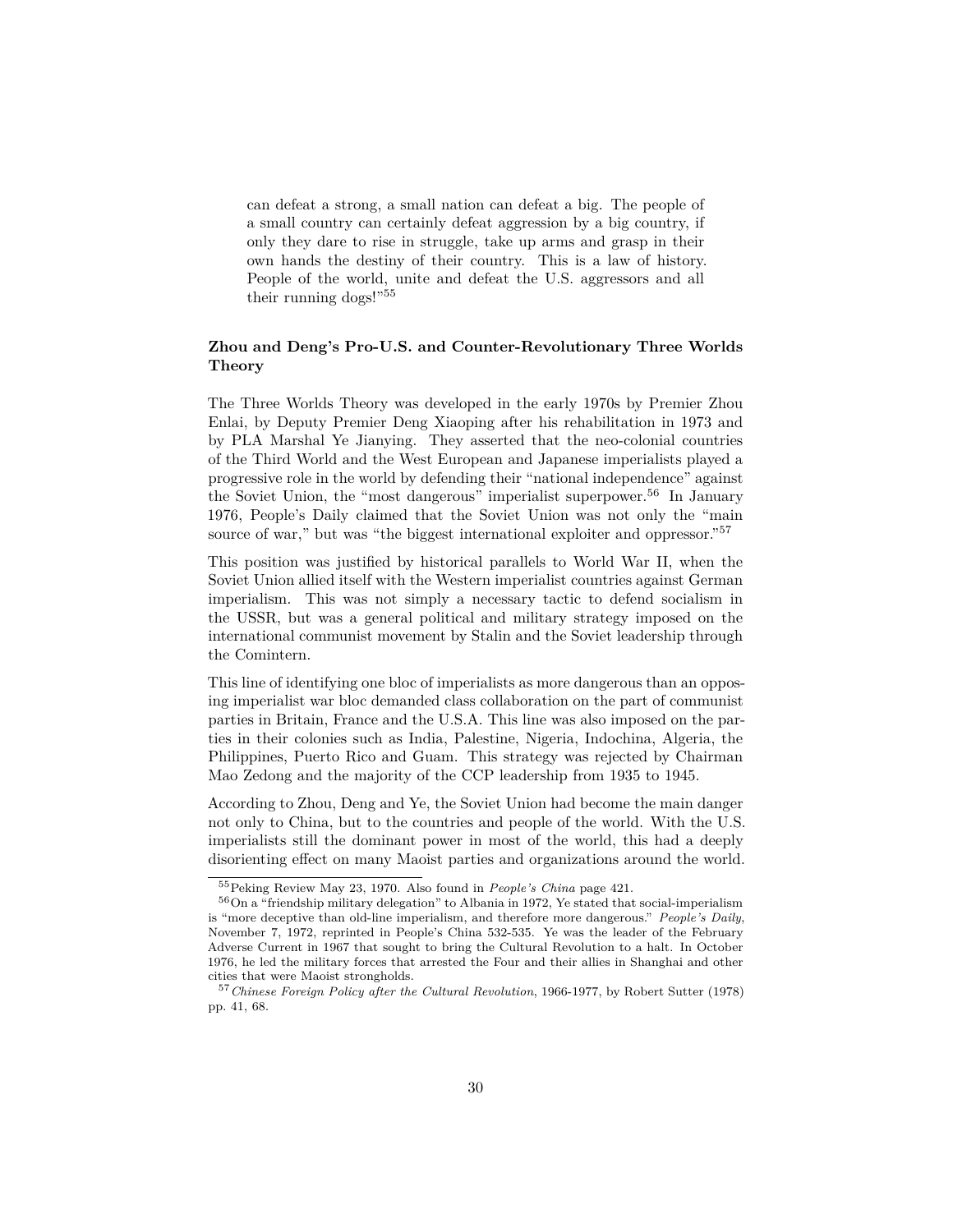# **Zhou's Support for the Suppression of a Rural Insurrection in Ceylon in 1971**

Under Zhou's leadership, China continued to send economic and military support in 1971 to the pro-Western government in Ceylon (which became Sri Lanka in May 1972) after it suppressed an insurrection organized by the Janatha Vimukti Peramuna (People's Liberation Front). The JVP was based in rural areas among unemployed and under-employed educated Sinhalese youth. Its attacks on 74 police stations lasted less than a week. 1200 suspected insurgents were rounded up by the army, shot and their bodies burnt to prevent identification. [58](#page-30-0)

In the midst of this reactionary bloodbath, Zhou sent a message of support to Prime Minister Bandaranaike commending the Sri Lankan government for having brought under control "a handful of persons who style themselves Guevarists, and into whose ranks foreign spies have sneaked." Zhou did not specify what country or countries had sent spies to direct the insurrection.

However, his letter was accompanied by an interest-free, long-term loan of Rs 150 million (\$27 million) to the Ceylonese government.[59](#page-30-1) Zhou also promised an outright grant of five high-speed naval boats to guard against "external assistance to the JVP," which were delivered in 1972.[60](#page-30-2)

At a banquet in Beijing in June 1972 in honor of Bandaranaike, Zhou praised Sri Lanka for "achieving considerable success  $\text{in}$ ...]safeguarding and consolidating independence[…]and developing the national economy." Bandaranaike brought home another interest-free loan of Rs 265 million from China, repayable in 20 years. In the 1970s, China became Sri Lanka's main trading partner.<sup>[61](#page-30-3)</sup>

# **Zhou's Support for the Pakistani Junta's Military Intervention in East Pakistan in 1971**

In the early 1970s, the majority of the population of Pakistan lived in its eastern section, and were ruled by a comprador military dictatorship based in West Pakistan. In December 1970 elections in East Pakistan were swept by the Awami League, a bourgeois nationalist organization which was seeking autonomy. When it was met with repressive measures, the Awami League demanded an independent Bangladesh.

China supported West Pakistan in this confrontation. In a message to General Yahya Khan during his trip to Beijing in April 1971, Premier Zhou Enlai stated

<span id="page-30-0"></span><sup>58</sup>A detailed description of the JVP's ill-fated insurrection comes from *Mankind*, December 1981, "The Sri Lankan 'Insurrection' of 1971" by Paul Alexander.

<span id="page-30-2"></span><span id="page-30-1"></span><sup>59</sup>*Foreign Policy of Sri Lanka* by Shelton Kodikara (1982) pp. 137-138.  $60$ Ibid. page 138.

<span id="page-30-3"></span><sup>61</sup>*India and Sri Lanka-China Relations (1948-84)* by Vijay Kumar (1986) pp.116, 133-138, 150.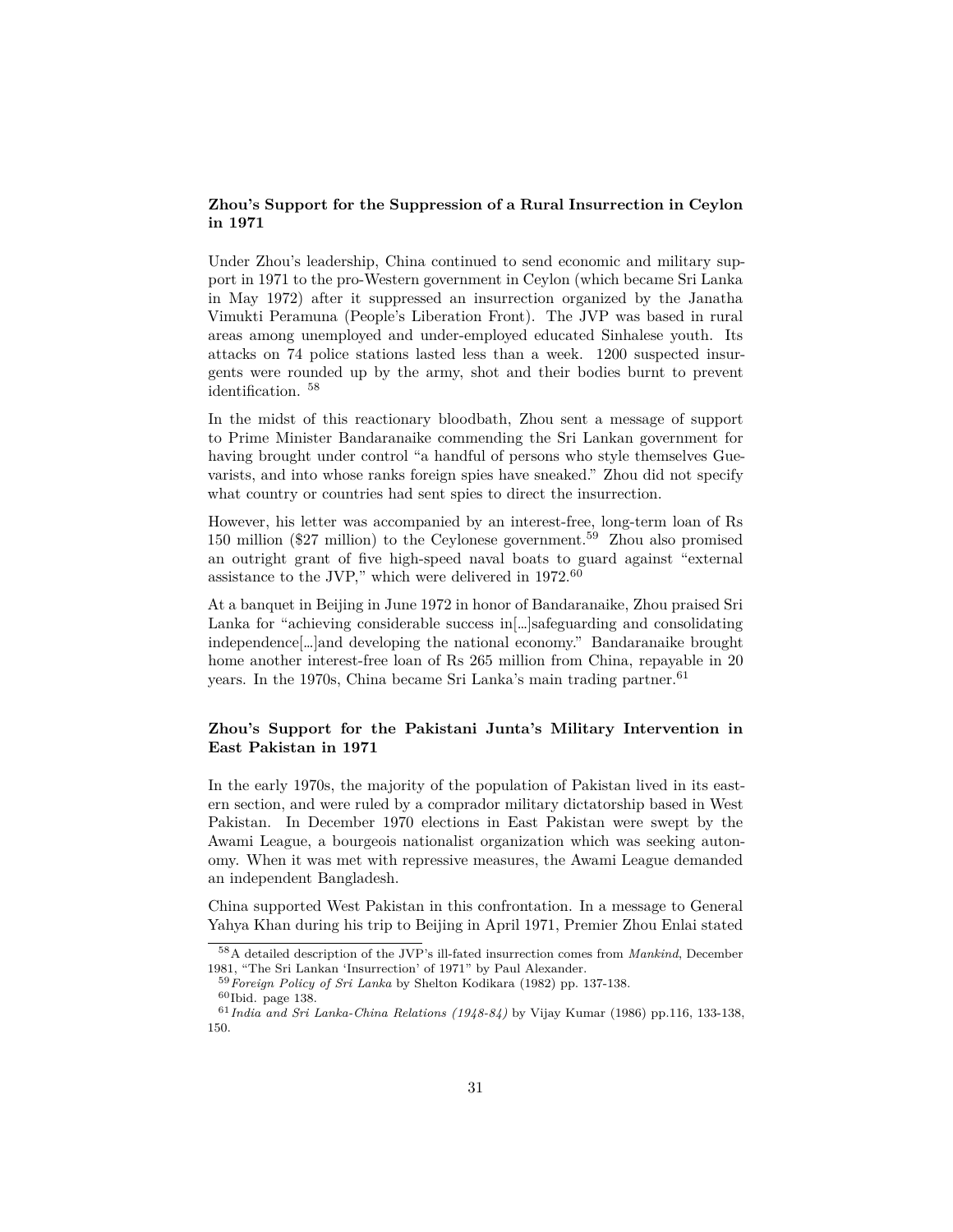that "In our opinion, unification of Pakistan and unity of the peoples of East and West Pakistan are basic guarantees for Pakistan to attain prosperity and strength."<sup>[62](#page-31-0)</sup>

Zhou provided Pakistan with \$20 million in economic aid in May 1971 even while West Pakistani troops had placed East Pakistan under martial law and extensive army massacres were under way. The main targets of the Pakistani army in East Pakistan were members of the pro-Bangladesh Awami League, radical students and intellectuals, Hindus living in East Pakistan, and Bengali military units that had mutinied.[63](#page-31-1)

Ten million refugees fled to West Bengal and other areas of India. Instead of opposing the unfolding war crimes committed by the Pakistani army, in December 1971 China denounced only the invasion of the Indian army, and the formation of Bangladesh as a "puppet state" of India and the Soviet Union.<sup>[64](#page-31-2)</sup>

The Chinese Foreign Ministry coordinated its support for West Pakistan with the U.S. imperialists. In order to get around Congressional restrictions on direct military aid to Pakistan, President Nixon and National Security Adviser Kissinger worked with Iran, Jordan, Turkey and Saudi Arabia to supply fighter planes and other American weapons to the Pakistani military. These secret arms shipments enabled the Pakistani military to deploy squadrons of U.S. F-86 jets that bombed colleges, mosques, markets and other areas suspected of Bengali nationalist organizing.[65](#page-31-3)

In a trip to China in February 1972, Zhou and PLA Marshal Ye Jianying provided President Bhutto and the commanders of the West Pakistani armed forces with more political and economic support. Their joint communiqué asserted the continuing existence of a Pakistan with "two parts."[66](#page-31-4) In a November 1973 meeting with Kissinger, Zhou asked the U.S. military to provide "heavy arms" to Bhutto and other "Pakistani friends" and to assist the Pakistani government in building a naval port in the Indian Ocean in order to counter Soviet and Indian influence.[67](#page-31-5)

#### **Zhou Fails to Oppose the Pinochet Dictatorship after the 1973 Coup in Chile**

Zhou's pro-U.S. imperialist line appeared in a very damaging fashion in Chile after a U.S.-backed military coup on September 11, 1973 against the reformist

<span id="page-31-1"></span><span id="page-31-0"></span><sup>62</sup>*India, Pakistan, Bangladesh and the Major Powers* by G.W. Choudhury (1975) page 211. <sup>63</sup>*The Rape of Bangladesh* by Anthony Mascarenhas (October 1971) pp. 111-120.  $64$ Choudhury page 214.

<span id="page-31-2"></span>

<span id="page-31-3"></span><sup>65</sup>*The Blood Telegram: Nixon, Kissinger and a Forgotten Genocide* by Gary Blass (2013)

pp. 67-68. Kissinger informed Huang Hua, China's Permanent Representative to the UN, about these arms shipments in a meeting on December 10, 1971. U.S. China Transcripts pp. 43, 49-50, 80.

<span id="page-31-5"></span><span id="page-31-4"></span><sup>66</sup>Sutter pp.133-136.

<sup>67</sup>U.S.-China Transcripts page 208.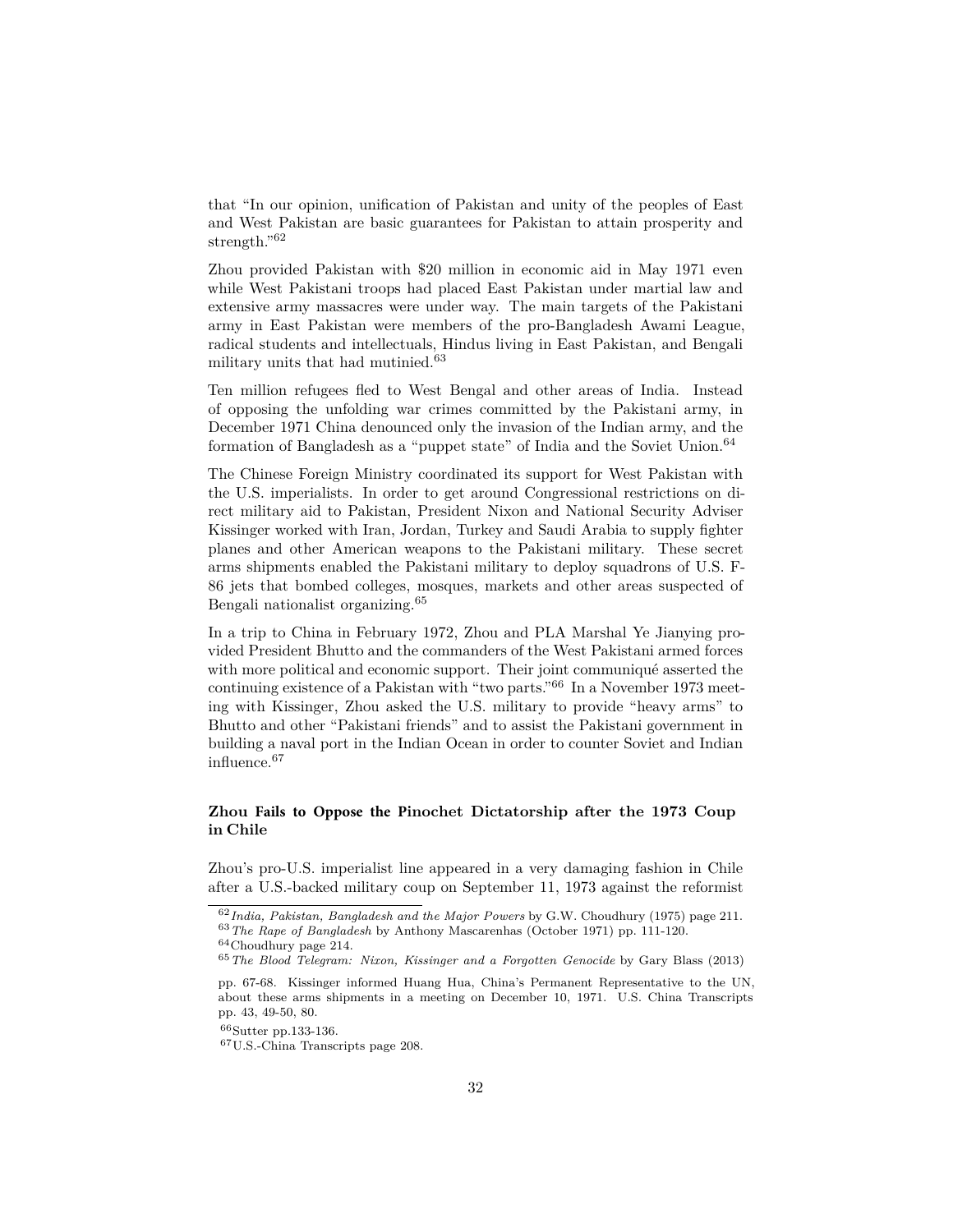Allende regime that had received support from the Soviet Union and Cuba. Zhou and the Chinese Foreign Ministry did not break off diplomatic relations with Chile." <sup>68</sup> The Chinese embassy in Santiago did not offer political refuge to revolutionary ac-tivists who were being hunted by the Chilean army.

In the September 21 issue of *Peking Review*, Zhou sent "condolences on the death of President Allende" without referring to Pinochet's U.S.-backed military coup and the arrest and execution of thousands of leftist activists. Through diplomatic channels, Zhou only asked Kissinger to "exercise some influence" over the Chilean military, stating that "they shouldn't go in for slaughtering that way."<sup>69</sup> In October and November, *Peking Review* [w](#page-32-0)as silent on the coup and the subsequent repression.

While the CIA engineered the coup and Pinochet carried it out, the primary political responsibility lay with the adoption of a Soviet-backed "peaceful road to socialism" by the leaders of the revisionist Chilean Communist Party. The CP claimed that Chile's "constitutionalist generals" would uphold democracy. Toeing Moscow's line about working for a peaceful transition to socialism in Chile, the leader of the Chilean CP, Luis Corvalan, issued an order to party members and supporters to turn in their guns to the military. These actions directly played into the hands of the fascists and U.S. imperialism.

Zhou's actions enabled the pro-Soviet and pro-Cuban parties in Latin America to attack socialist China and avoid badly needed scrutiny of the peaceful road to socialism that paved the way for the counter-revolution in Chile.

In November 1973, two months after the coup in Chile, Zhou assured Kissinger that "we give only limited support to Latin American countries' revolutions. We are still learning[…]It takes time to have the people rise up."[70](#page-32-1) What Zhou meant was that it would take time to withdraw all Chinese support for revolutionary movements in Latin America in the face of Maoist opposition centered in Beijing and Shanghai.

Even after the Chilean coup in September 1973, the Chinese Foreign Ministry presented the Soviet Union as the primary threat to the countries and peoples of Latin America, replacing U.S. imperialism which still dominated the continent economically, politically and militarily.

Instead of supporting wars of national liberation in Latin America, China now claimed that these U.S. neo-colonies could attain "national independence" by means of economic development in league with the Western imperialists and with China's capitalist-roaders. In November 1974 and January 1975, Zhou and Deng met with Eric Williams, the Prime Minister of Trinidad, to discuss joint development of their petroleum industries. The Chi[nes](#page-32-2)e revisionists showed similar interest in Venezuela's undeveloped oil reserves.

<span id="page-32-0"></span><sup>68</sup> *Soldiers in a Narrow Land: The Pinochet Regime in Chile*, by Mary Helen Spooner (1999), page 275 fn. 2.

<span id="page-32-2"></span><span id="page-32-1"></span><sup>69</sup>"China's Foreign Relations with Latin America" by Robert Worden in Dimensions of China's Foreign Policy (1977) page 215. Also see U.S.-China Transcripts page 167.  $70$ Ibid.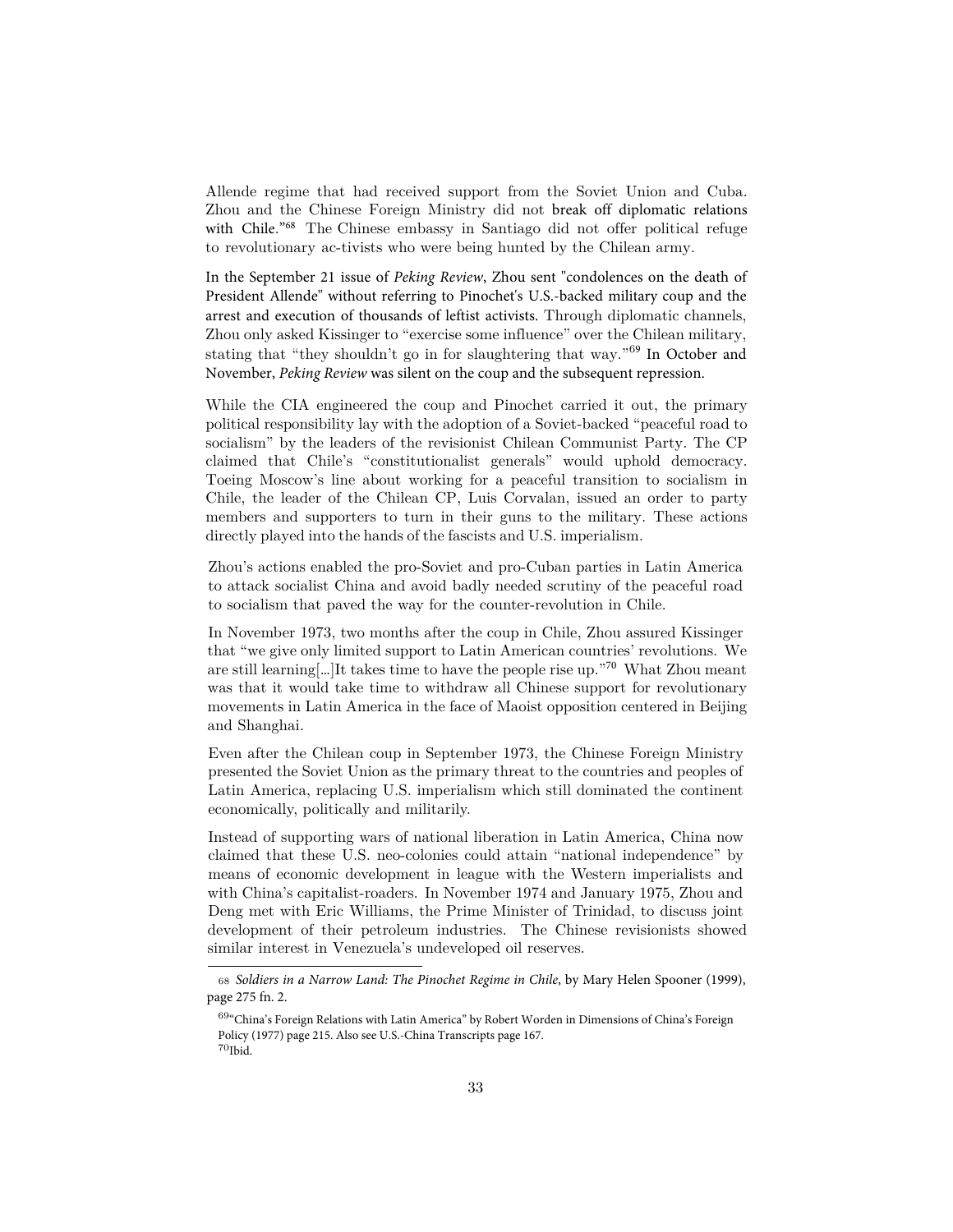# **The Inter-Imperialist Proxy War in Angola: Deng Xiaoping Joins the U.S. Imperialist Camp during 1973-1975**

Under the tutelage of Deputy Premier Deng Xiaoping, China's position on the Angolan civil war in the early 1970s and its relationship with two of the three anti-Portuguese colonial movements propelled China into the camp of U.S. imperialism and into the arms of the South African apartheid regime. The civil war in Angola gave pro-Soviet groups around the world political ammunition to lump together Deng's pro-U.S. Three Worlds Theory with Mao's anti-imperialist three worlds perspective and his continuing support for revolutionary struggles in the early 1970s.

In 1973, the Chinese Foreign Ministry, represented by the newly rehabilitated Deng Xiaoping, threw its political and military support to Holden Roberto's FNLA (the National Front of Liberation of Angola), which was based among the Bakongo people of northern Angola and southern Congo. The FNLA was under the control of the U.S. puppet Joseph Mobutu of the Congo, renamed "Zaire" by Mobutu.

In December 1973, an FNLA delegation visited China and met with Deng. From this point on, Roberto began to receive Chinese aid in the form of military training and arms. Between May and August 1974, over 100 military advisers, led by a PLA Major-General, and accompanied by 450 tons of weapons, arrived in Zaire.[71](#page-33-0) China provided military assistance to the FNLA from early 1974 until October 1975.

This period saw the steady escalation of a reactionary civil war between three bourgeois nationalist forces supported by rival imperialists: UNITA, backed by the U.S. imperialists and South Africa; the FNLA, supported by the U.S. imperialists, Mobutu and China; and the MPLA, supported by a Cuban expeditionary force armed with Soviet weapons and several thousand Katangese mercenaries opposed to Mobutu. There was little difference between the political programs of the three groups, other than which imperialist superpower and their proxies to rely on to make a grab for power.

In October 1975, in an attempt to head off the MPLA from its plan to proclaim an "independent" government in the capital city of Luanda, around 2,000 members of the South African Defense Force and former Portuguese officers invaded southern Angola. In coordination with UNITA, the SADF rolled over MPLA forces on its way to Luanda. In northern Angola, a U.S. and Chinese-backed FNLA-Zairean offensive was launched against the MPLA . This was the signal for the desperate MPLA to formally request "internationalist" Cuban military assistance.

In November 1975, in preparation for the MPLA's declaration of independence, a battalion of elite Cuban troops was airlifted into Luanda to hold the capital

<span id="page-33-0"></span><sup>71</sup>*The Origins of the Angolan Civil War: Foreign Intervention and Domestic Political Conflict* by Fernando Andresen Guimaraes (2001) pp. 158-159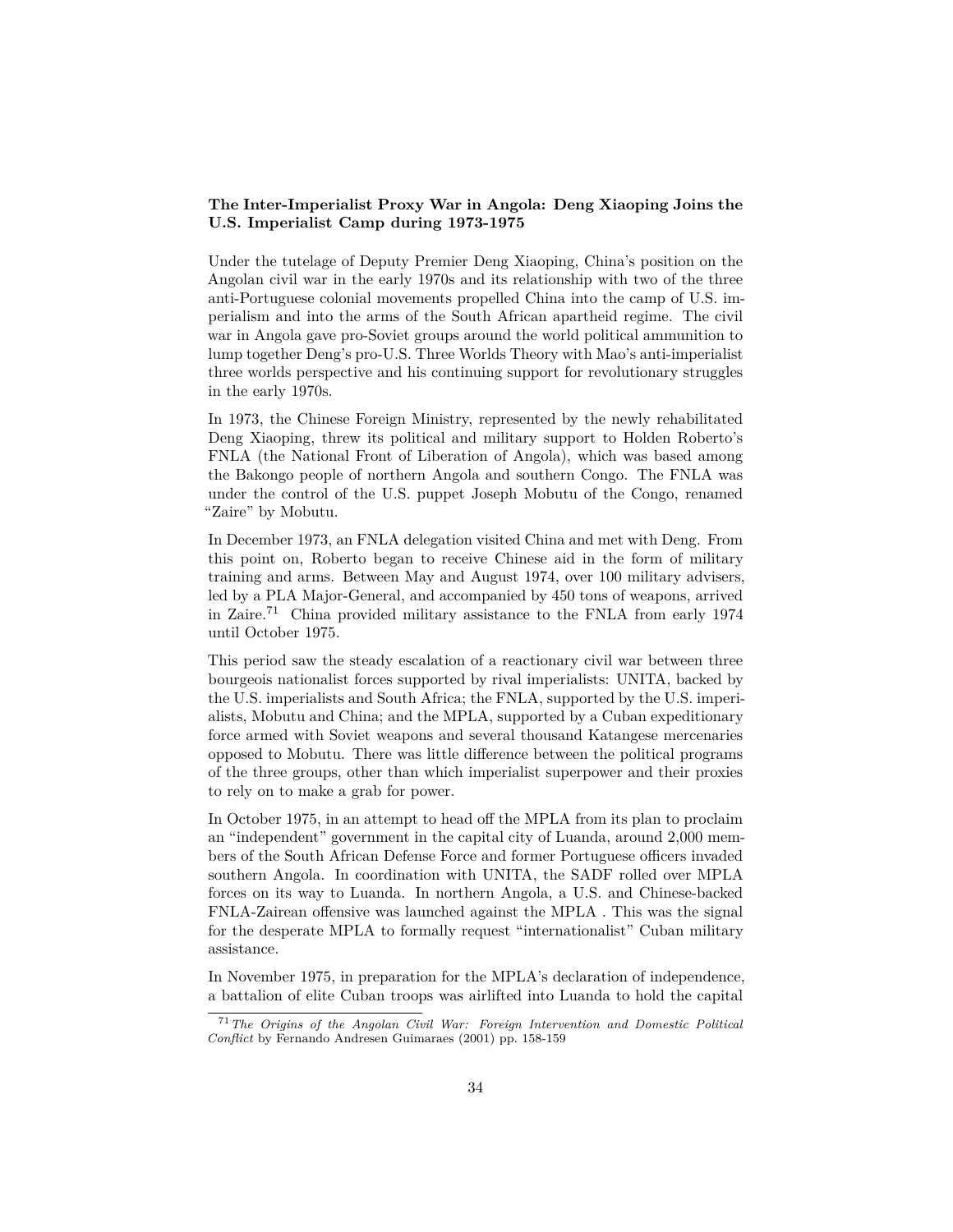for the MPLA. The Cuban expeditionary force under "Operation Carlota" soon reached a total of 10,000 troops. The intervention of the Soviet-supplied Cuban military forces assured the defeat of the FNLA and Zairean troops to the north, and the defeat of the South African forces to the south—and a victory for the MPLA.[72](#page-34-0)

In October 1976, President Neto traveled to Moscow, where he signed a 20 year Treaty of Friendship and Cooperation, officially inducting Angola into the Soviet military bloc as well as the COMECON economic alliance.<sup>[73](#page-34-1)</sup>

By the time the Angolan civil war was in full swing in 1975, Deng Xiaoping's forces found themselves pitted against the Soviet Union, as they wished. However, their support for the reactionary FNLA and UNITA forces brought it into an alliance with the U.S. imperialists and the South African racist regime. This was a serious liability for China's political image in Africa and the Third World.

In order to cut his losses, Deng withdrew from the civil war in late October 1975. Chinese military assistance to one of the pro-Western Angolan "liberation" organizations resumed after Mao's death. In 1979, China airlifted 550 tons of weapons to UNITA bases inside Angola.[74](#page-34-2)

In order to defeat the MPLA and its Cuban and Soviet military backers, Maoistled revolutionary forces would have had to assist the masses of Angolan people in the countryside and the cities to distinguish between pro-Soviet and Cuban revisionism, and genuine national liberation and socialism. As it turned out, the MPLA regime installed by Cuban troops in Luanda joined the Soviet bloc economically, politically and militarily in 1976, achieving neither national liberation nor socialism.[75](#page-34-3)

#### **Chinese Support for Reactionary Arab States and for the Shah's Iran**

In the Middle East, China's prior support for revolutionary movements was reversed in the early 1970s. Closer ties with the Shah's dictatorship in Iran was the centerpiece of the Zhou-Deng plans to oppose Soviet "hegemony" in the Gulf. In August 1976, People's Daily claimed that a five-year U.S.-Iranian arms deal signed during Kissinger's visit to Iran was a "necessary measure" to meet the threat posed by the Soviet Union in the Gulf region, and applauded Iran for taking the lead in the struggle against "big power hegemonism" in the Gulf.[76](#page-34-4)

An important part of this U.S. arms package was state-of-the-art CIA interrogation equipment that was used by the SAVAK, the Shah's secret police, to suppress the growing revolutionary movement in Iran. The Chinese Foreign Ministry's support for supplying the Shah's regime with U.S. arms was used

<span id="page-34-0"></span> $72$ Ibid. page 147

<span id="page-34-1"></span><sup>73</sup>*A Political History of the Civil War in Angola* by W. Martin James (2011) page 191.

<span id="page-34-2"></span> $74$ Ibid. page 179.

<span id="page-34-3"></span><sup>75</sup>Sutter page 148.

<span id="page-34-4"></span><sup>76</sup>*The Middle East in China's Foreign Policy* by Yitzhak Shicor (1979) page 175.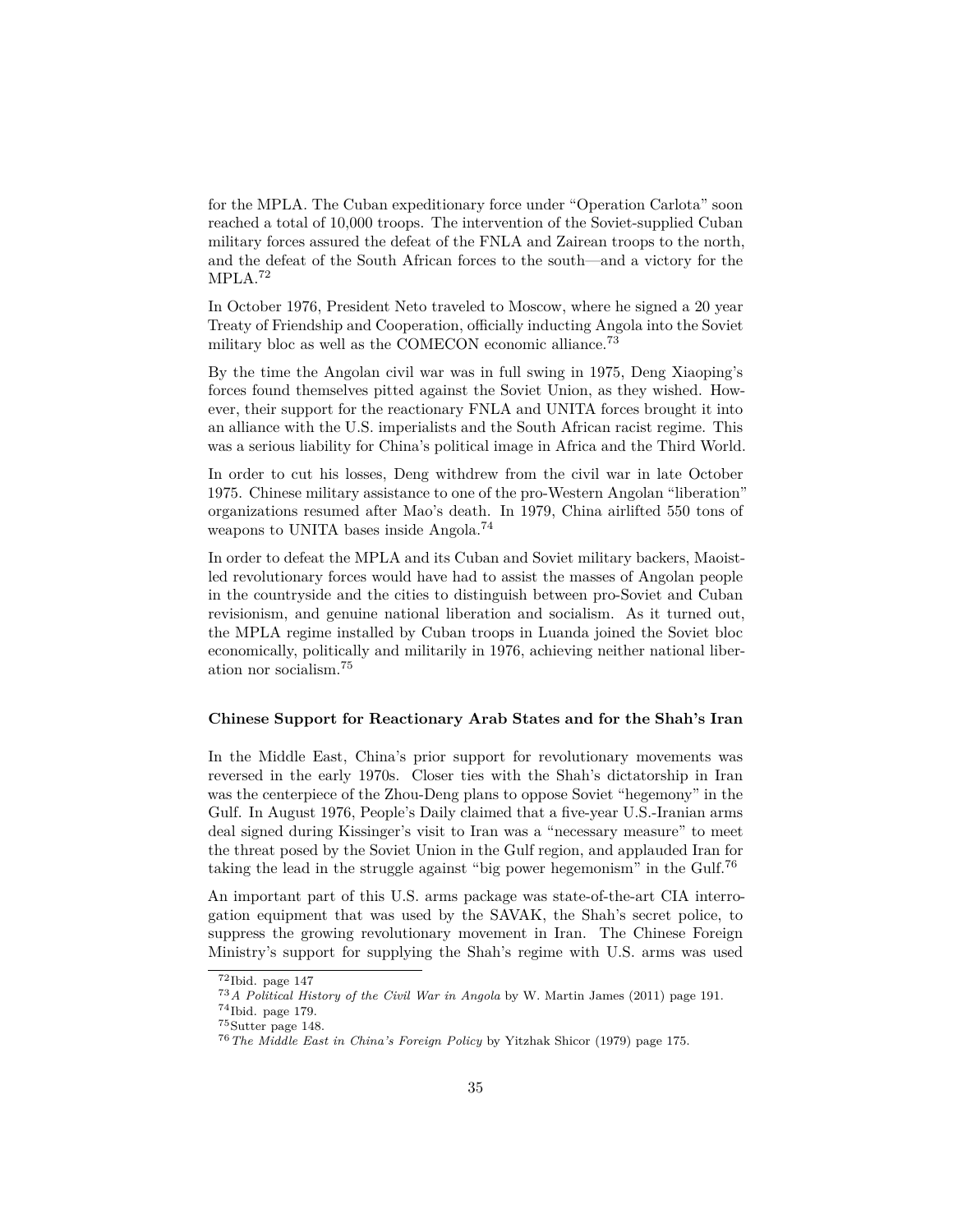by the reformist pro-Soviet Tudeh Party as an occasion to attack both socialist China and the Union of Iranian Communists.

In 1973, Chinese aid to the People's Front for the Liberation of Oman and the Arabian Gulf (PFLOAG) and other revolutionary forces in the Gulf was withdrawn in order to develop ties with oil-rich Saudi Arabia and the reactionary emirates in Oman and Kuwait. With the support of China, Iran dispatched several hundred troops to help the Sultan of Oman suppress the PFLOAG. Chinese military instructors in the PFLOAG were withdrawn, and military supplies from China were discontinued.[77](#page-35-0)

After Anwar Sadat took power in 1972, Egypt steadily moved into the U.S. camp. In March 1976, Egypt abrogated its "friendship treaty" with the Soviet Union and denied naval facilities to Soviet warships. The Chinese government reacted by supplying Egypt with jet engines and spare parts for Egypt's Sovietbuilt MiG fighters. The following month, Vice-President Hosni Mubarak (and subsequent pro-U.S. dictator) headed a military delegation to China.<sup>[78](#page-35-1)</sup>

#### **The Reversal of Maoist Opposition to the Zionist Settler State**

After China took its seat on the UN Security Council in 1971, it failed to use its veto on behalf of the Palestinian people.[79](#page-35-2) Under the influence of Zhou Enlai, Palestine Day, celebrated in Beijing every year since 1965, was not held after 1971.[80](#page-35-3) Zhou's actual thinking about the Zionist settler state was learned by European visitors to China in 1972, including Pierre Mendes-France and Pietro Nenni. Zhou told them that Israel's right to exist must now be reckoned with and recognized post-factum.[81](#page-35-4)

In 1975, Foreign Minister Qiao Guanhua stated that China was reconciled to the "continued existence" of Israel. Qiao also indicated that he opposed the repatriation of Palestinian refugees to their homes lest "a new problem of Israeli refugees might be created as a result."[82](#page-35-5)

Beginning in 1973, the Chinese Foreign Ministry condemned the Soviet Union's attempts to expand into the Middle East in much stronger terms its weakening criticisms of the billions of dollars the U.S. imperialists were sending to Israel in military and economic support. From the mid-1970s to 1992, when Deng's China formally recognized Israel, a clandestine Chinese–Israeli relationship developed,

<span id="page-35-0"></span><sup>77</sup>"The Palestinians and China's Foreign Policy" by Yitzak Shichor in *Dimensions of China's Foreign Relations* (1977) pp. 181-182. Also see *China's Foreign Policy in the Arab World: 1955-1975* by Hashim S. H. Behbehani (1981) page 185.

<span id="page-35-2"></span><span id="page-35-1"></span><sup>78</sup>Shichor (1979) pp. 169-170.

<sup>79</sup>"The PRC and the Arab Middle East, 1948-1966" by Lillian Harris in *China and Israel, 1948-1998* (1999) page 51.

<span id="page-35-3"></span><sup>80</sup>Shicor (1977) page 183.

<span id="page-35-4"></span><sup>81</sup>Ibid. page 179.

<span id="page-35-5"></span><sup>82</sup>Shicor (1977) pp. 180, 247.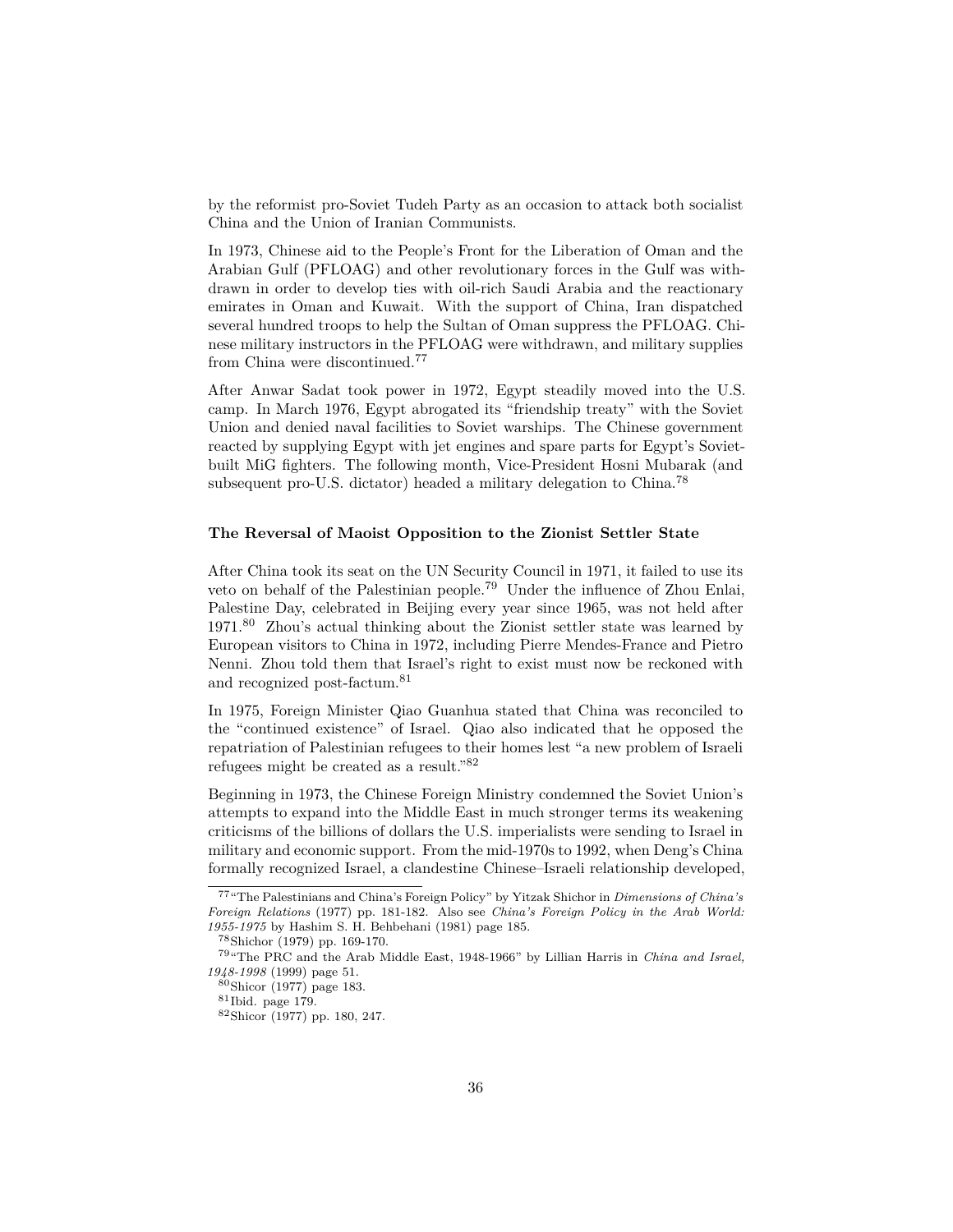based mainly on Israeli assistance to the Chinese armaments industry.[83](#page-36-0)

## **Chinese Support for the U.S.-Japanese Military Alliance and for a U.S. Military Presence in Southeast and South Asia**

After the U.S. defeat and withdrawal from South Vietnam in April 1975, the Chinese revisionists encouraged closer U.S.-Japan strategic military ties and the maintenance of a Mutual Defense Treaty from the 1950s to defend against a growing Soviet "threat" to East Asia. Only five years earlier, NCNA had issued a lengthy attack on the U.S. imperialists for their military occupation of Japan and Okinawa.[84](#page-36-1)

In the spring of 1975, the Chinese revisionists moved to enlist the Philippines in their "anti-hegemonic" alliance. China established full diplomatic relations with the Marcos regime in July 1975, while ending support for the then-Maoist Communist Party of the Philippines. At the same time, NCNA gave favorable reportage to the U.S. Navy's presence in the Indian Ocean, where it was building a massive base on the islands of Diego Garcia.[85](#page-36-2)

After 1971, the Chinese Foreign Ministry withdrew its prior support for revolutionary and Maoist movements in the Third World at an accelerated pace. Parades of U.S. puppets, including Marcos who had placed the Philippines under martial law, the repressive Shah of Iran, and Mobutu, the dictator of Zaire, were honored in Beijing for their contributions to "the struggle against Soviet hegemonism."[86](#page-36-3)

It was only after Mao died in September 1976, and his four closest allies in the CCP leadership were arrested a month later, that the revisionist leaders of China attempted to attribute the counter-revolutionary Three Worlds Theory to Mao.<sup>[87](#page-36-4)</sup>

# **Mao and His Allies Fight for a Revolutionary Direction for Chinese Foreign Policy in the 1970s**

As Deng and Zhou developed and imposed their pro-imperialist Three Worlds Theory in the early 1970s, there were signs of sharp struggle in the leadership of the CCP over foreign policy.

<span id="page-36-0"></span><sup>83</sup>Harris pp. 51-53.

<span id="page-36-1"></span><sup>84</sup>Sutter 51-53.

<span id="page-36-3"></span><span id="page-36-2"></span> $^{85}\rm Ibid.$  page 51.

<sup>86</sup>In his capacity as head of state, Mao received some of these figures. He did not make any statements that they were playing a positive role in their countries. However, Mao's appearance at these public receptions gave a different impression to the international public and press. The question of whether Mao could have refused to attend these receptions deserves further investigation.

<span id="page-36-4"></span><sup>87</sup>See "Chairman Mao's Theory of the Differentiation of the Three Worlds is a Major Contribution to Marxism-Leninism," Peking Review, November 4, 1977,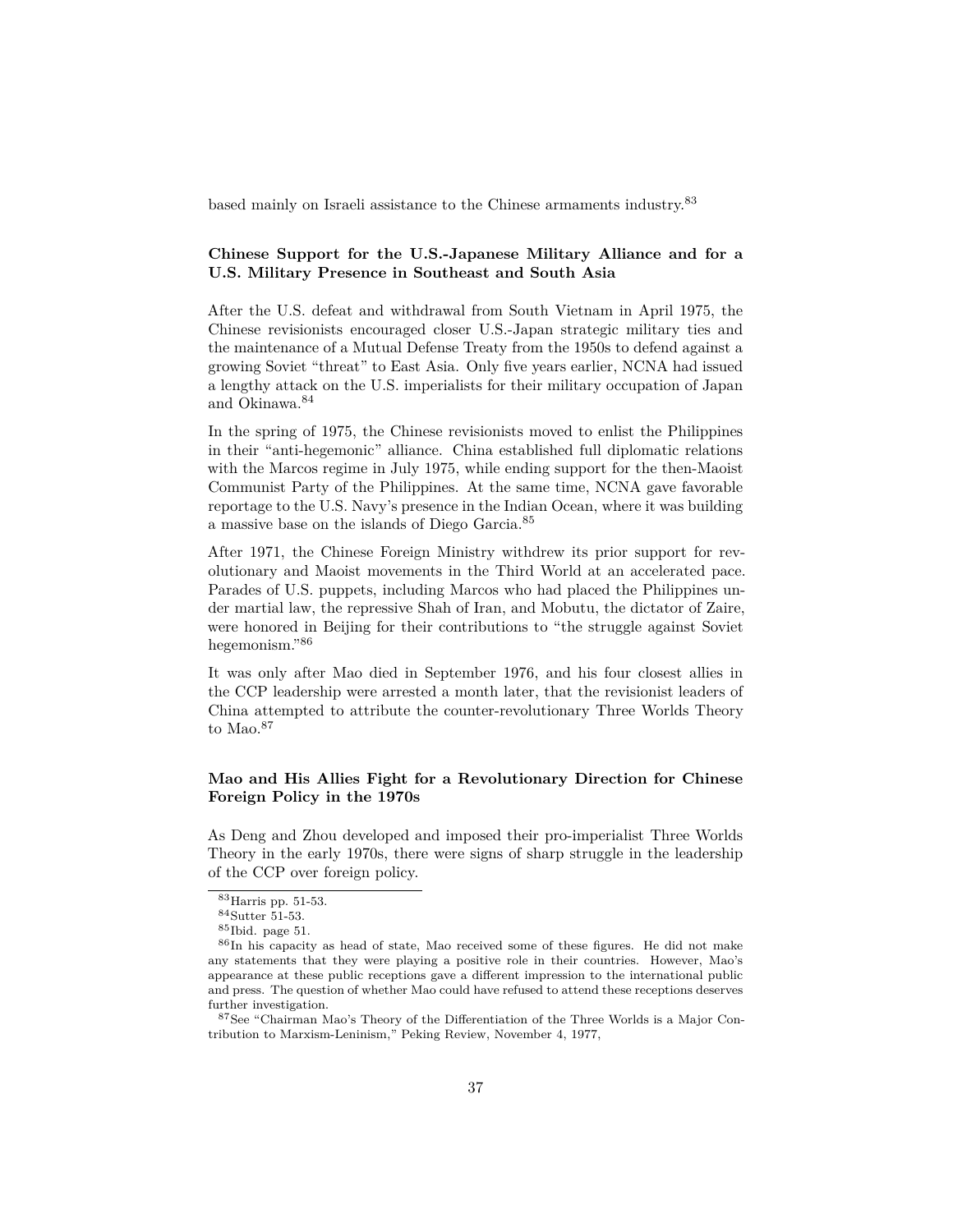In July 1973, Mao began to criticize the Foreign Ministry, whose appraisal of the world situation he did not agree with. In Mao's view, the ministry failed to discuss "important matters" with him while producing reports on "minor matters." He refused to read Premier Zhou's speeches, and warned that "if the situation does not improve, revisionism is bound to occur." In a superficial selfcriticism, Zhou wrote a letter to Mao declaring that he was responsible for the Foreign Ministry's errors, and that his mistakes "have to do with my political thinking and my style of work." [88](#page-37-0)

At the same time, Mao promoted five young women through the ranks of the Foreign Ministry. Mao made Wang Hairong and Nancy Tang his principal liaisons with the Ministry. In order to reinforce their status, Mao requested that they attend Politburo meetings beginning in November 1973.[89](#page-37-1) However, they were out-ranked and over-numbered by Zhou's and Deng's supporters in the Foreign Ministry.

On the question of Taiwan, Zhou and PLA Marshal Jianying advocated the "peaceful liberation" of Taiwan, while Mao stated that a peaceful transition was not possible there. In November 1973, Mao told Kissinger that the Guomindang "are a bunch of counter-revolutionaries. How could they cooperate with us?" Mao also stated that the People's Republic was not in "great haste" to liberate Taiwan, pointing out "it is only such an island with a population of a dozen or more million." [90](#page-37-2)

While Ye assured Taipei that even "those with wrongdoings in the past" were welcome to join the patriotic family, the Maoists attacked Chiang Kai-shek as a "traitor" and a "political mummy." In addition to calling on the PLA to maintain its preparedness to liberate Taiwan, in 1974 and 1975 the Chinese press reported on popular resistance in Taiwan, whose "protracted struggle" would eventually overthrow Chiang Kai-shek's regime and bring about the reunification of Taiwan with the mainland. $91$  At a meeting of the Politburo in late 1973, Mao forced Zhou to make a self-criticism for taking a "capitulationist" stance toward U.S. imperialism based on his position on Taiwan.<sup>[92](#page-37-4)</sup>

The anti-Confucius Campaign in 1974, which was aimed at Zhou as a modernday Confucian who had restored Deng and other rightist elements to office, also featured criticism of Western films, music and other cultural works. In August 1975, Mao and his allies on the Politburo launched a criticism of the historical novel Water Margin, whose leading figure posed as a revolutionary

<span id="page-37-0"></span><sup>88</sup>*Zhou Enlai: A Political Biography* by Barnouin and Yu (2006) 295.

<span id="page-37-2"></span><span id="page-37-1"></span><sup>89</sup>Ibid. 299.

<sup>90</sup>U.S.-China Transcripts pp. 67, 186. While negotiations over Taiwan continued, the U.S. military continued to provide Taiwan with advanced weapons, and Northrup Corporation built a complete factory for Taiwan to produce F-5E jets. Ibid. pp. 173, 213, 268.

<span id="page-37-3"></span><sup>91</sup>*China Quandary: Domestic Determinants of U.S. China Policy, 1972-1982* by Robert Sutter (1983) pp. 43-45.

<span id="page-37-4"></span><sup>92</sup>*Chinese Foreign Policy During the Cultural Revolution* by Barnouin and Yu (1998) page 37.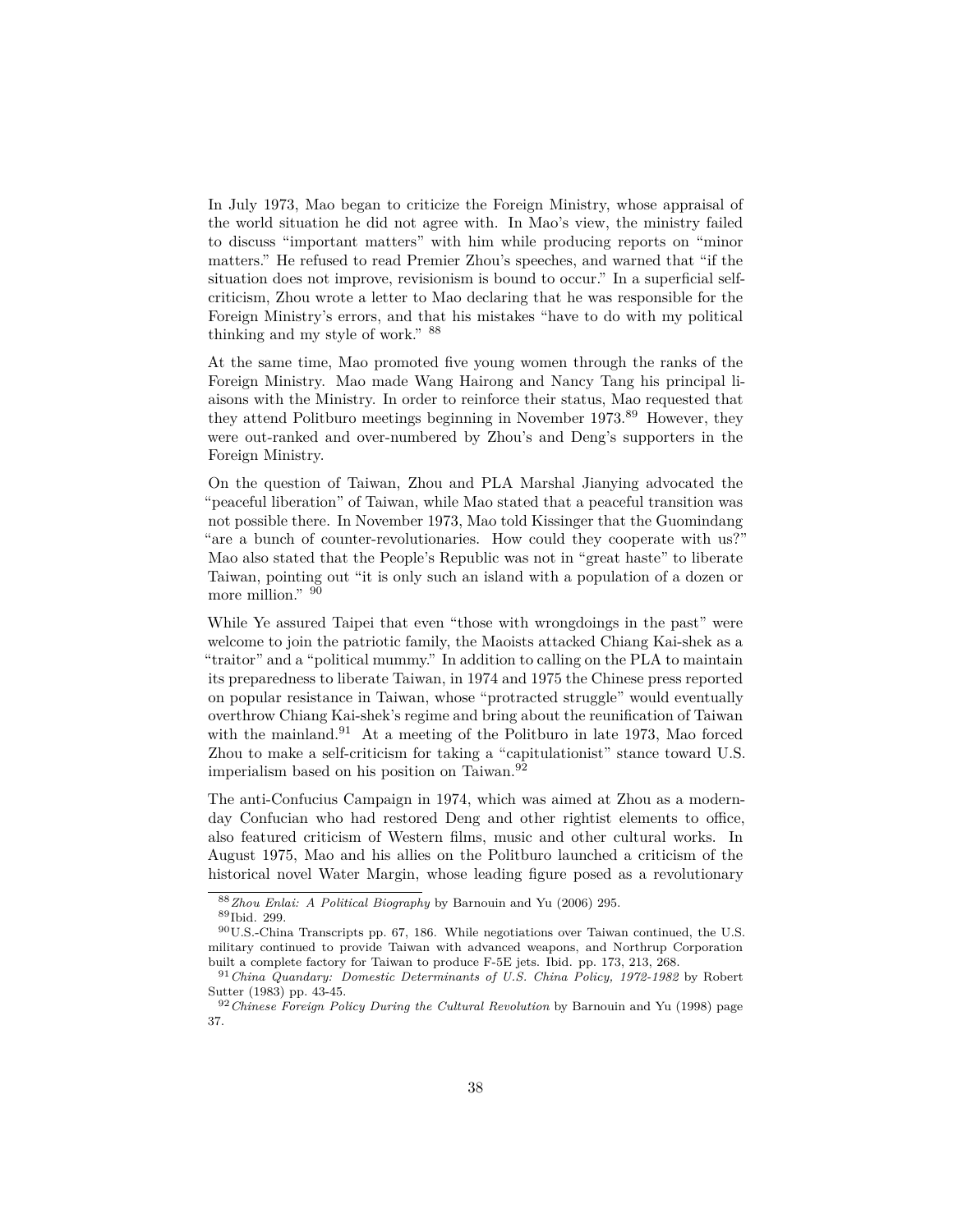but eventually capitulated to the emperor. Parallels to Deng and Zhou were made directly and indirectly in the leftist Chinese press.

In April 1974, Deng delivered a speech to the United Nations General Assembly in which he called on Third World countries to "achieve national independence" through economic development and opening up their countries to imperialist investment.[93](#page-38-0) During 1974, articles in Peking Review and Red Flag called attention to the revisionist line of "the liquidation of struggle against the imperialists, reactionaries and modern revisionists, and the reduction of assistance and support to the revolutionary struggles and the people of various countries."<sup>[94](#page-38-1)</sup> This political line was recycled from that advanced in 1962 by the followers of Liu Shaoqi in the International Liaison Department, which was responsible for relations with foreign communist parties.

In the mid-1970s, China's foreign trade policy was a subject of sharp contention. Under Deng's influence, China began purchasing integrated industrial plants and inviting foreign experts to supervise their construction. The Maoists criticized this economic strategy, stressing the principles of independence and selfreliance in China's national economic development.

In May 1976, after Deng had been removed from power by Mao and the Four a second time, Deng's "servility to things foreign" came under criticism. A NCNA comment in May advocated importing foreign goods (mainly agricultural goods) "in a planned way" while criticizing catering to foreign tastes in Chinese exports.[95](#page-38-2)

At a Politburo meeting in October 1973, Jiang Qing and Deng locked horns over the policy of buying ships from the imperialist countries for China's merchant fleet. Jiang criticized this as an example of a "slavish comprador philosophy," and pointed to the Fang Qing, a 10,00 ton ocean-going cargo ship designed and built in China, as a symbol of Mao's policy of self-reliance and national independence. After it arrived from its maiden voyage from May to September 1974, the leaders of the Shanghai Revolutionary Committee came out to greet the Fang Qing.[96](#page-38-3) In April 1974 a rally of 10,000 people in Beijing's Great Hall of the People welcomed Prince Sihanouk and the National United Front of Cambodia.[97](#page-38-4) The speech for the CCPwas given by Vice-Premier and CCP Vice-

<span id="page-38-3"></span><span id="page-38-2"></span><sup>95</sup>Sutter pp. 79-80, 155-157.

<span id="page-38-0"></span> $93$ In order to keep up the appearance of following Mao's line in foreign affairs, Deng stated that "the two superpowers, the United States and the Soviet Union, are vainly seeking world hegemony," adding that "the superpower which flaunts the label of socialism is especially vicious." At the same time that he was providing military support to pro-U.S. forces in Angola, Deng ended his speech with a quote from Mao: "Countries want independence, nations want liberation and peoples want revolution." www.bannedthought.net in Writings of Mao and Other Individuals, Deng's 1974 Speech pp. 3, 4, 22.

<span id="page-38-1"></span><sup>94</sup>Sutter 51-53, 220. Also see "History Develops in Spirals" by Hung Yu, Peking Review, October 25, 1974. See www.bannedthought.net in Magazines from China.

<sup>96</sup>*The End of the Maoist Era, 1972-1976* by Frederick Teiwes and Warren Sun (2007) pp. 206-207.

<span id="page-38-4"></span><sup>&</sup>lt;sup>97</sup>Sihanouk was living in exile in Beijing after a pro-U.S. military coup in 1970, and travelled extensively to build diplomatic support for the Cambodian resistance forces. After the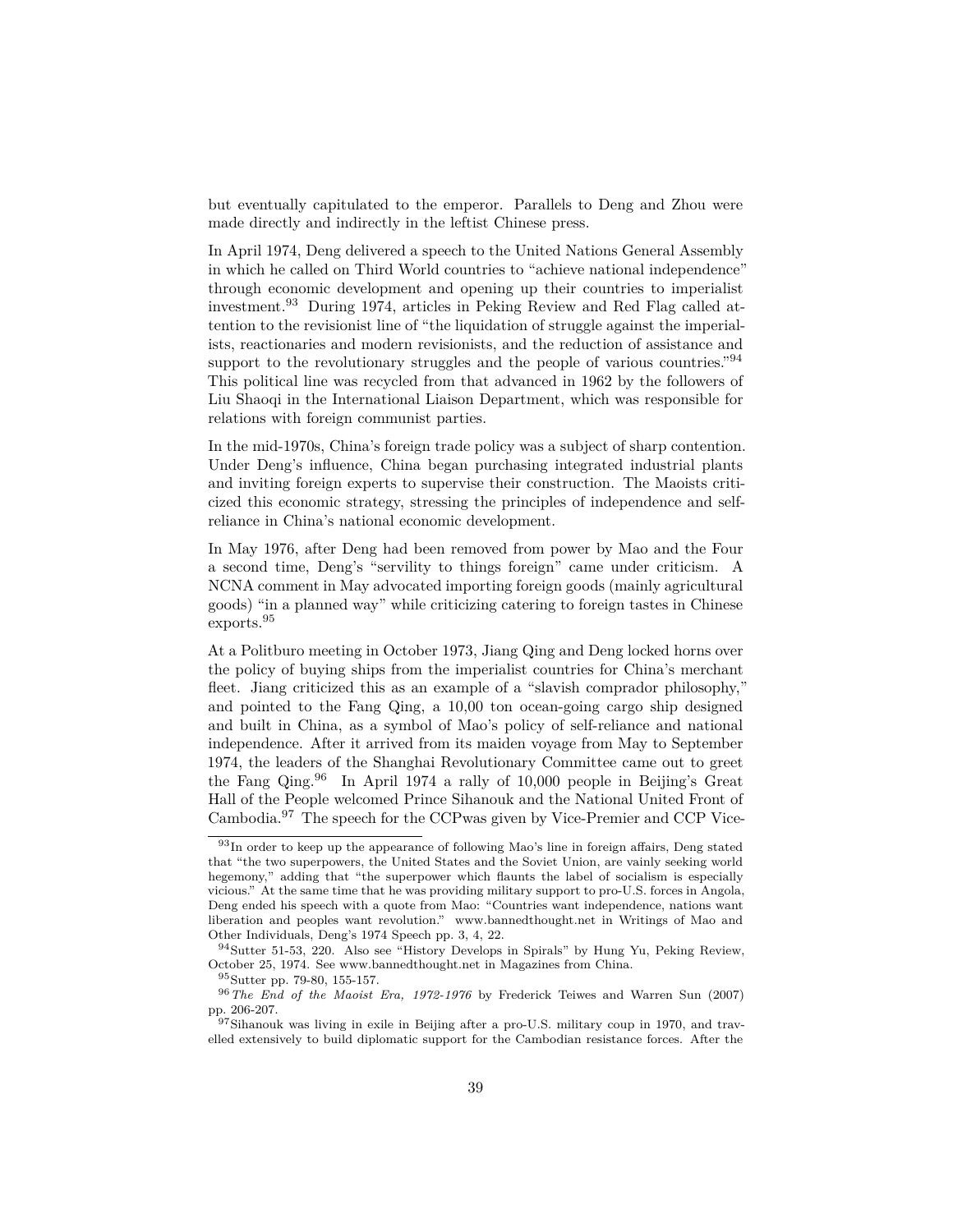Chairman Wang Hongwen. Wang referred to Mao's well-known statement from May 1970 in support of national liberation and revolutionary movements around the world: "A just cause enjoys abundant support, while an unjust cause finds little support. The people of a small country can certainly defeat aggression by a big country if only they dare to rise in struggle, dare to take up arms and grasp in their own hands the destiny of their country."

Elaborating on Mao's statement, Wang said:

"A tidal wave of struggle against imperialism, colonialism, neocolonialism, Zionism and racism is sweeping the globe. Moving against the tide of history, the two superpowers inevitably run up against a wall everywhere and land themselves in every greater difficulty." Wang called for continued support for revolutionary struggles and said that Mao had recently reminded them: "We are communists, and we must help the people; not to help the people would be to betray Marxism."[98](#page-39-0)

Wang could not have made these statements unless he was acting with Mao's approval. Mao's health was deteriorating, but he was certainly aware of who in the CCP leadership and the Foreign Ministry were not helping the people, and who were betraying Marxism.

# **Continuing Maoist Support for People's Wars and National Liberation Movements**

In the early 1970s, socialist China provided political support and military assistance—where possible—to people's wars and national liberation struggles in India, the Philippines, the white settler states in Africa, Palestine and in many countries in Latin America.

Mao's view of the nature of the Indian government was expressed at a November 1973 meeting with Kissinger, who praised Gandhi's philosophy, recommending it to China. Mao replied: "The influence of Gandhi's doctrine on the Indian people was to induce them into non-resistance. . . India did not win independence. If it did not attach itself to Britain, it attaches itself to the Soviet Union. And more than one-half of their economy depends on you. Did you not mention during your briefings that India owes ten billion dollars in debt to the U.S.?"<sup>[99](#page-39-1)</sup>

Communist Party of Kampuchea (commonly known as the Khmer Rouge) took power in April 1975, it abolished private property and schools, emptied the cities, immediately collectivized agriculture, and executed hundreds of thousands of "coup plotters" and ordinary "enemies of the revolution." *The Tragedy of Cambodian History: Politics, War and Revolution Since 1945* by David Chandler (1991), chapters 6-8. The policies of the CPK had nothing in common with the paths of the Chinese new democratic and socialist revolutions.

<span id="page-39-0"></span><sup>98</sup>"Speech at Peking Rally Welcoming Cambodian Guests," *Peking Review*, April 12, 1974. www.bannedthought.net in Magazines from China.

<span id="page-39-1"></span> $99U.S.$ -Transcripts pp. 195-196.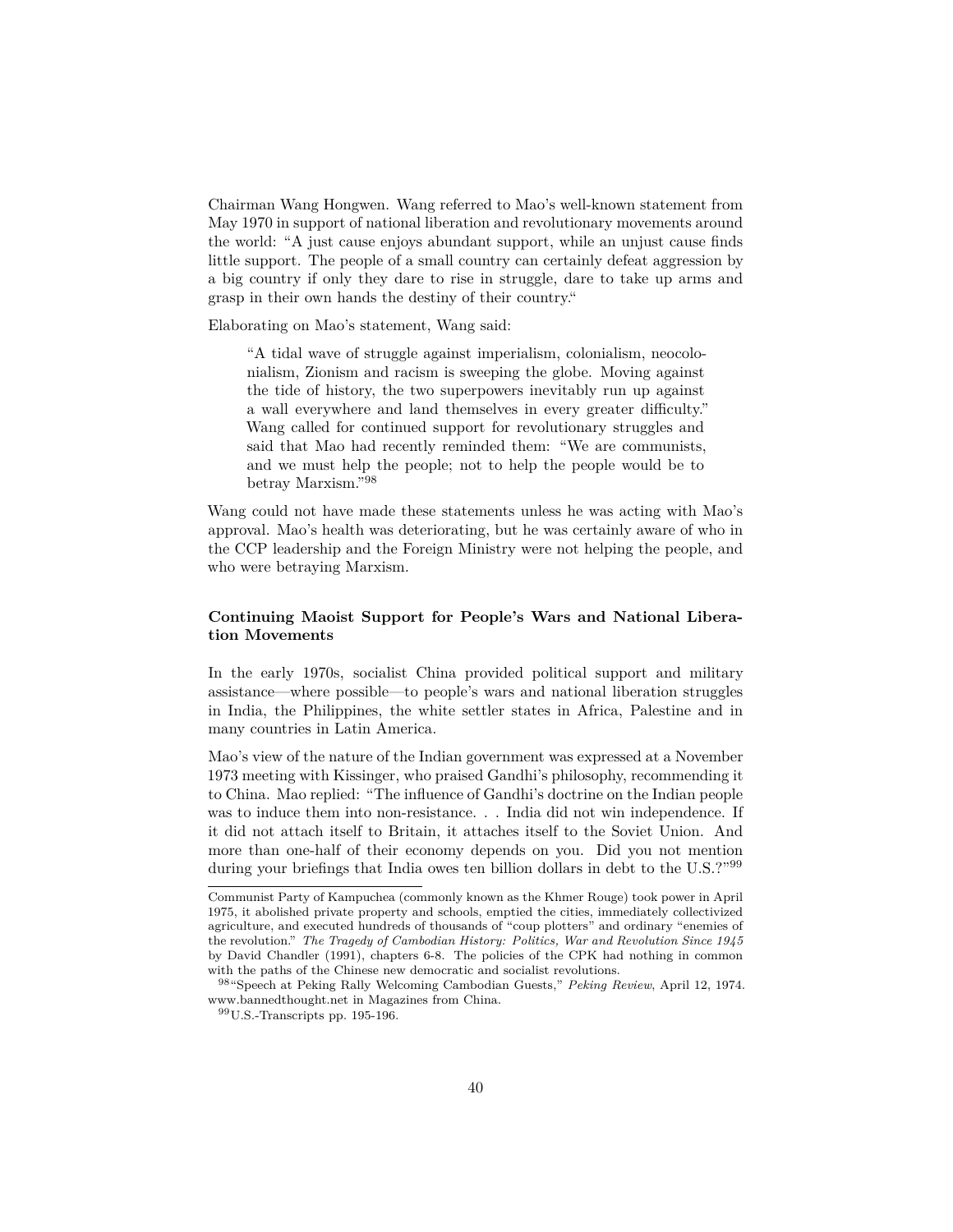The Philippines was a prominent example of continuing Maoist support for people's wars. Even as China was normalizing political and trade relations with the Philippines, the CCP and PLA stepped up their support for the Maoist forces led by the Communist Party of the Philippines (CPP) and the New People's Army (NPA). Beginning in 1968 and 1969, CPP and NPA members visited and received military and political training from the PLA in China.

In 1971, the PLA provided 1,400 M-14 rifles and 8,000 rounds of ammunition in a ship that had been sent to China from the Philippines by the NPA. Socialist China sent at least four ships containing small arms to the NPA in 1972 and 1974, but these shipments were mainly unsuccessful. One ship was intercepted and the other ran aground. Another two ships were sent from China but were not able to make it to the Philippines as the Armed Forces of the Philippines and its U.S. advisers were on the lookout for these arms shipments from China.[100](#page-40-0)

Premier Zhou Enlai intervened more than once to limit the size and frequency of the CPP's delegations to China in the early 1970s. This was an indication of continuing struggle in the CCP over whether the "opening to the West" required cutting back support for revolutionary struggles such as that led by the CPP. In his leading position at the Foreign Ministry, and as part of his efforts to ingratiate China to the U.S. imperialists, Zhou assured Philippine Governor Benjamin Romules at a secret meeting in February 1972 that he was cutting off aid to the CPP-NPA.[101](#page-40-1)

Since the revolutionary internationalist forces grouped around Mao and the Four were able to continue sending military aid to the CPP-NPA until at least 1974, it is clear that Zhou did not completely control China's relations with the CPP and the NPA in the early 1970s.

#### **Support for the Palestinian Liberation Struggle**

China's support for the Palestinian national liberation struggle in the early 1970s was the result of a political standoff between the Maoists and Zhou's revisionist forces. Due to the alliance between the U.S. imperialists and the aggressive Zionist state of Israel, the Chinese Foreign Ministry, where Zhou's forces were concentrated, could not openly join the U.S.-Israeli axis without alienating the reactionary Arab states that it was courting.

Even while China was identifying Soviet "hegemonism" as the main target elsewhere in the world, after the 1973 war in the Middle East, Chinese diplomats condemned both superpowers for contending and colluding to impose a settlement against the interests of the Arab states and the Palestinian people.

<span id="page-40-1"></span><span id="page-40-0"></span><sup>100</sup>Recollections of Juanito Rivera, a founding member of the NPA, April 2006.

<sup>101</sup>*China in World Affairs: The Foreign Policy of the PRC Since 1970* by Golam Choudhury (1982) pp. 238-239.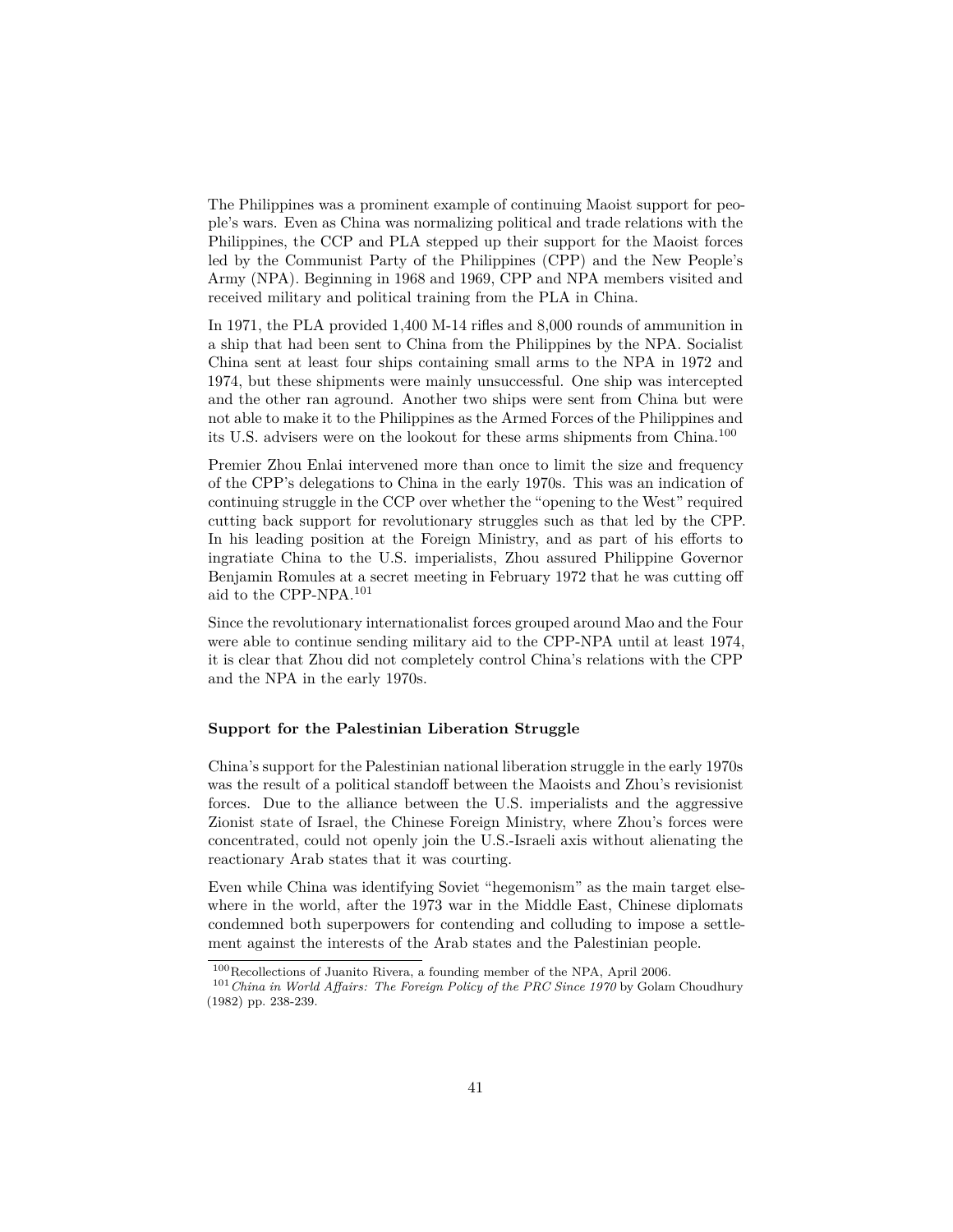At the same time, a 1973 NCNA article described the objectives of the Soviet Union's military supplies to the Arab states and the Palestinian people: "The arms supplied by the Soviet revisionists are not only costly, but many restrictions are attached. For example, they did not provide offensive weapons, and prohibited their use for recovering lost territories[…]This 'assistance' has become a major means of Soviet revisionist penetration and expansion in the Middle East."

While Yasser Arafat and the other leaders of Al-Fatah began to travel to Moscow to shop for advanced Soviet weapons in the early 1970s, China still continued to send military supplies and instructors to "Fatahland" in southern Lebanon, the remaining land-base for the Palestinian armed struggle adjoining Israel. China also sent military supplies to the Popular Front for the Liberation Front and other smaller groups in the mainly secular Palestinian Resistance Movement. Chinese support to the Palestinian forces in Lebanon was stepped up with the outbreak of the Lebanese Civil War in 1975 after the massacre of thousands of Palestinian refugees by the Israeli-backed Phalangist-Christian forces.<sup>[102](#page-41-0)</sup>

Even while the Chinese Foreign Ministry and the PLA were maintaining a public position opposed to Zionist Israel and in support of the Palestinian struggle, it was preparing the ground for recognizing Israel and throwing its support to Egypt and other U.S.-backed Arab states.[103](#page-41-1)

#### **Mao Zedong's Anti-Imperialist Three Worlds Perspective**

In the early 1970s, Mao and his political allies advocated a "three worlds perspec-tive" for Chinese foreign policy.<sup>[104](#page-41-2)</sup> This was a retreat from the revolutionary internationalist line followed earlier in the Cultural Revolution. According to this perspective, the two superpowers (the U.S. and the Soviet Union—"the first world") were the principal enemies on a world scale; the Western imperialists and Japan (the "second world") were part of an international united front against the superpowers; and the peoples and countries of the "third world" were the most reliable revolutionary force in opposing the superpowers.

The view that the neo-colonial governments of the "third world" could be united with against the imperialist superpowers undermined the position (implemented by the CCP leadership earlier in the first phase of the Cultural Revolution) that it was essential to provide aid to revolutionary and national liberation movements in Asia, Africa, Latin America and the Middle East.

<span id="page-41-0"></span><sup>102</sup>*Chiina's Foreign Policy in the Arab World, 1955-1975* by Hashim S. H. Behbehani (1981) pp. 111, 120-128.

<span id="page-41-1"></span><sup>103</sup>"The Palestinians and China's Foreign Policy" by Yitzak Shichor in *Dimensions of China's Foreign Relations* (1977) pp. 180, 183, 247.

<span id="page-41-2"></span> $104$ It is important to distinguish this "perspective" from Deng Xiaoping's Three Worlds Theory. While Mao advocated *tactical* unity in some areas with the U.S. in order to counter the Soviet threat to China, Deng and Zhou sought to implement a *strategic* political and military alliance with the U.S., Japanese, West European and Israeli imperialists.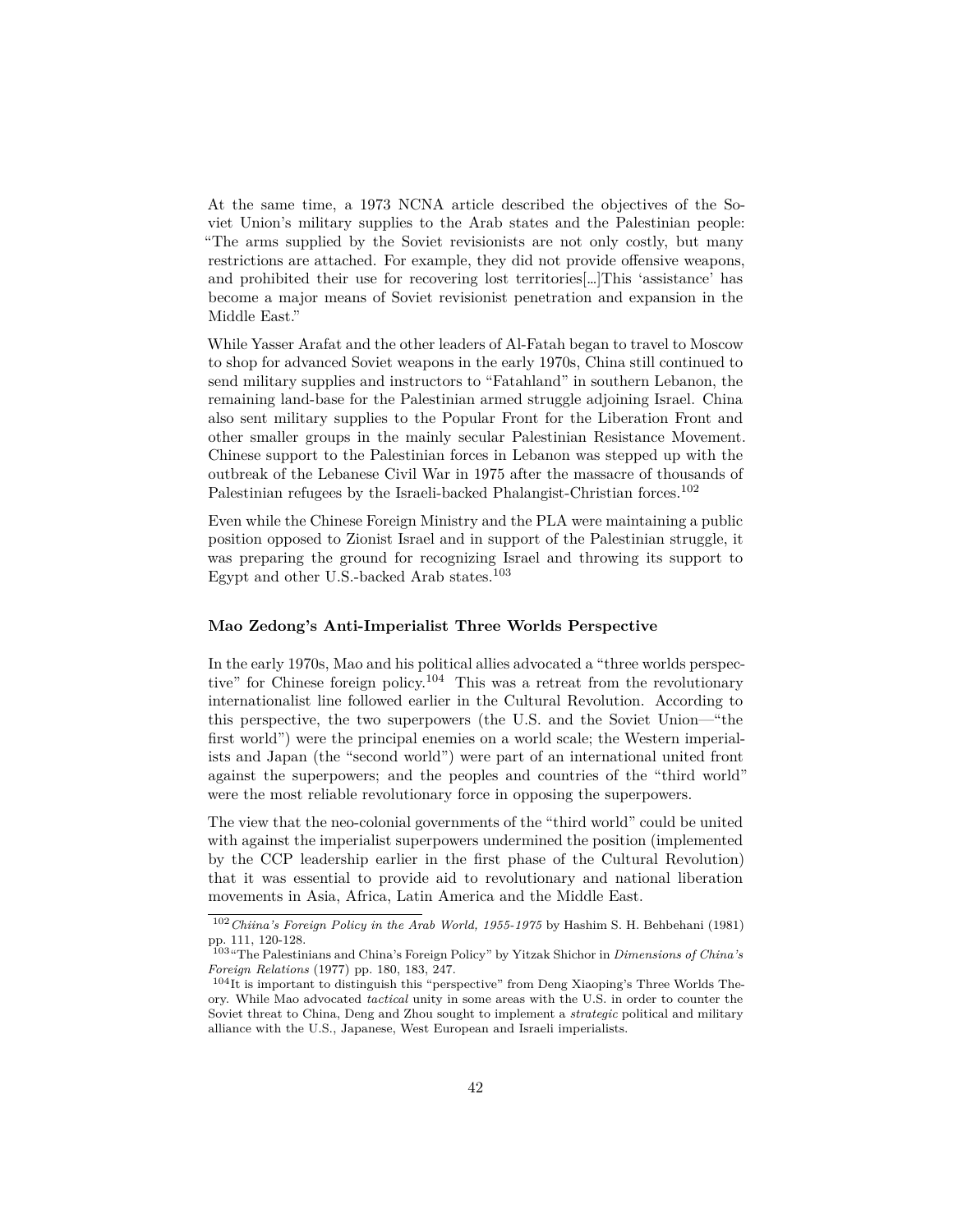As a perspective for the world's revolutionary movement, the "three worlds perspective" had serious flaws. It downplayed the reactionary nature of the Western imperialist countries other than the U.S., imperialism, and it created confusion about the nature of bourgeois nationalist regimes in Asia, Africa, Latin America and the Middle East. Emphasis on economic development in these countries and their disputes with the U.S. government obscured the neocolonial relations that persisted and grew stronger in them.

Some of the problems with this perspective were reflected in a widely quoted statement by Mao, "Countries want independence, nations want liberation, and the people want revolution." This statement is eclectic. It placed the struggles of Third World countries for national independence on a par with revolutionary movements in these same nations that are still oppressed and exploited by one or more imperialist powers.

# **A Few Speculative Remarks on the Struggles in the CCP**

Most of the debate in the CCP leadership during the 1970s over foreign policy was non-public. We know that Zhou and Deng, not Mao and the Four, were in control of the Foreign Ministry and were able to claim that their counterrevolutionary policies were official. For reasons that are not clear, Mao and his allies did not launch a public campaign that explicitly opposed the direction that Deng and Zhou were taking Chinese foreign policy from 1971-1973 (Zhou) and 1973-1976 (Deng and Zhou).

Since Mao's four closest allies in the Politburo did not have powerful allies in the Foreign Ministry, it is possible that Mao made the choice to focus his political energy on the defense of the achievements of the Cultural Revolution and on the struggle against the capitalist-roaders in the leadership of the CCP in the domestic arena. Another factor that may have played a role in the unfavorable outcome of this inner-party struggle was Mao's deteriorating health. He had a serious stroke in 1972. Mao also suffered from the paralyzing Lou Gehrig's Disease, heart disease and anoxia (a shortage of oxygen). These conditions made it increasingly difficult for Mao to read and write documents without assistance. They may have played a role in the fact that Mao made few major statements on foreign policy after 1970.

#### **Why These Issues Matters Today**

The issues raised by Mao's three worlds perspective, and even more so by Zhou's and Deng's pro-U.S. Three Worlds Theory, remain crucial today. Sentiments are heard today about the central importance of struggles for national sovereignty referring to Venezuela, Bolivia, Brazil, Cuba, Iran, South Africa, Zimbabwe and other countries. They should be defended against attacks by the U.S. or by other imperialist partners, surrogates, or emerging blocs. However, it is important to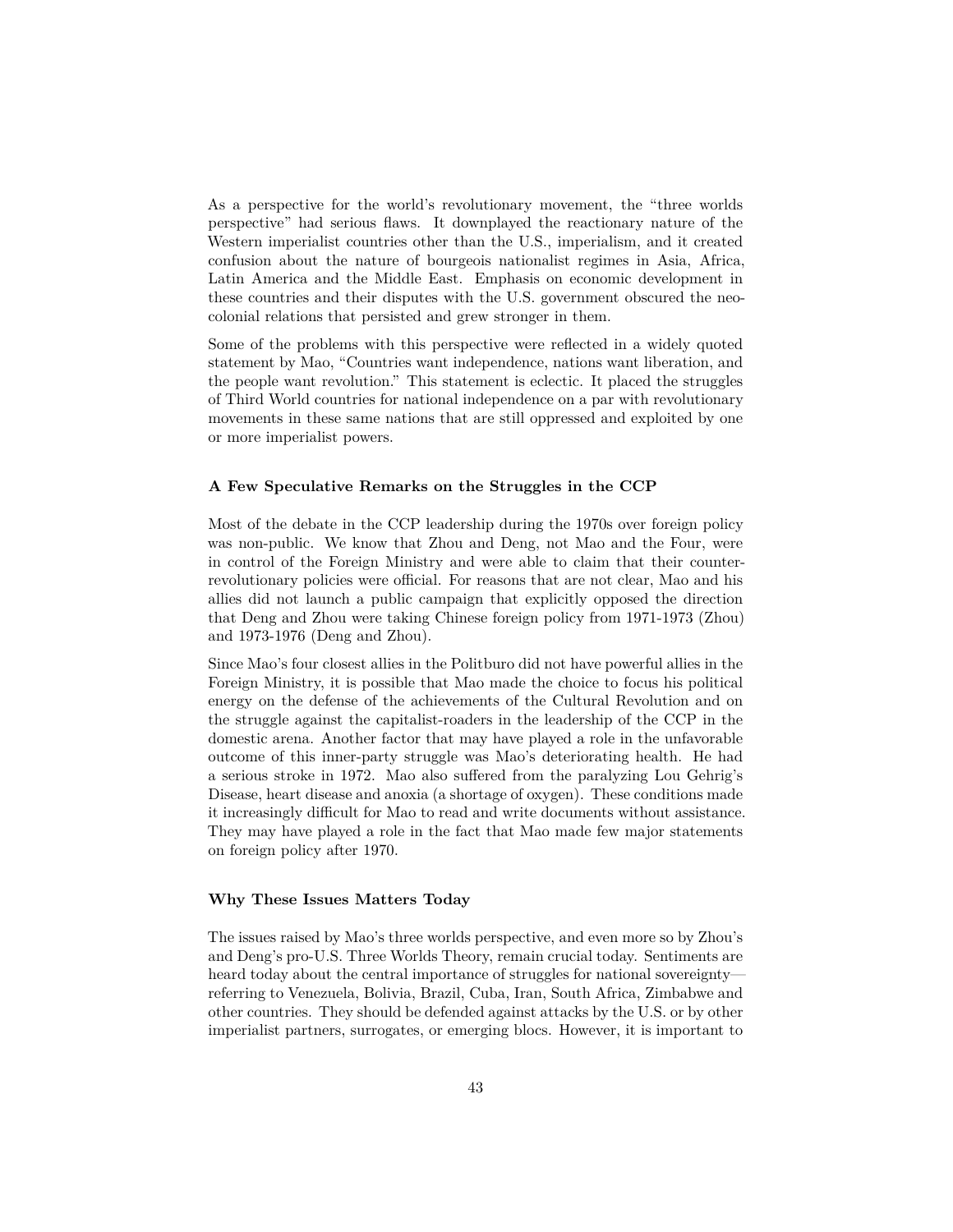understand that these countries are still caught in a web of imperialist economic and political relations.

While some of these countries may make some limited economic concessions to the masses of people—and demonstrate some features of a social welfare state with enough oil revenues—this is not a substitute for the development of a massbased revolutionary movement, which as history shows, is the only pathway to socialism.

There is also a widely held view that nationalist governments and their leaders, not people's movements, are the most important challenge to imperialism. This is cause for some forces to deny support for people's movements within these countries, such as Brasil, Iran and South Africa (Azania). With the U.S. imperialists and their attack dogs in Zionist Israel still holding the threat of a military attack over the Islamic Republic of Iran, it is essential to extend our solidarity to the Iranian people, not to the reactionary mullahs.

The fixation with great nationalist leaders is, for anti-imperialists, myopic and invites disaster. The way such leaders have been cut down by imperialism in the past does not receive the necessary attention. though such examples are many and the parallels are cogent— Mossadegh in Iran (1953), Arbenz in Guatemala (1954), Lumumba in the Congo (1960), Goulart in Brasil (1964), Bosch in the Dominican Republic (1965), Sukarno in Indonesia (1965), Nkrumah in Ghana (1966), Cabral in Guinea-Bissau (1973), Allende in Chile (1973), Bishop in Grenada (1984) and Aristede in Haiti (1991).

Turning a blind eye to Maoist-led people's wars and national liberation movements denies, or fails to recognize, the very forces that stand the best chance to open a new revolutionary dynamic in the 21st century.

# **Lessons from Maoist Foreign Policy from 1969-1976 and from the Counter-Revolutionary Three Worlds Theory**

There is much from which new generations of activists who have grown to political maturity in the past three decades can learn about the historic achievements of China's foreign policy during the Maoist era:

- China's political and military aid to revolutionary struggles in Vietnam, India, Palestine, Turkey, Iran, the Philippines, and much of Africa and Latin America.
- The millions throughout China who demonstrated in solidarity with the Black liberation struggle in the U.S., with France's May 1968 revolt and the uprising against the Soviet army in Prague.
- The boxes of Red Books and Mao's Selected Works that brought Mao Zedong Thought and living socialism to revolutionaries and anti-imperialists in dozens of countries.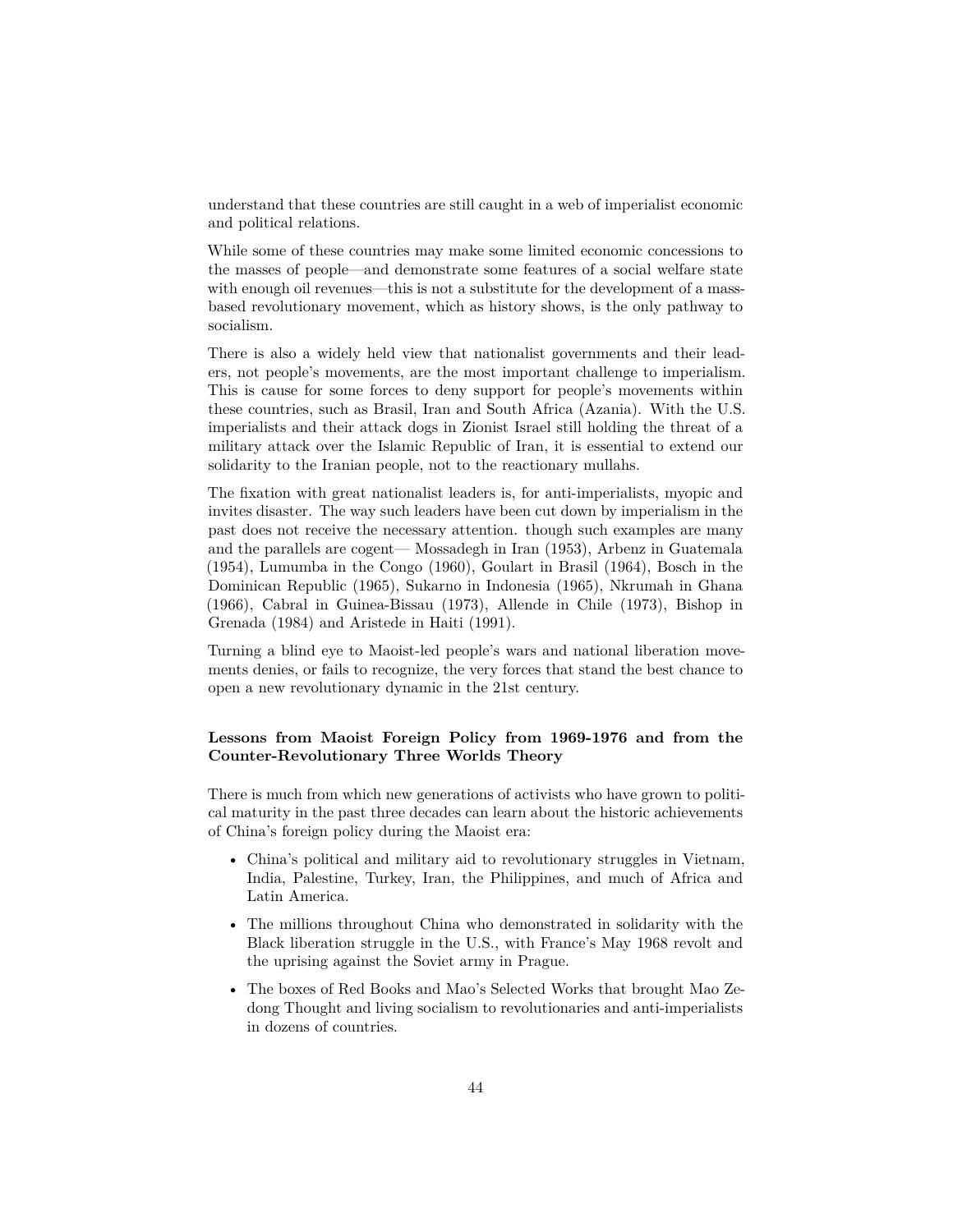• The Cultural Revolution, the ten-year long revolutionary political movement that Mao Zedong led in order to keep China on the socialist road and promoted support for the world revolution.

These are historic achievements that will provide inspiration and an essential foundation for the revolutionary conduct of foreign policy by socialist states in the future.

The experience of socialism in the 20th century in the Soviet Union and China demonstrates that the internal threat to socialism is as great as—and most of the time is greater than—the external threat from imperialism. The danger of capitalist restoration can only be confronted successfully by the masses of working people, with a communist party that remains revolutionary in the lead. They must embark on and stay on a socialist road that requires intense class struggle against newly arisen bourgeois elements, particularly in the leaderships of the communist party and the armed forces.

This new bourgeoisie and their social base will not only pull a society off the socialist road; they will oppose political support and military assistance to revolutionary movements in other countries as an obstacle to their hopes of reaching understandings with the imperialist powers and the governments of reactionary countries, and as a threat to their plans to overthrow socialism and restore capitalism.

While socialist states must defend themselves against imperialism, they must continue to undergo revolutionary transformations so they stay socialist and maintain an internationalist orientation. If they are able to do so, socialist states can maximize their support for revolutionary struggles around the world.

China's revolutionary international line in the 1960s strengthened the position of the forces led by Mao Zedong in fierce political battles with pro-Soviet revisionists in the CCP over the course of the Chinese revolution.

Conversely, when a revolutionary foreign policy was not followed, it breathed new life into the revisionist forces in China grouped around Zhou Enlai and Deng Xiaoping, whose program for capitalist modernization and restoration led to a strategic alliance with U.S. imperialism and the liquidation of support for revolutionary struggles worldwide. The counter-revolutionary Three Worlds Theory that made up the primary thrust of Chinese foreign policy in the early 1970s must be identified and subjected to criticism so it is not repeated.

In socialist society, the struggle against the capitalist roaders in the communist party and the struggle to bring about "socialist new things" in all areas of society must be linked to support for revolutionary and anti-imperialist movements around the world.

Revolutionary lines on domestic and foreign policy issues reinforced each other during the Maoist era, but they did not automatically converge. Caretaking the needs of state power, defending against outside aggression, continuing to revolutionize and transform all areas of socialist society and developing production on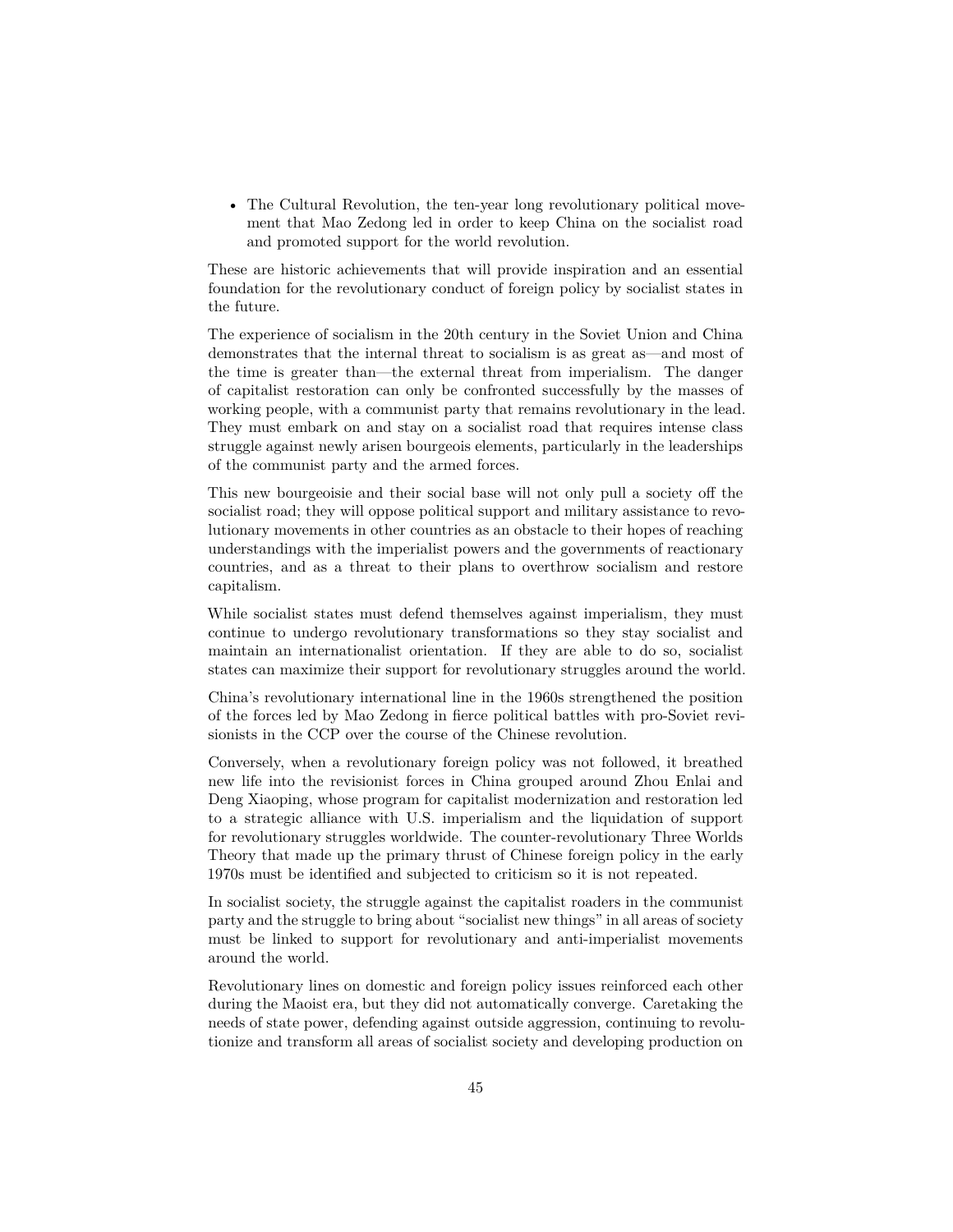this basis, are a different process than nurturing and promoting revolutionary struggles throughout the world. How revolutionary leadership in both processes can be developed, and how to handle the contradictions between them, are questions that require deeper summation and analysis than I have been able to do here.

Zhou and Deng's Three Worlds Theory asserted that the West European and Japanese imperialist powers played a progressive role in the world by defending their "national independence" against the Soviet Union, the "most dangerous" superpower. This called on revolutionary and Maoist forces, especially in Western Europe, to support, or stop opposing, their own bourgeoisies and reactionary regimes that opposed the Soviet imperialists.

Why is this issue important now? In today's world, the U.S. is the dominant imperialist power, especially in military terms. However, it is not the only enemy of the world's peoples on a global scale. Today, China, Russia, the European Union, Japan, Israel, Canada, Australia, South Korea and Taiwan are all imperialist powers in their own right.

In recent years, a rising Chinese imperialism has challenged U.S. imperialism, especially in the economic and military arenas.[105](#page-45-0) Underestimation of the farflung imperialist interests and reactionary nature of all of the imperialist powers has in the past, and will again and again, throw revolutionary movements within these countries and around the world off course.

At certain times, socialist states may have to make tactical maneuvers to avoid being crushed by one or more imperialist power or by neighboring reactionary countries. Mao and the Chinese leadership had to do so in the face of the threat of a massive U.S. attack on China during the Korean War from 1950-1953, as well as the serious threat of a Soviet attack on the People's Republic beginning in 1969.

Though defense of socialism may require an "opening" to one imperialist country or countries to avoid fighting against two imperialist blocs at the same time (as when a serious Soviet threat to China arose in 1969), strategically a socialist state must promote and support revolution throughout the world.

One of the most important lessons of the 20th century is that socialism in one or a few states, even the most populous country in the world, cannot survive indefinitely as islands in a sea of capitalism. Only the advance of the world revolution—with socialist countries serving as political, and where possible military, base areas—can forge a path to communism.

Another important lesson from China during the Maoist era (and the Soviet Union when it was socialist) is that revolutionary forces in other countries must not make the same compromises that socialist states may have to make when

<span id="page-45-0"></span><sup>105</sup>See *Is China an Imperialist Country?* by N.B. Turner et.al. (March 2014) www.redpath.net.